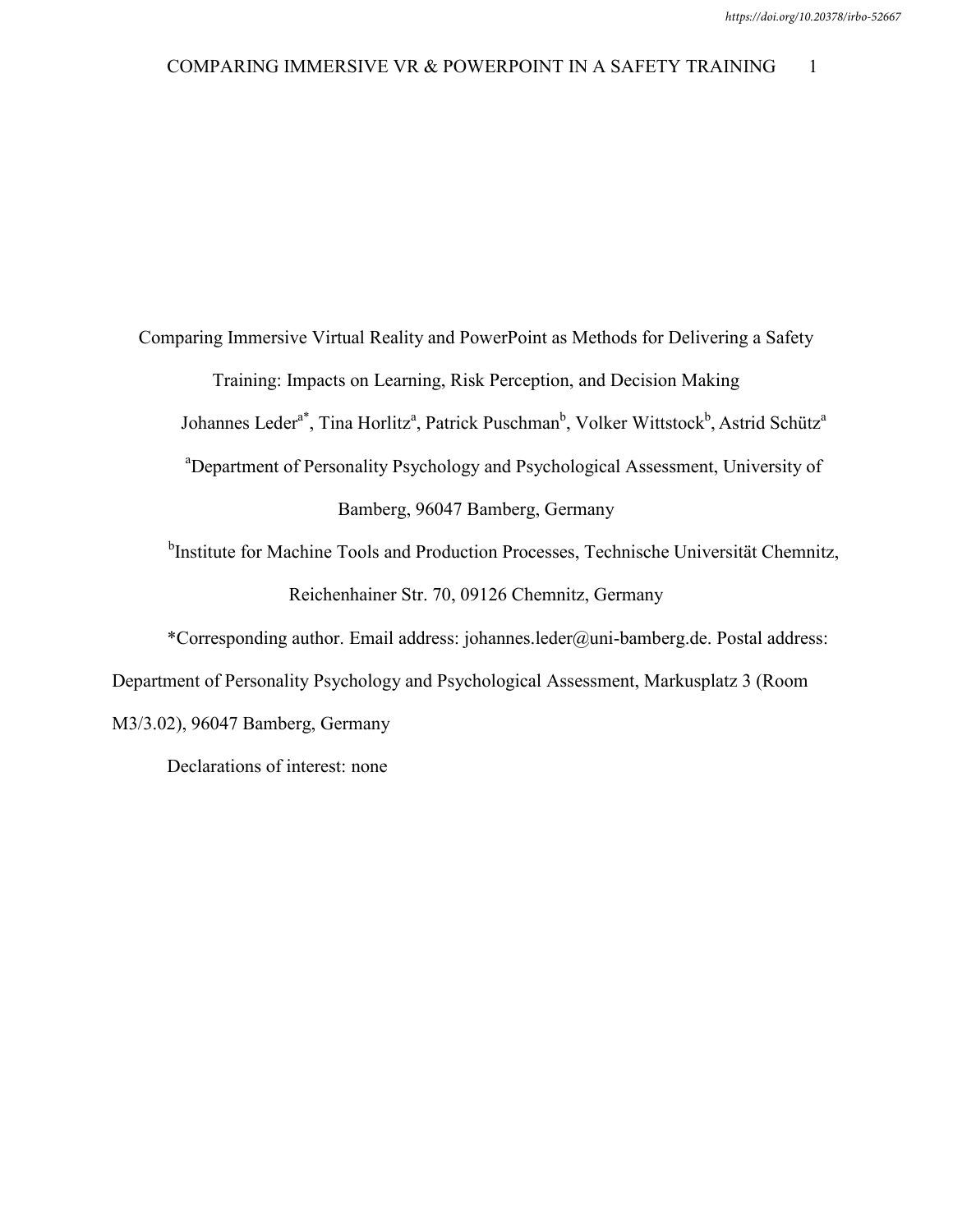Abstract

In two experimental studies, we compared a safety training given via immersive virtual reality with one given via PowerPoint in their effects on risk perception, learning, and risky choices. In Study 1, we compared the two methods in a sample of apprentices  $(N = 53)$  and also investigated whether participants' conscientiousness and locus of control moderated the effects of the safety training. In Study 1, we found an effect of training method on the change in risk perception in terms of probability judgments and on risky decisions but not on learning. In Study 2 (*N* = 68), we sought to replicate Study 1 and also tested whether domain-specific risk attitudes affected risk perception and choice. Furthermore, long-term effects of the safety training on information recall and risk perception after a 6-month interval were assessed. The effects found in Study 1 could not be replicated in Study 2. Neither study found an interaction between presentation medium and personality. We conclude that the costly procedure of immersive VR does not seem justified for safety training because the less costly PowerPoint procedures with vivid film scenes did not fare significantly worse with respect to changes in risk perception, learning outcomes, or decision making.

*Keywords:* VR, risk perception, risky choices, accidents, hazardous machines, learning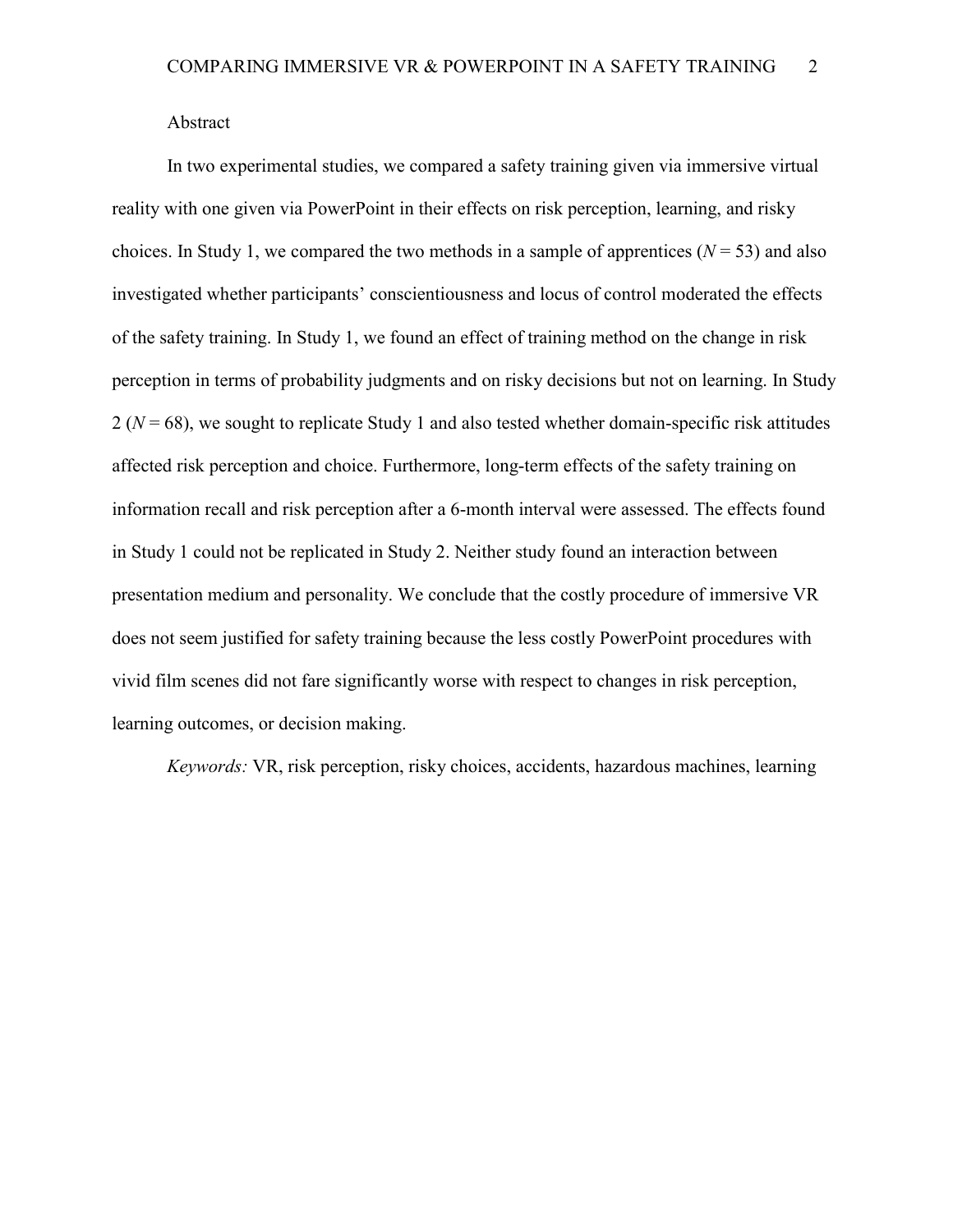Comparing Immersive Virtual Reality and PowerPoint as Methods for Delivering a Safety

Training: Impacts on Risk Perception, Learning, and Decision Making

## **1. INTRODUCTION**

Would you consider a pillar power drill a hazard to your health? Would you carefully study safety information before using such a power drill? Most likely the answer to both questions is no even though using a pillar power drill can lead to severe accidents. What are effective ways to change risk perceptions and behavior in the face of such seemingly harmless machines?

Instruction methods can differ with respect to their degree of immersion; there is no immersion when text-based instruction is employed, low immersion when media involving video and sound is used, and high immersion when the learner actually experiences the situation in question. In the present paper, we test whether trainings that are low or high in immersion differ in their effects on risk perception, learning, and decision making. We studied immersive VR technology as an innovative medium that can be employed to convey safety information, and we tested whether a VR-based safety training led to more learning, increased risk perception, and changes in decision making in comparison with a PowerPoint presentation conveying the same information.

A recent analysis of workplace injuries across work domains in the 10-year period from 1998 to 2008 in Ontario, Canada showed that absence rates due to injury were three times higher in novices than in workers who had at least 1 year of job experience in the present job (Morassaei et al., 2013). Thus, preventive measures that focus on novices might prove especially efficient for reducing the absolute number of workplace injuries. Safety trainings are one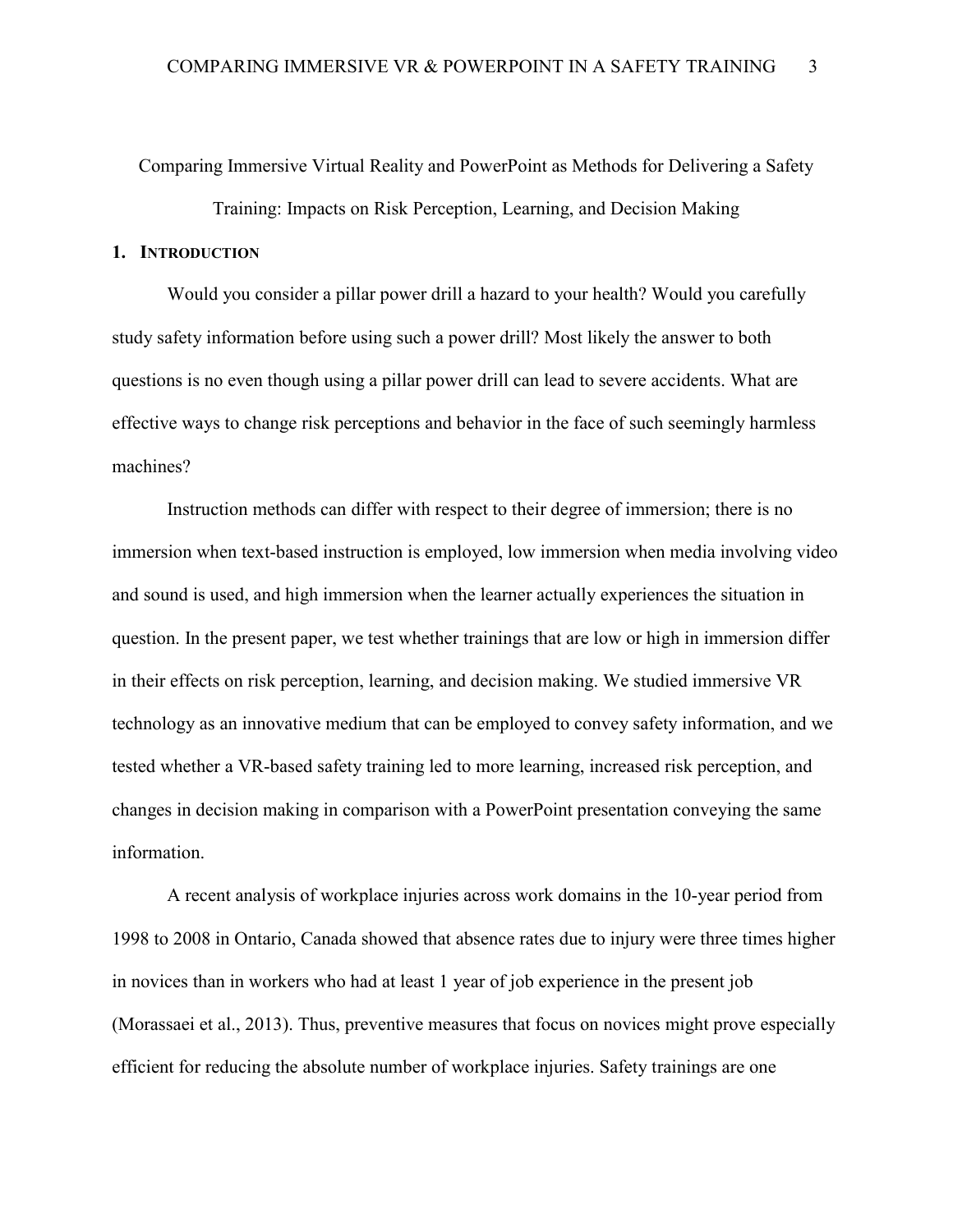standard means of prevention, and recently, immersive VR has been suggested as an innovative way to present such a training (e.g., Sacks et al., 2013; Zaalberg and Midden, 2013). But are such innovative methods in fact more effective than more traditional approaches in raising awareness and promoting safe conduct?

Out of an array of constructs from the empirical literature, a meta-analysis by Christian et al. (2009) identified three predictors as repeatedly standing out as particularly relevant for ensuring safe performance: *safety knowledge* and *safety motivation* as proximal person-related factors and *general risk-taking propensity* as a distal person-related factor. Safety knowledge reflects an individual's knowledge of how to perform safely. Safety motivation reflects "an individual's willingness to exert effort to enact safety behaviors and the valence associated with those behaviors" (Neal & Griffin, 2006, p. 947; cf. Christian et al., 2009). Safety knowledge and safety motivation are important predictors of safety performance, which directly influences the likelihood of accidents and the overall number of workplace injuries (Christian et al., 2009). Furthermore, according to protection motivation theory (Maddux and Rogers, 1983) and the health belief model (Janz and Becker, 1984), risk perception in a given situation is an important prerequisite for safety motivation and results in health-protective behavior. Thus, risk perception, knowledge about hazards, and knowledge about safety measures are assumed to predict protective behavior in general.

Weinstein (1993) explained that risk perception as a precondition for safety motivation is commonly regarded as consisting of two components: the perceived likelihood that an accident will occur (probability judgments) and the perceived severity of the consequences of such an accident (severity judgments). By contrast, knowledge about safety measures impacts beliefs about the efficacy of protective behavior (response efficacy) as well as the belief that one can use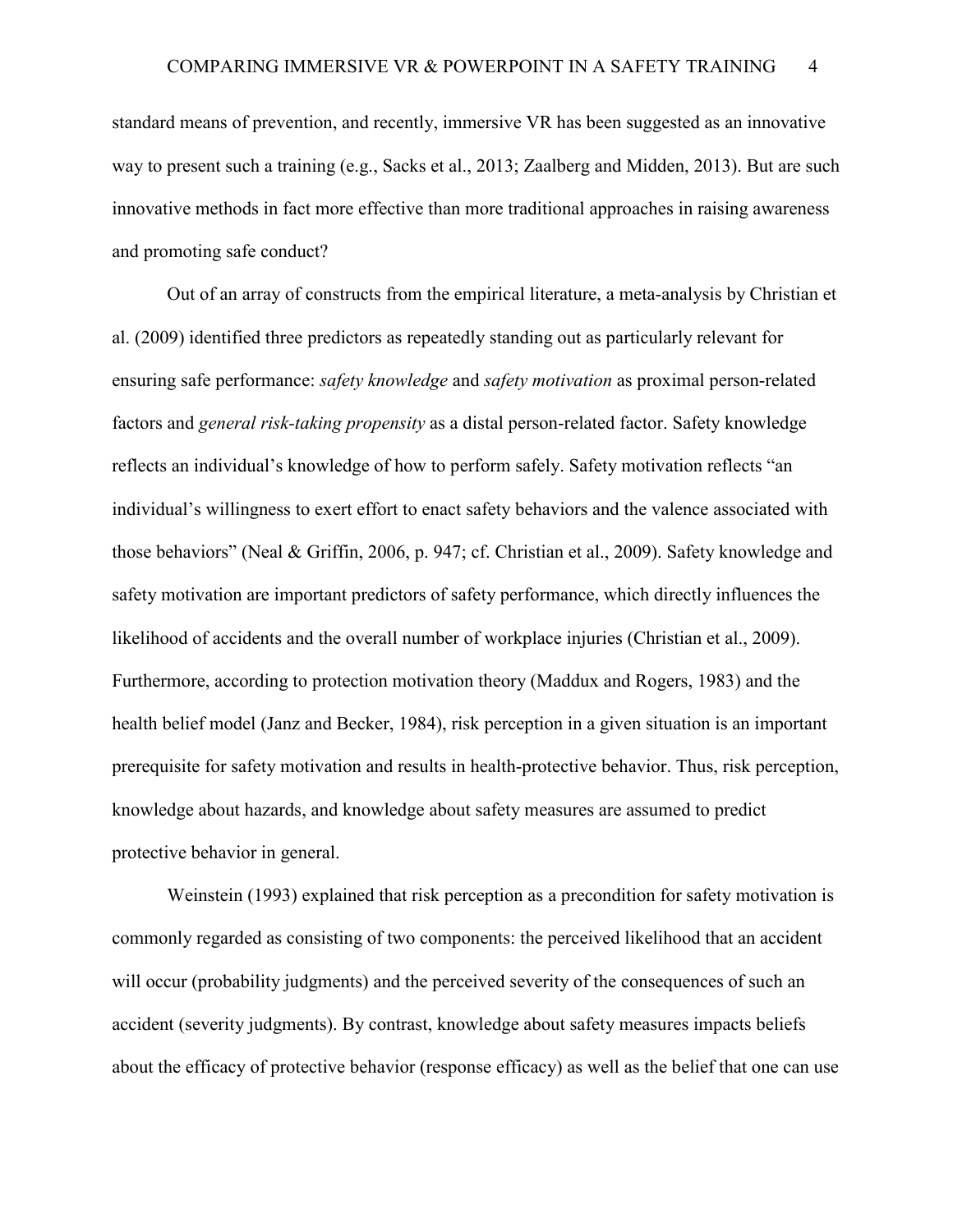these measures (self-efficacy). The relevance of these factors was shown in a meta-analysis across 65 studies ( $N \approx 30,000$ ) and 20 domains (Floyd et al., 2000): The findings showed moderate positive effects of severity judgments, probability judgments, response efficacy, and self-efficacy on adaptive intentions and behaviors.

When considering the problem of reducing the risk of accidents among novices at work, theory and empirical evidence have suggested that safety interventions addressing *risk perception* on the one hand and *improvements in safety-related knowledge* on the other (for an overview, see Laughery & Wogalter, 2006) should be effective.

### **1.1. Methods in Safety Training: The Importance of Learner Engagement**

The methods used to communicate safety information can be distinguished according to the extent of learner engagement during the dissemination of the information. Safety training conveyed through written descriptions can be considered to be on the lower end of engagement, whereas simulations and experiential learning are on the higher end. Past research has emphasized the importance of experience: For example, warnings in the form of written instructions, even when they are clearly understood, are not sufficient for instigating safe conduct (Zeitlin, 1994). Although a lack of negative events often leads to unrealistic optimism (Weinstein, 1984), the experience of a negative event is positively correlated with the accuracy of risk perceptions and the likelihood of showing preventative behavior (Weinstein, 1989). Burke et al. (2006) aggregated 95 studies with over 20,000 participants and showed that the safety trainings that were more engaging and experiential were also more effective.

Drawing on the reasoning above and supported by meta-analytic findings (Christian et al., 2009), we argue that safety trainings utilizing experiential learning should be more successful in conveying information and changing behavior than passive methods. Thus, in order to be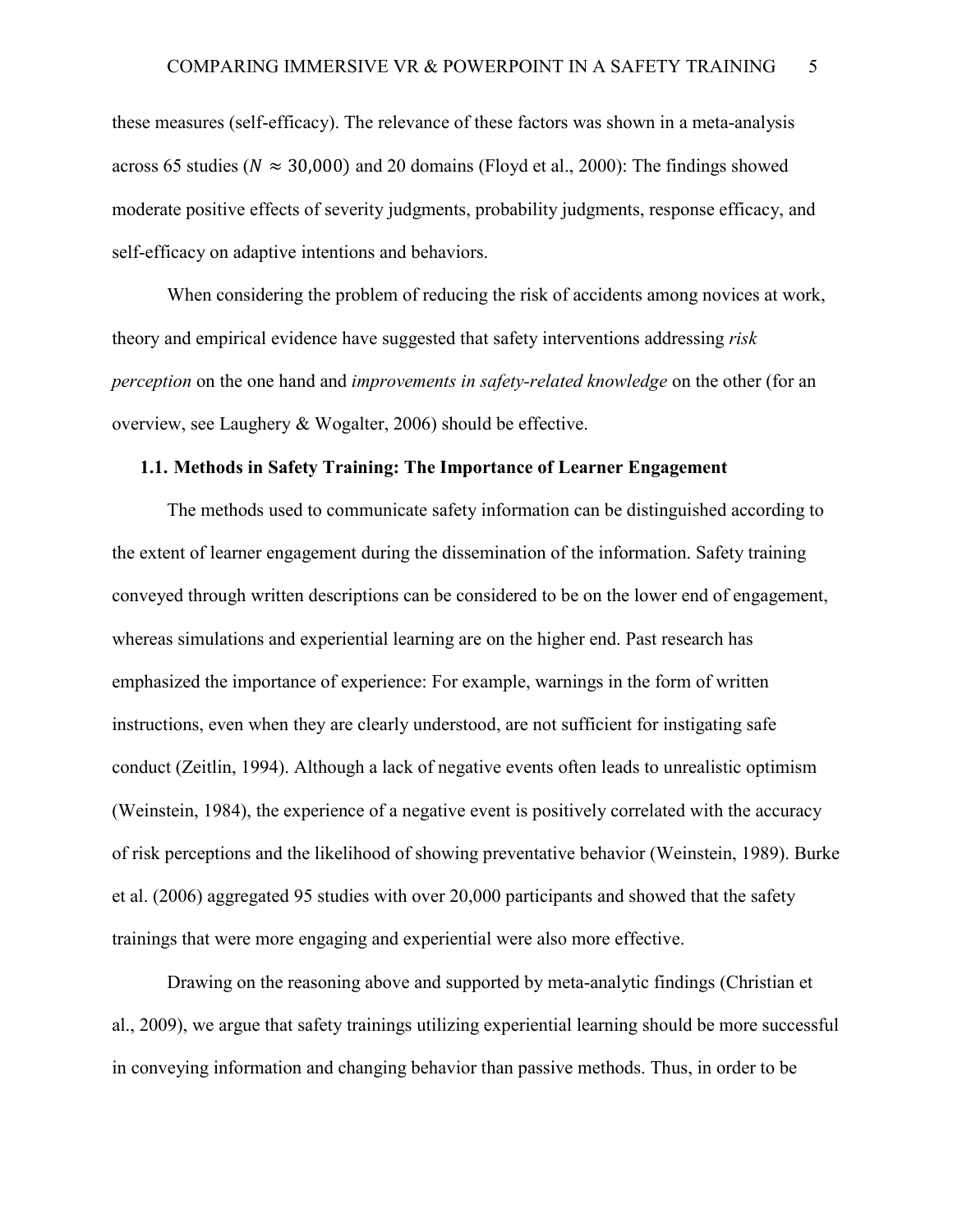effective, interventions should vividly depict hazards and the potential negative outcomes of certain behaviors as well as safety behavior.

Immersive VR provides a presentation medium in which people can gain experience in situations that are rare and dangerous and thus cannot be staged. Immersive VR increases the impression of realness, an experience that has been termed *the sense of being there* (Steuer, 1992) or more generally *immersion* (Bystrom et al., 1999). In fields such as behavioral therapy, immersive VR has successfully been used to reduce fear of flying (Mühlberger et al., 2006) and fear of spiders (Peperkorn et al., 2015).

Past research on the use of immersive VR in the context of safety-related research has investigated behavior during fire emergencies (Gamberini et al., 2003), aviation safety (Buttussi and Chittaro, 2017; Chittaro and Buttussi, 2015), safety behavior related to construction sites (Sacks et al., 2013), flooding (Zaalberg and Midden, 2013) and individual behavior in tunnel accidents (Kinateder et al., 2015, 2013; Mühlberger et al., 2015). Most of these scenarios were extreme situations that were obviously dangerous, and it has yet to be shown whether such safety trainings utilizing immersive VR are also effective in workplace settings that may erroneously be perceived as harmless.

### **1.2. The Use of Immersive VR as a Medium in Safety Training**

Due to the properties of immersive VR, it can be assumed that safety trainings using this option can have an impact that is similar to the impact of personal experiences and will be more successful than formats that do not involve immersion. We will first review the small body of research that has suggested that immersive VR technology may impact learning, risk perception, and protective behavior more effectively than non-immersive technologies such as a PowerPoint presentation. Then, we will argue that previous studies comparing immersive VR with less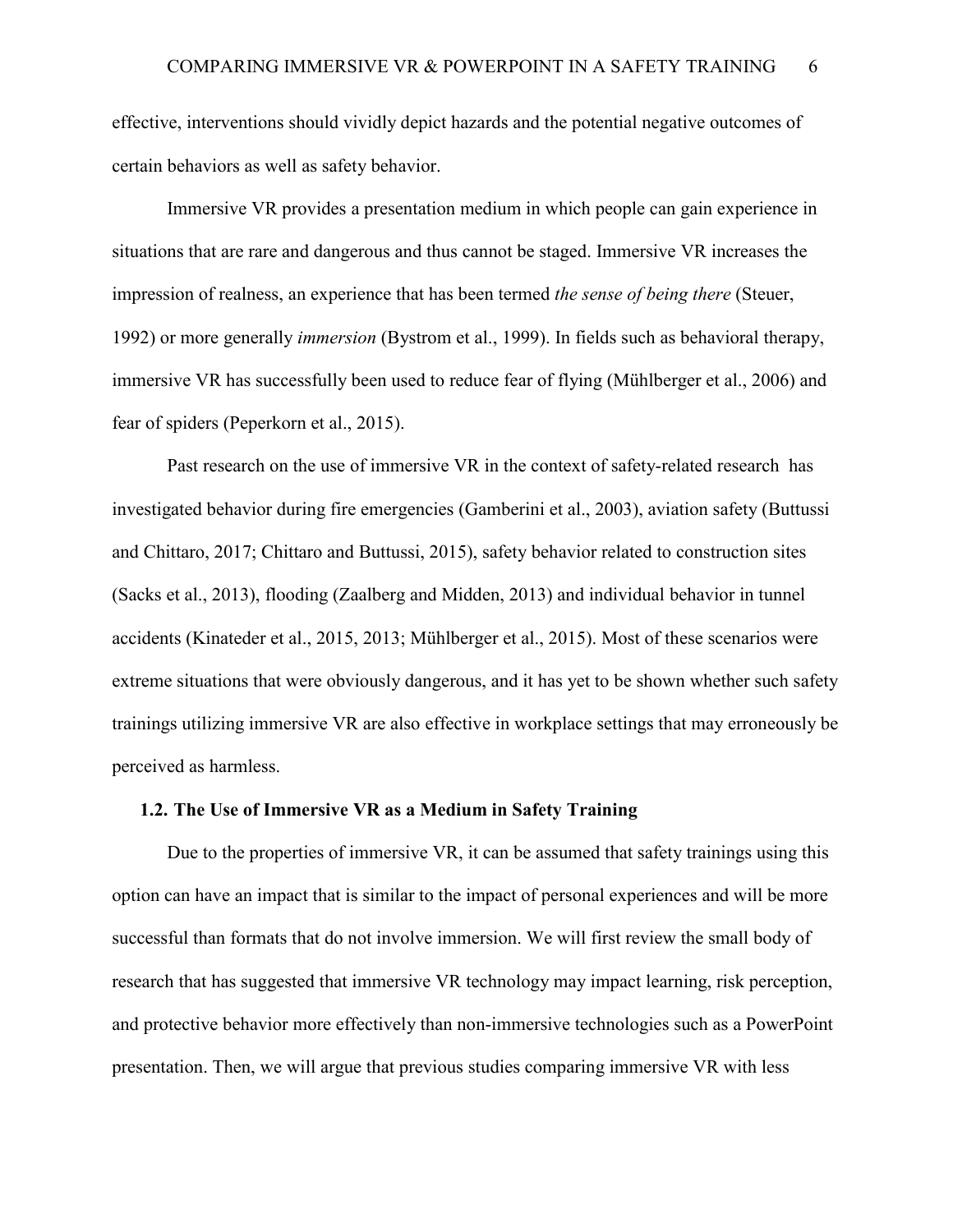immersive presentation mediums that have been utilized to convey safety information are inconclusive. We then propose that a fair test of the effects of immersive technology should compare the VR format with a less immersive format that still conveys the same information. For example, the PowerPoint presentation should include pictures and filmed sequences rather than just written materials.

Previous studies on the perception of the risk of flooding have found that risk information provided with immersive VR in comparison with traditional methods (film and slides) increased people's motivation to search for safety-relevant information and affected some coping measures (i.e., buying insurance) but not others (i.e., evacuation intentions) and that the emotions that were elicited did not differ between conditions. The increase in coping intentions was mediated by the sense of presence, albeit the effect was only marginally significant (Zaalberg and Midden, 2013). In a study that compared a safety training given to prospective construction workers using immersive VR and traditional classroom instruction, the immersive VR condition resulted in better recall of safety-related knowledge, but there was no general change in risk perception. It is important to mention that the long-term effects in this study were not reliable because only 30% of the participants participated in the follow up after 1 month (Sacks et al., 2013), and this low rate may have led to strong selection effects. Comparing an aviation safety training given via a traditional method (i.e., safety cards) and an immersive method, knowledge retention was found to be higher when the immersive method was used (Chittaro and Buttussi, 2015).

Other studies did not find that a general training delivered though immersive VR offered an advantage over a control condition when both conditions involved interaction and the material was vivid (Gavish et al., 2015; Moreno and Mayer, 2002). In fact, interactive and non-interactive serious games had similar positive outcomes for learning and changes in risk-severity perception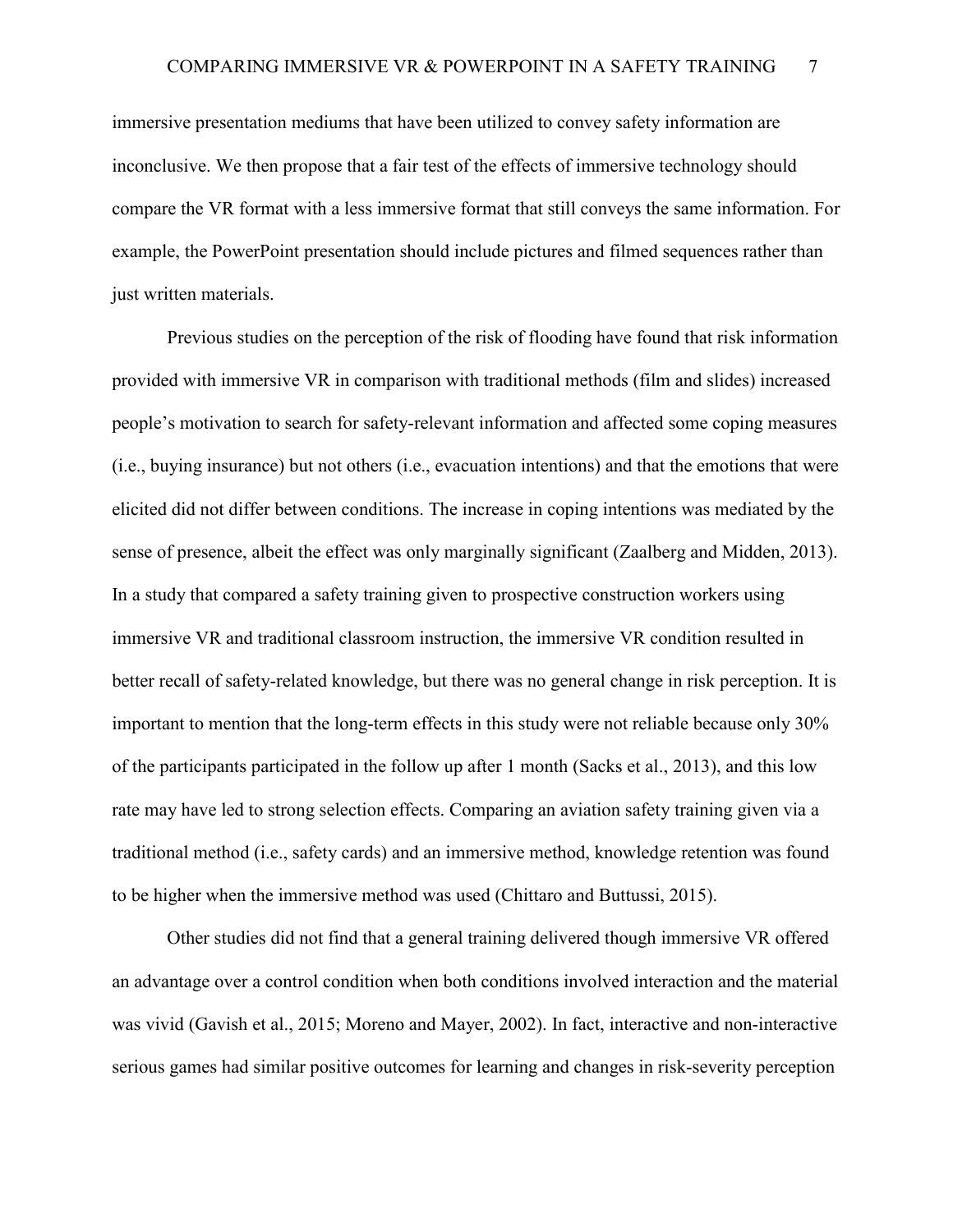(Chittaro and Sioni, 2015), thus suggesting that vividness might play a particularly important role. Consistent with this finding, another study showed that procedural training with serious games led to more knowledge retention after 2 weeks than a non-interactive method, and there was no difference between immersive VR and an interactive desktop presentation (Buttussi and Chittaro, 2017). Thus, the findings from the studies that have suggested the greater effectiveness of immersive VR could also be due to the use of a serious game or to the greater vividness of the material in the immersive VR condition, which was not the case in the control condition.

Regarding the question of whether immersive VR can be more effective than a traditional safety training, previous research as summarized above has shown clear evidence for an increased sense of presence in immersive VR, but the advantage of that sense of presence for learning, risk perceptions, and decisions is unclear for the following reasons. First, previous studies have typically used *situations that are generally considered dangerous* by the public, such as tunnel emergencies, terrorism, flooding, and airplane crashes. In these studies, there was an advantage of immersive VR regarding knowledge retention but not with regard to changes in risk perception. It is possible that the fact that risk perception did not change can be explained by considering that such situations (e.g., tunnel emergencies) are obviously dangerous, and thus, risk perception is already high. Therefore, the effects of immersive VR should be studied in situations in which the level of risk may be underestimated.

Second, there is a lack of studies on the effects of a safety training on actual decisions and their relation to risk perceptions and safety knowledge. So far, studies have addressed intentions (Zaalberg and Midden, 2013) and perceptions (Chittaro and Buttussi, 2015; Sacks et al., 2013) but not *decisions*.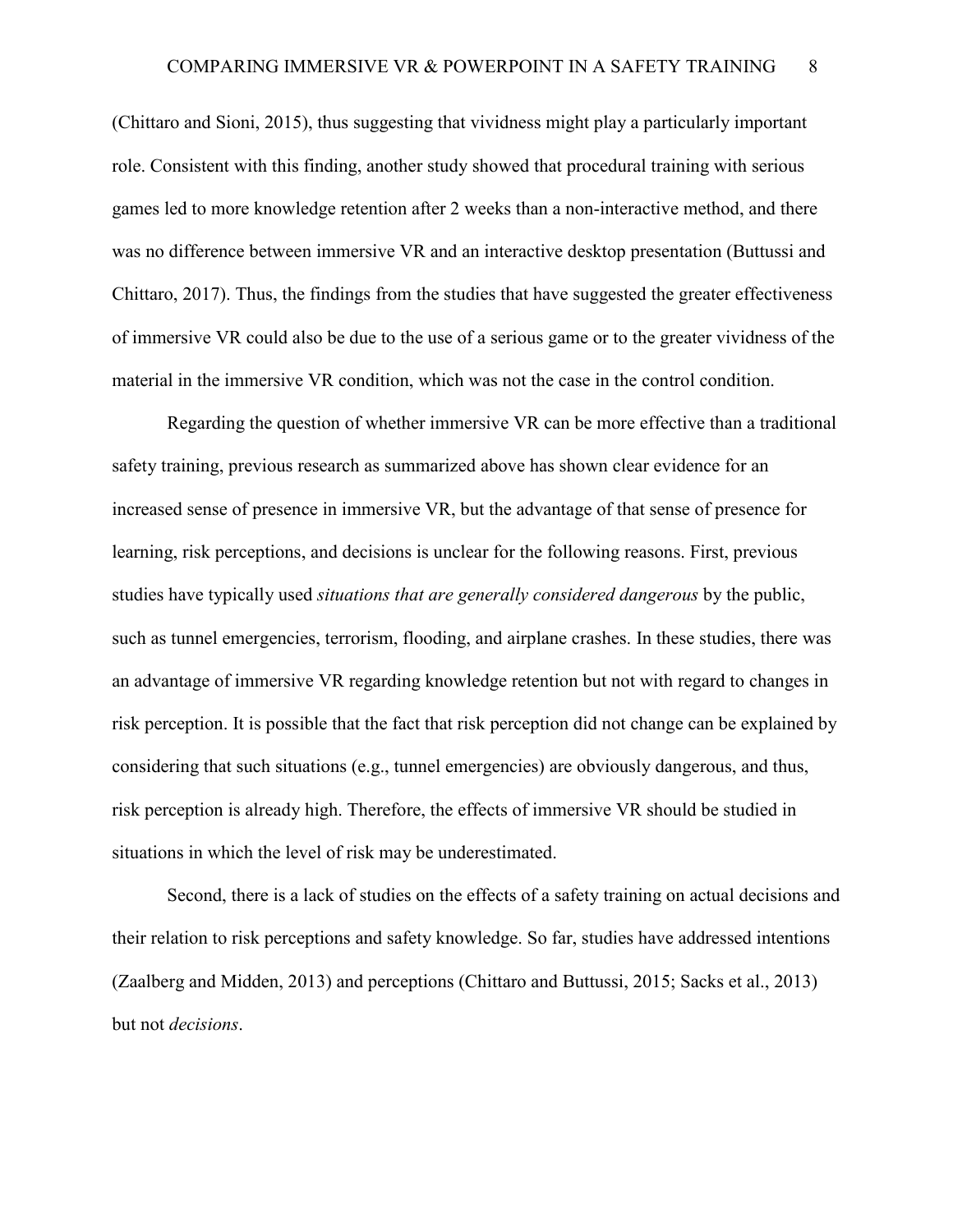Third, only two studies have addressed the *long-term effects* (1 and 2 weeks) of presentation medium (Chittaro and Buttussi, 2015; Sacks et al., 2013), but one of these studies had a dropout rate of 70% (Sacks et al., 2013), whereas the other (Chittaro and Buttussi, 2015) used a serious game in the immersive VR condition and compared it with the traditional pictorial method, which was non-interactive and non-immersive. Thus, the results were confounded by the degree of interaction. It is not yet clear whether the effects were actually due to VR or whether they may have been due to the level of interaction.

Fourth, so far, *interindividual differences* in risk-taking have not been considered in research on the effects of a safety training, even though such dispositions, such as locus of control, conscientiousness, and individuals' risk attitude are important predictors of protective behavior (Christian et al., 2009).

Finally, the studies that provided a direct test between immersive VR and traditional methods of presentation have often had only a few participants in each cell (Moreno and Mayer, 2002; Sacks et al., 2013; Zaalberg and Midden, 2013) or only marginally significant results when covariates were included in the analysis (Zaalberg and Midden, 2013). These methodological limitations result in deflated *p*-values when covariates are included (Simonsohn et al., 2014) and overestimated effect sizes (Button et al., 2013; Nieuwenstein et al., 2015). Also, due to small samples and a lack of power, the small effects that exist might not be detected.

#### **1.3. The Present Studies**

We tested whether an immersive VR-based safety training would be found to be more effective than a safety training presented via PowerPoint (PPT). We compared the effectiveness of these two formats in a sample of novices, in our case, high school students. The safety trainings were presented either in immersive VR or in a PPT presentation that included filmed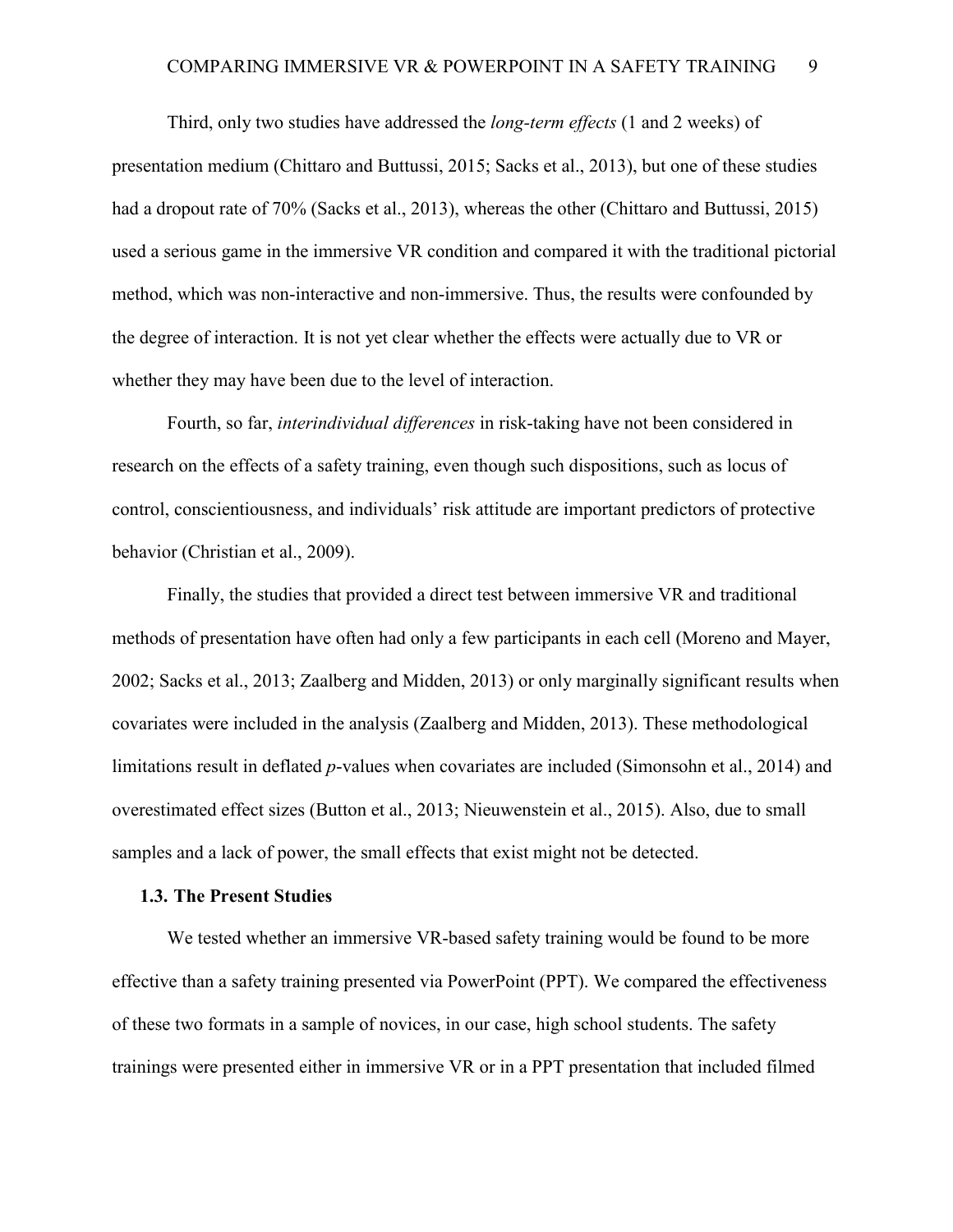VR sequences and slides. Thus, the PPT presentation was also vivid and differed from VR only with respect to the fact that it was not immersive. The VR condition was immersive but not interactive to allow us to test for the effects of immersion only. As dependent variables, we measured (a) risk perception by assessing participants' judgments of the probability of accidents and accident severity, (b) learning by assessing participants' recall of safety knowledge and the hazards that had been identified, and (c) decision making on the basis of a choice between a safe and an unsafe machine. We included personality variables as covariates or potential moderators. Thus, we put VR to an especially hard test and aimed to understand whether the unique features of immersive VR actually make a difference.

The current studies therefore extend previous research by focusing on workplace safety in a context that is usually considered relatively safe and by comparing a medium that is high in immersion (VR) with one that is low in immersion (PPT) in their effects on risk perception, learning, and decision making. We further scrutinized the moderating effect of instruction medium immediately after the training as well as 6 months later and examined the potential influence of personality differences (locus of control, conscientiousness, and risk attitude) on the effectiveness of the safety training.

#### **1.4. Study overview**

In two experiments, we tested whether a VR-based safety training would be more effective than a PPT presentation in affecting risk perception, knowledge acquisition, and decision making. Participants received a safety training about a pillar drill delivered in an immersive VR format or as a PPT presentation.

On the basis of previous research, we expected that participants in the immersive VR condition would experience a higher sense of presence (Hypothesis 1). Because immersive VR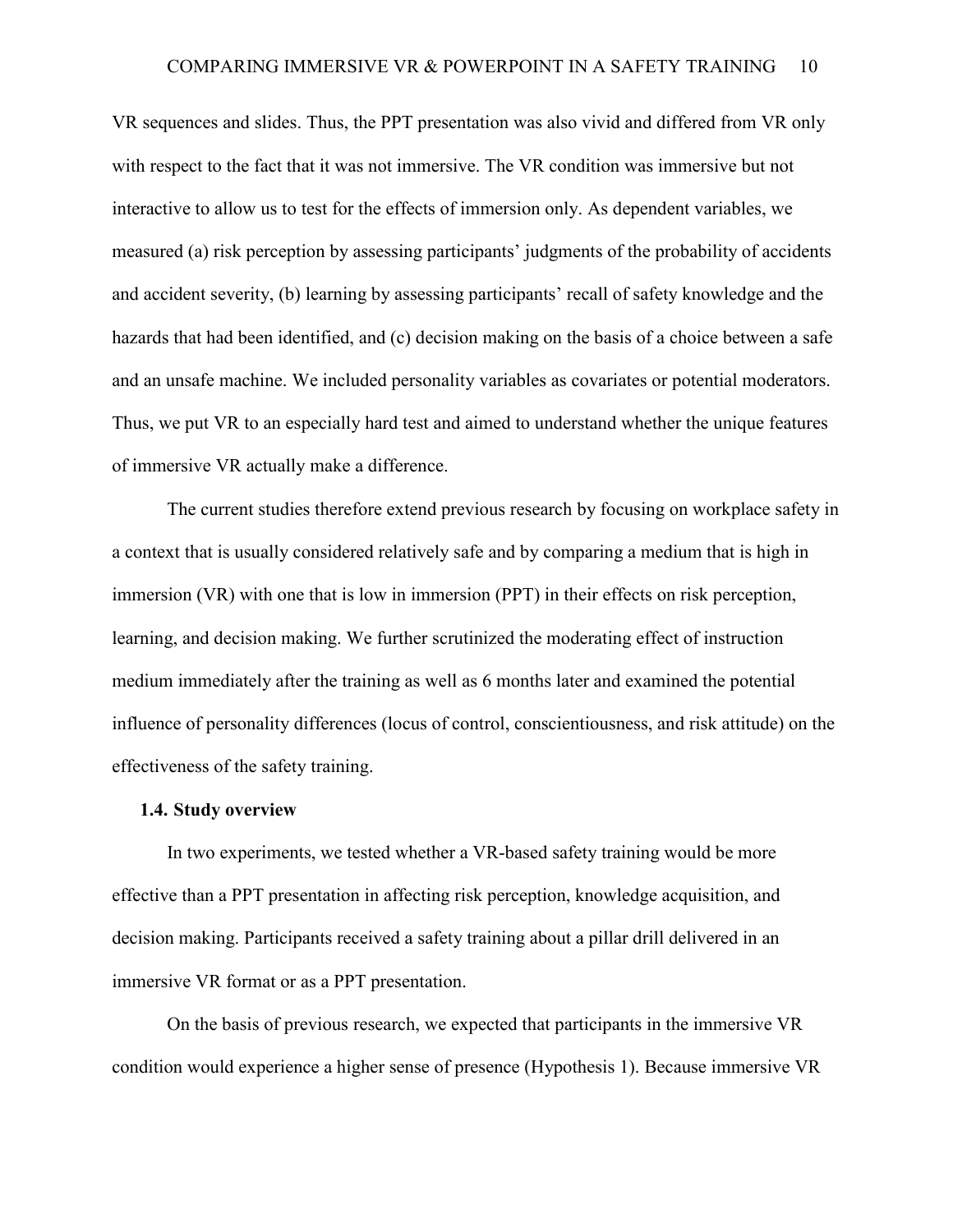provides a relatively realistic experience of the possible negative events, we predicted that the VR training would have a stronger impact than PPT training on risk judgments (Hypothesis 2), resulting in a greater change of severity and probability judgements of accidents, and learning, i.e., recall more safety-relevant information and detecting more hazards when facing a real machine after being instructed in the VR training (Hypothesis 3). Because experiential learning results in more complex knowledge networks and knowledge integration (Glaser, 1984), we expected that in the immersive VR condition, risk-related decisions would be more strongly affected by participants' recalled safety knowledge and identified hazards than in the PPT condition, reflecting a higher degree of knowledge integration in the immersive VR condition (Hypothesis 4).

As an exploratory question, we investigated the effect of three personality dispositions: (a) locus of control, (b) conscientiousness in Study 1, and (c) risk attitude in Study 2 on the relations between the independent and dependent variables. It is usually assumed that individuals' risk-taking behavior is mediated by risk perception and moderated by situational variables (Sitkin and Weingart, 1995). Thus, to change risk-taking, a change in risk perception is necessary in the respective domain. The relevance of situational factors also leads to the conclusion that risk-taking and risk perception might not be the result of a general trait but could be domain specific (Figner and Weber, 2011). For example, skydivers, who show a high degree of risk seeking in the recreational domain, tend to be risk averse in the financial domain (Hanoch et al., 2006).

A relevant domain for our studies is the health and safety domain, which, for example, reflects risk attitudes toward seatbelt use or sunbathing without sunscreen and therefore should be related to workplace safety risks. Hence, we expected that risk perceptions in the health and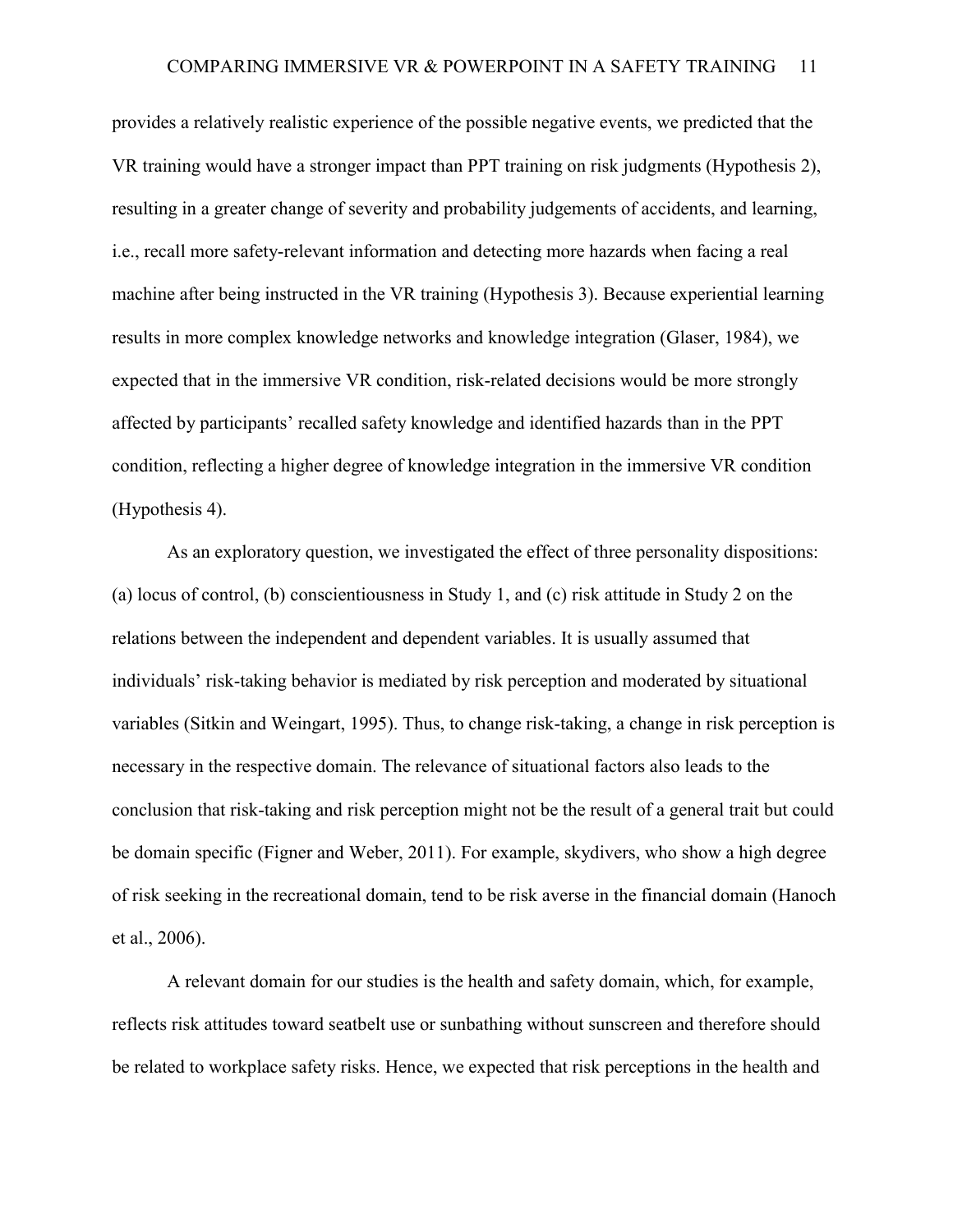safety domain would predict risk perceptions and decisions in the workplace. Furthermore, we aimed to explore whether the type of safety training (VR vs. PPT) would moderate the effect of domain-specific risk attitudes on risk perception and decisions and whether an immersive approach would lead to greater integration between habitual and specific perceptions because the trainings are more experience-based. We expected that because immersive VR seems real, the previously unknown risk associated with the machine would become integrated in the general domain (in this case, the health/safety domain), and thus, health and safety domain risk attitudes would predict risk perceptions and decisions in the immersive VR condition but not in the PPT condition (Hypothesis 5).

### **1.5. General Approach**

Both studies were designed as intervention studies, and risk perceptions were assessed before and after the safety training, whereas the sense of presence was assessed during the safety training. Recall of safety knowledge and decision making were measured only after the safety training. Study 1 and Study 2 differed in the personality variables that were assessed. In Study 1, we assessed locus of control, conscientiousness, and domain-specific risk perception as possible predictors of risk perception, safety knowledge, and decision making. In Study 2, we assessed domain-specific risk attitudes. Furthermore, in Study 2, we tested the sustainability of the training by employing a follow-up assessment after 6 months. As VR technology is expensive and time intensive, only effects that were at least medium in size were identified as practically important. For this reason, we tested for medium effects, and post hoc power calculations using G\*Power 3.1.9.2 (Faul, Erdfelder, Buchner, & Lang, 2009) showed that the sample sizes in both studies were sufficient for detecting such effects (Cohen's *f* = .2) with a power of .90 in Study 1 and .95 in Study 2.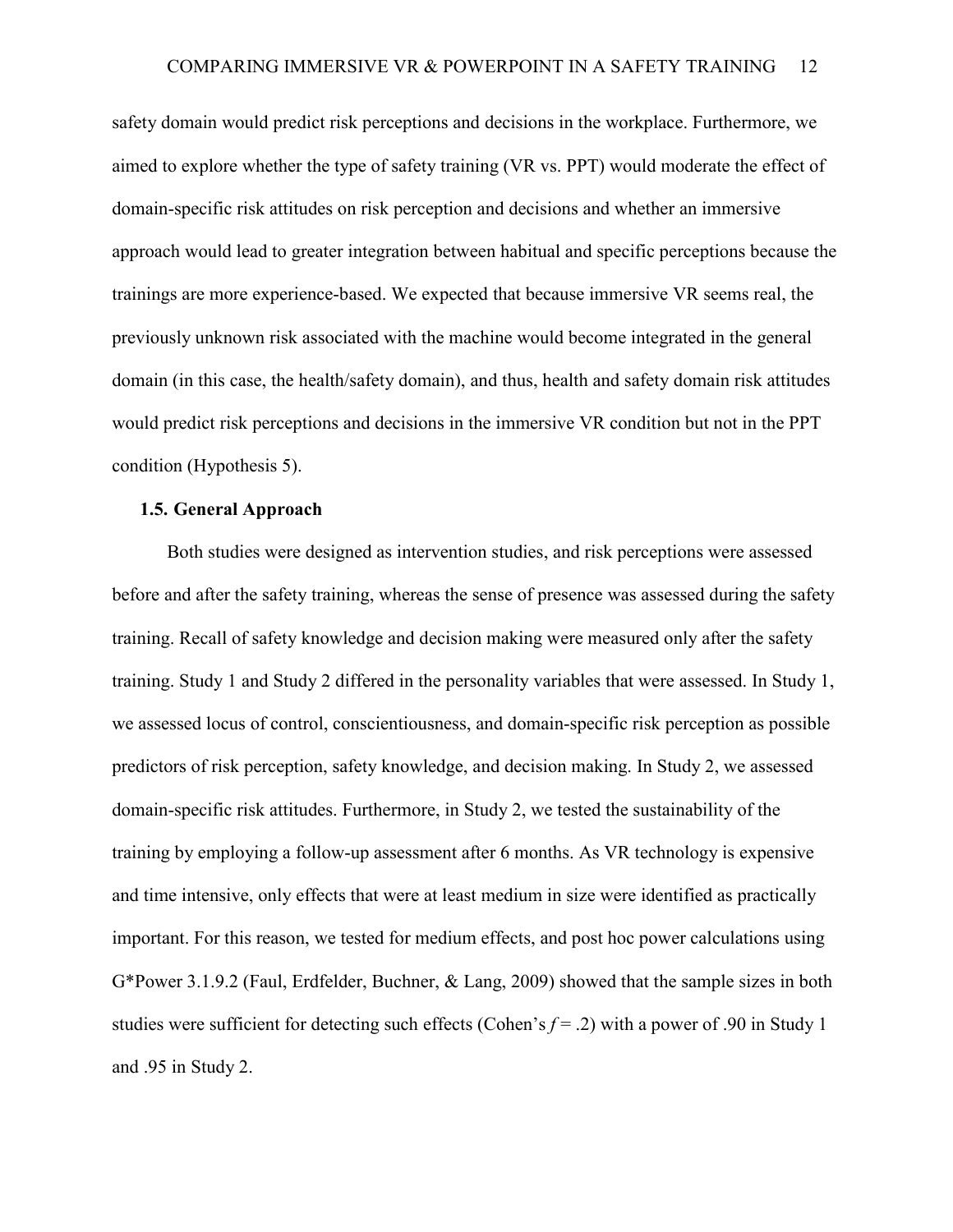## **2. STUDY 1**

## **2.1. Method**

#### *Participants and Design*

The study was carried out at the Center for Virtual Reality at Chemnitz University of Technology with  $N = 53$  participants. Female participants comprised 16.98% of the sample, the mean age was 18.42 years, and 64.15% of the participants had previously experienced VR or 3D movies. Participants were students at a local high school. They were randomly assigned to either the PPT condition (PPT) or the immersive VR condition (VR) to undergo a safety training concerning the use of pillar drills. The safety training began with a description of the parts and general functioning of the pillar drill. Then, the safety equipment and safety procedures were explained, and the animation was depicted. Finally, the participants saw accidents that occurred due to human error or due to the hazards associated with the pillar drill. The accidents were animated, and a commentary accompanied them.

The experimental conditions did not differ in their experience with VR or 3D movies,  $\chi^2(1) = 0.948$ ,  $p = 0.33$ . Participants were asked to rate the probability of accidents and the severity of accidents of a real pillar drill presented to them twice, once before (T1) and once after they received the safety training (T2), which resulted in a 2 (condition: PPT vs. VR) x 2 (time: pre vs. post safety training) mixed design. Furthermore, at T2, learning outcomes were measured, and participants were confronted with a decision-making task.

#### *Measures*

*Risk judgments* were measured by asking participants to rate the severity and the probability of accidents with a real pillar power drill. The rating of the likelihood of accidents and the severity of accidents employed so-called risk ladders (Harrison and Rutström, 2008). The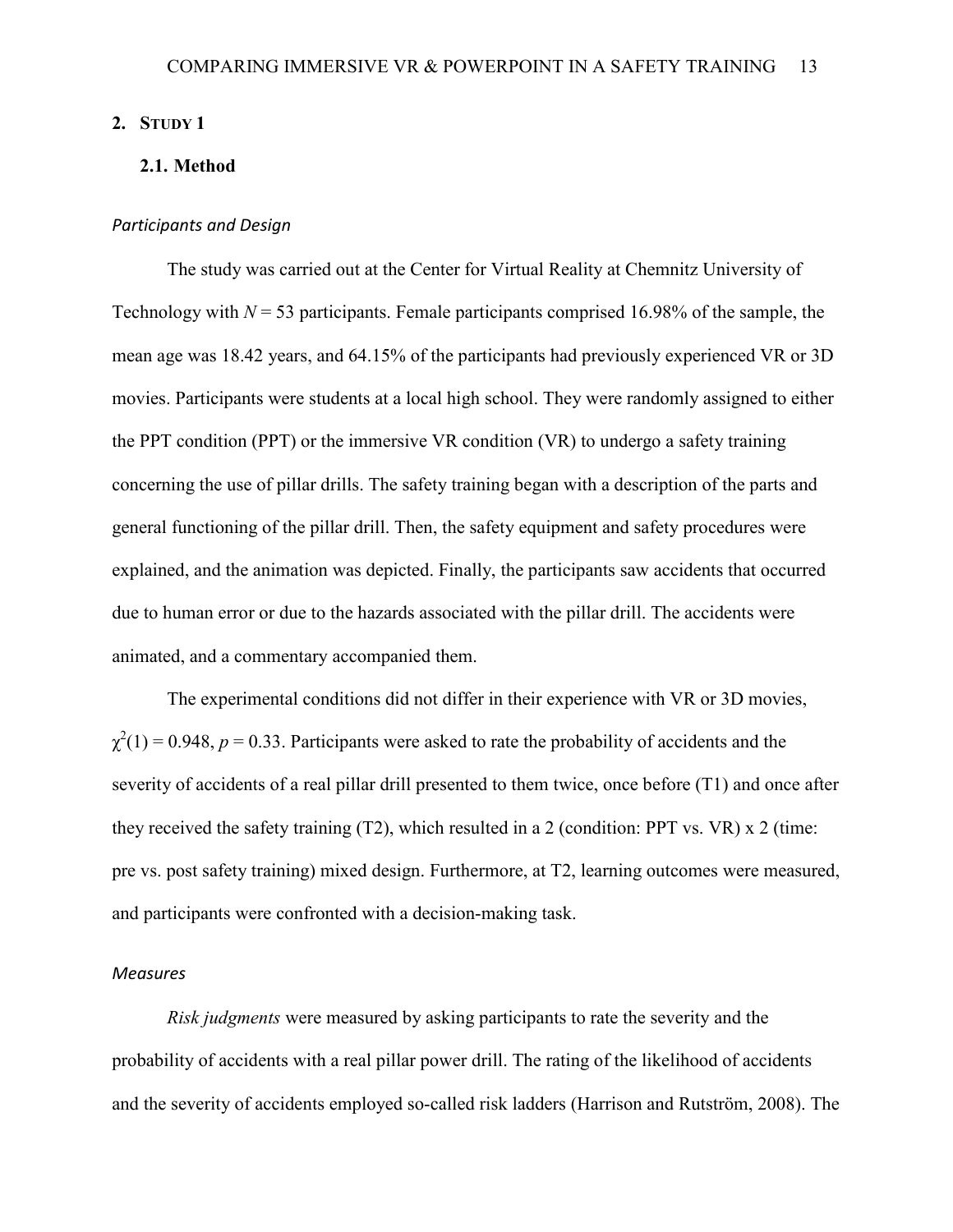measures of severity and probability were on individual sheets and are depicted in [Fig. 1.](#page-13-0) The ladder for the probability measure was presented in 10% increments with 0% as the lowest value and 100% as the highest value. To measure the subjective severity of accidents, the same ladder was used, but it was presented in increments of 1 with the lowest point labeled *not dangerous* (1) and the highest point labeled *life threatening* (10).



<span id="page-13-0"></span>Fig. 1. Assessment of risk judgment using a risk ladder for probability and severity judgments.

Participants were instructed to mark the point on each ladder that reflected their judgment with respect to the real machine in front of them.

*Learning outcomes* were assessed with two variables: recall of safety information and knowledge of hazards with respect to a real pillar power drill. Recall of safety information was assessed with a multiple-choice test, which assessed how much of the content conveyed in the safety training participants remembered (i.e., safety procedures, signs, and general machine information), for example, "What should you not do in case of an emergency?" (a) stop the machine, (b) take pictures and draw a sketch of the area where the accident occurred, (c) move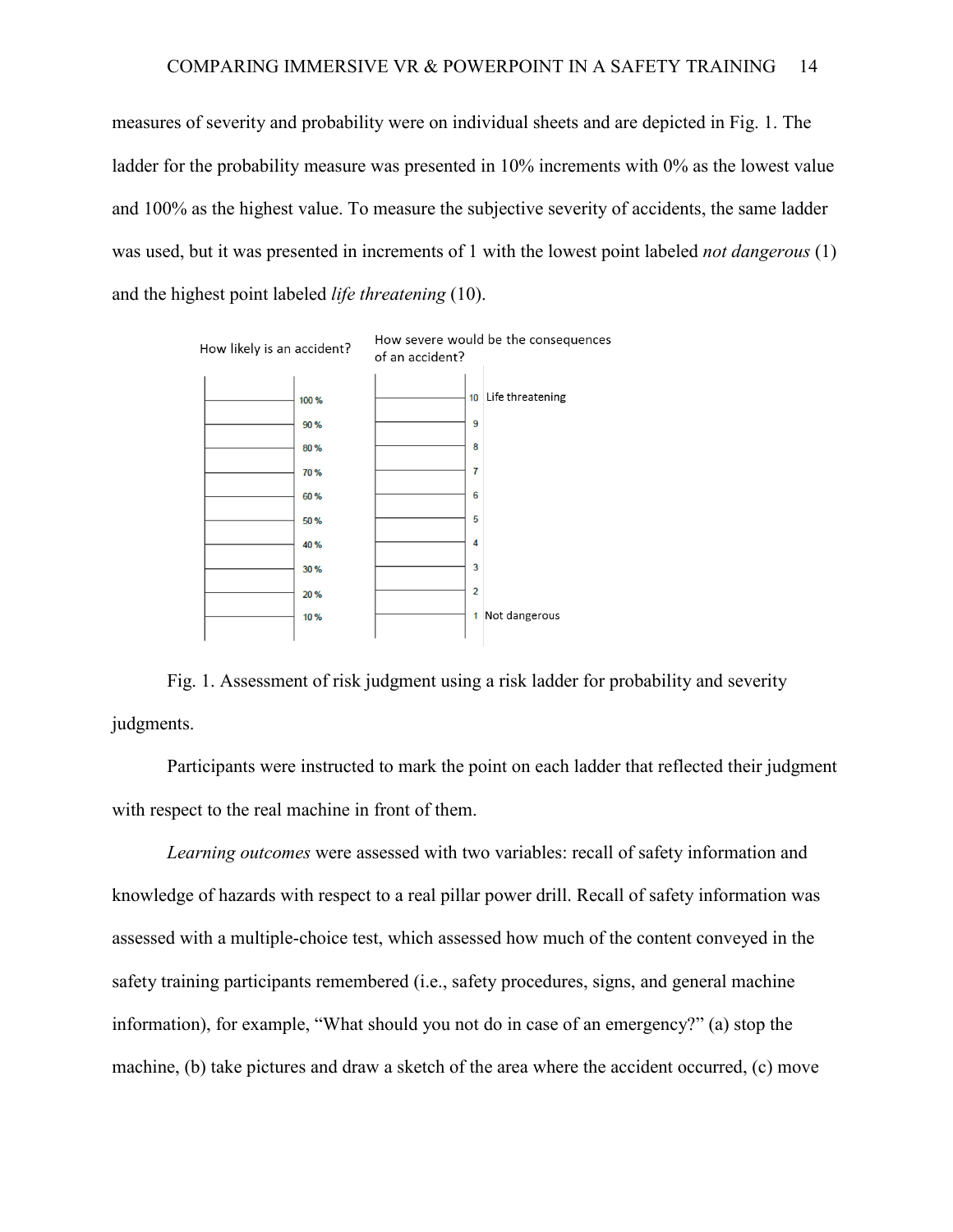the victim away from the area of threat, or (d) place an emergency call, inform your immediate superior. Ten questions were asked, and the number of correct responses was summed so that the score had a range of 0 to 10.

The knowledge of hazards present in pillar power drills was assessed by asking participants to identify hazards pertaining to a real pillar power drill in front of them. The pillar power drill was identical to the one in the safety training and yielded a maximum of nine possible hazards. The score on this task was the proportion of correctly identified hazards present in the real machine.

*Decision-making* to assess risk-taking behavior was measured through choices between working on the real machine in front of them (i.e., the risky choice) or a fictitious safe machine (i.e., the safe machine). Whereas the real machine yielded safety hazards, the fictitious safe machine did not. The safe machine always yielded a sure payoff of  $10 \text{ } \epsilon$ . The real machine yielded two prospects: One had a payoff of  $0 \in \mathbb{R}$  if there was an accident, and the other prospect had a non-zero payoff that increased in steps of  $5 \in \mathbb{R}$  with each decision. Participants were told that the likelihood of an accident with the real machine was 50%. Participants had to make five choices, and the non-zero prospect of the safe machine increased from  $10 \in \mathbb{R}$  in the first decision to 30  $\epsilon$  in the final one (see Table 1).

|          | Safe machine | Real machine      |                      | Decision |
|----------|--------------|-------------------|----------------------|----------|
| Decision | for sure     | Accident $(50\%)$ | No accident $(50\%)$ |          |
|          | $10 \in$     | $0 \in$           | $10 \in$             | A B      |
|          | $10 \in$     | $0 \in$           | $15 \in$             | A B      |
|          | $10 \in$     | $0 \in$           | $20 \in$             | A B      |
| 4        | $10 \in$     | $0 \in$           | $25 \in$             | A B      |
|          | $10 \in$     | $0 \in$           | $30 \in$             | A B      |

Table 1. Decision task presented to participants.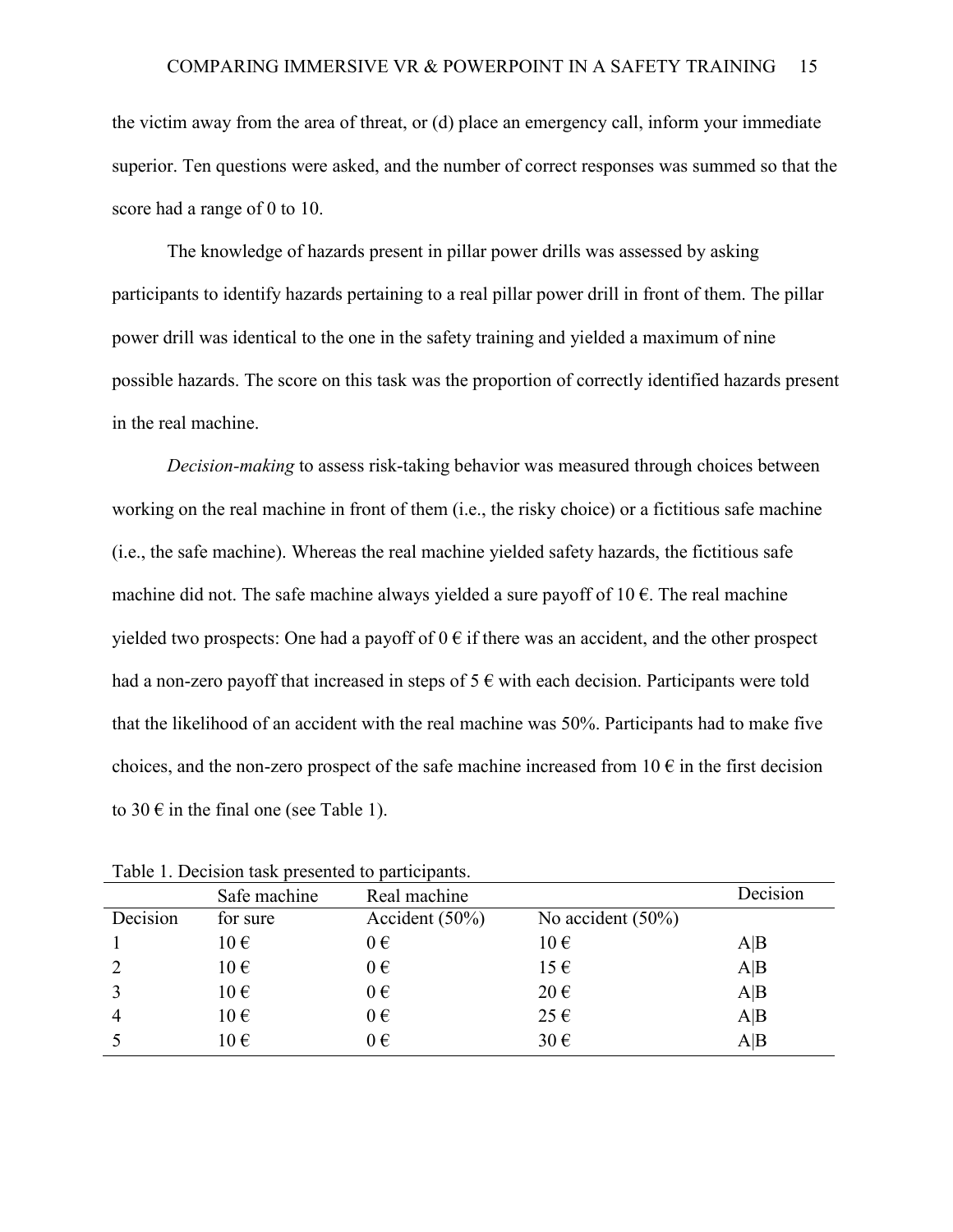In the decision task, the number of choices in favor of the safe machine was the indicator of risk aversion.

*Sense of presence* was measured with a 14-item scale (Schubert, 2003). The scale consists of three subscales plus one additional item that captures a general factor. The first subscale, spatial presence, assesses the sense of being physically present in the situation. The second subscale, involvement, measures the attention devoted to the situation and the involvement experienced. The third scale, experienced realism, measures the subjective experience of realism in the situation. The items had originally been phrased to be used in virtual environments, and we adapted them so they could also be used in the PPT condition.

The subscales yielded satisfactory reliability indicated by Cronbach's alpha for spatial presence ( $\alpha = .76$ ), involvement ( $\alpha = .78$ ), and experienced realism ( $\alpha = .76$ ). When all items were aggregated into one sense of presence scale, this overall scale yielded a satisfactory reliability of  $\alpha = .87$ .

*Locus of control* was measured with the Locus of Control scale, German Version (FKK, Krampen, 1991). The secondary subscales created by summing the answers yielded a good internal consistency reliability indicated by a Cronbach's alpha for self-efficacy of  $\alpha = .87$  and for externality of  $\alpha = 0.78$ . High values in self-efficacy indicate trust in one's own abilities and control, and low values indicate passivity and uncertainty in ambiguous situations. High values in externality indicate the belief that events are the result of situational forces and are often associated with fatalism, whereas low values indicate the belief that events are not due to situational forces and a low degree of dependence on others.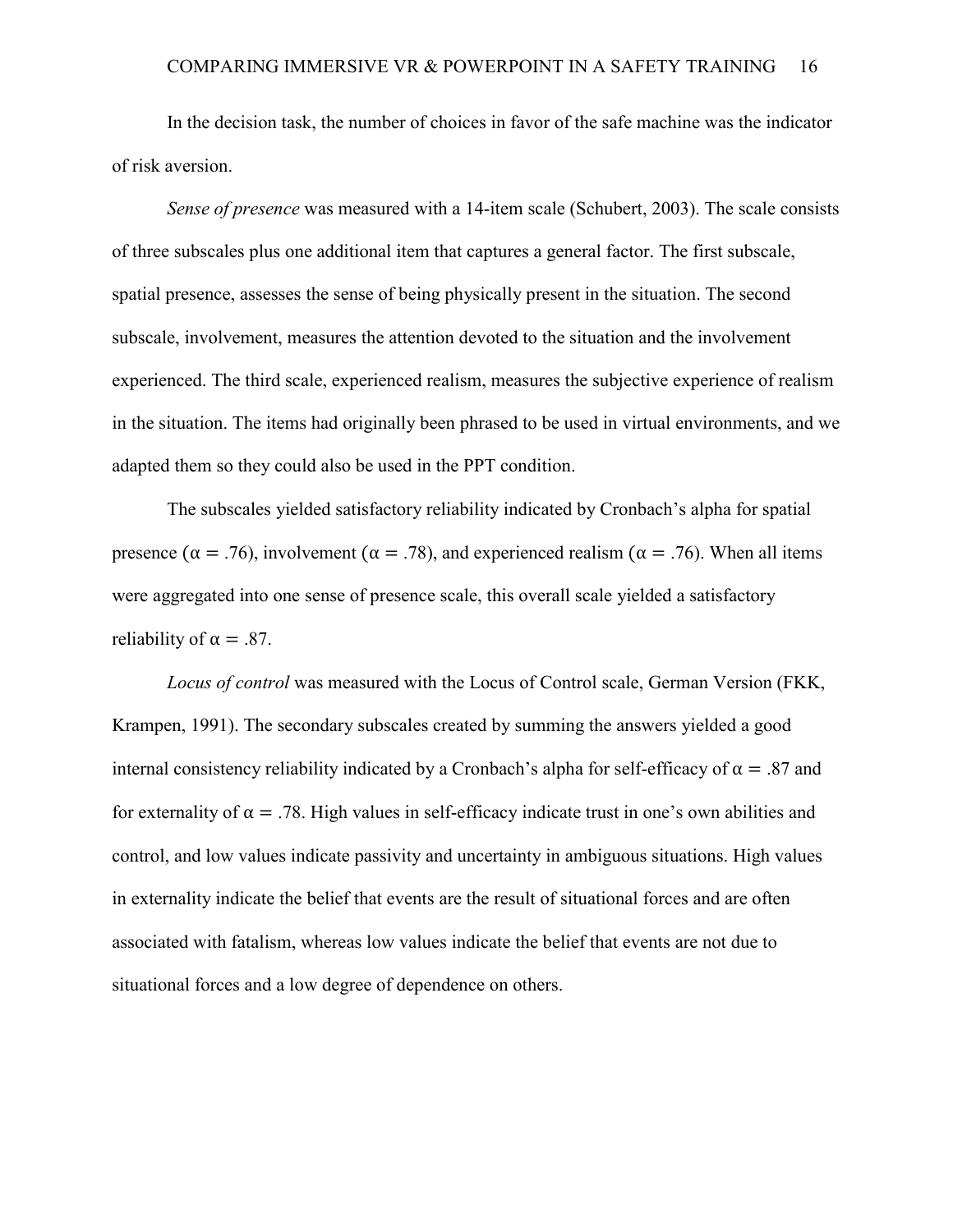*Conscientiousness* was assessed using the NEO-FFI subscale (Borkenau and Ostendorf, 2008). The scale consisted of 12 items with a Cronbach's  $\alpha$  of .88. High values indicate a high degree of conscientiousness.

*Domain-specific risk perception* was assessed using the Domain-Specific Risk-Taking (DOSPERT, Blais and Weber, 2006) scale. The DOSPERT assesses risk perception, benefit perception, and risk-taking in five domains: health/safety, finance, recreation, social, and ethical. In the current study, all domains were assessed but only with the risk perception items. It is important to note that we focused on the health/safety domain.

The health/safety domain yielded six items (Item 2 of the health/safety domain was left out because it referred to private matters of sexuality) and yielded good internal consistency reliability ( $\alpha$  = .73). High values in risk perception indicate risk aversion in the sense that the person judges the acts in this domain as risky.

#### *Apparatus*

The VR condition utilized the 3D-multisensory Cave Automatic Virtual Environment (CAVE) from the Technical University of Chemnitz. The system was cube-shaped and provided a five-sided projection in which participants could stand and move. Participants wore 3D glasses and used a wireless controller with which they were able to navigate in the VR environment. The participant's head and the controller's position could be used to adapt the visualization of the 3D images.

The PPT condition utilized a standard presentation projector and was presented in a computer lab classroom. The projection surface was 2 x 3 meters, and participants sat approximately 4 meters away from the projection.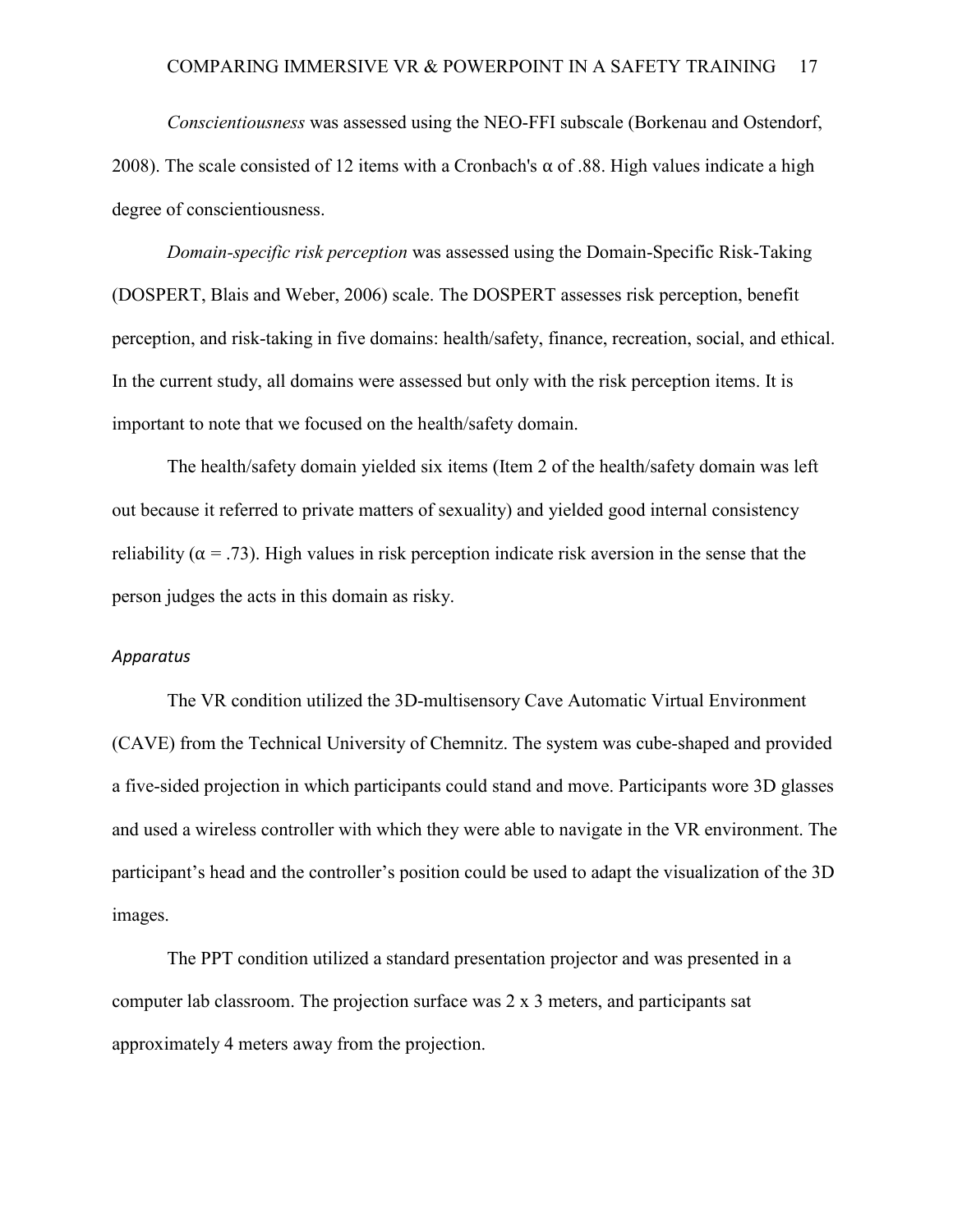## *Procedure*

Upon their arrival, participants were greeted by the researchers and were given a general overview of how the day would go and the facilities they would see. Each participant received a personal schedule for the day, and each schedule contained a participant ID, which was randomly assigned to the VR or PPT condition. The timeline is presented in [Fig. 2.](#page-17-0)



Fig. 2: Sequence of events for Study 1.

<span id="page-17-0"></span>The participants were then guided to where they faced a real pillar power drill. Each participant received a clipboard on which the first risk perception measure was placed face down. Participants were instructed not to talk or interact with their neighbors while completing the questions. Then participants were told to fill out the paper on the clipboard. Two research assistants were present to ensure compliance. Then participants were guided to a separate room where they were asked to take a seat and to complete a questionnaire assessing demographic information, locus of control, and conscientiousness.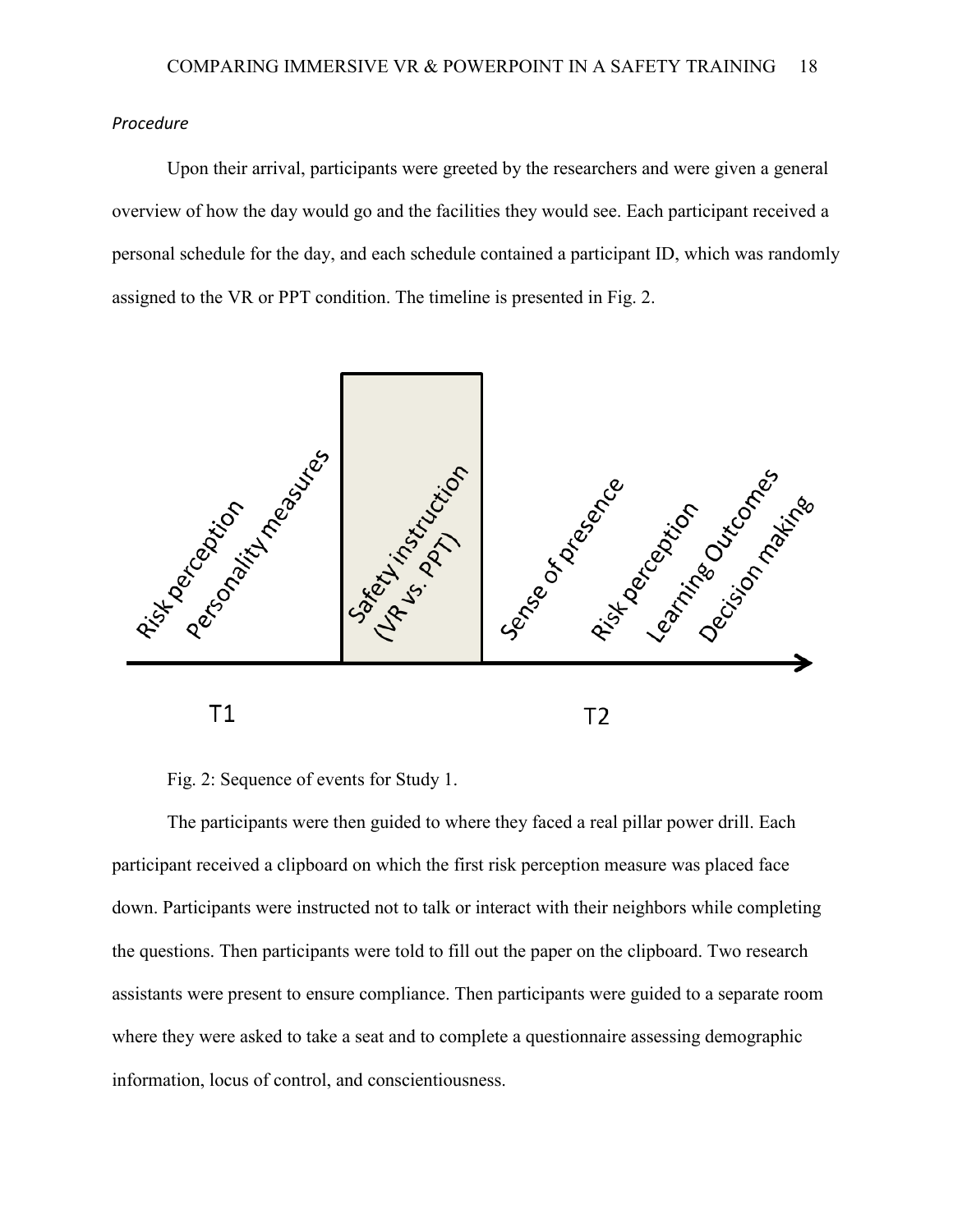Participants were then individually led to either the CAVE or the computer lab to be given the safety training. During the waiting time, the participants took a tour of the premises. Participants in the VR condition were given the pillar drill safety training while standing in the CAVE. The safety training was presented as a VR animation with a corresponding voice recording. Participants in the PPT condition were given the pillar drill safety training in a PPT presentation in which screenshots from the VR safety training were shown. The audio comments were identical to those given in the VR training. Thus, the two conditions differed only with respect to immersion.

Participants then completed the sense of presence questionnaire and were guided to the main hallway. In the main hallway, they faced the real pillar drill and were asked to complete the risk perception measure. Afterwards, they were confronted with the decision-making task. Finally, after all participants had completed all stages of the study, they were all seated in the computer lab, had the opportunity to ask questions, and were thanked for their participation.

### **2.2. Results**

[Table 2](#page-19-0) presents the descriptive results for all measured variables. The sense of presence was 3.01 in the VR condition compared with 2.13 in the PPT condition,  $t(49.71) = -3.60$ ,  $p <$ .001,  $d = 0.53$ . A regression model predicting the sense of presence by condition was significant, *adj.*  $R^2 = .18$ ,  $F(1, 51) = 12.88$ ,  $p < .001$ . As expected, participants in the VR condition showed an increased sense of presence.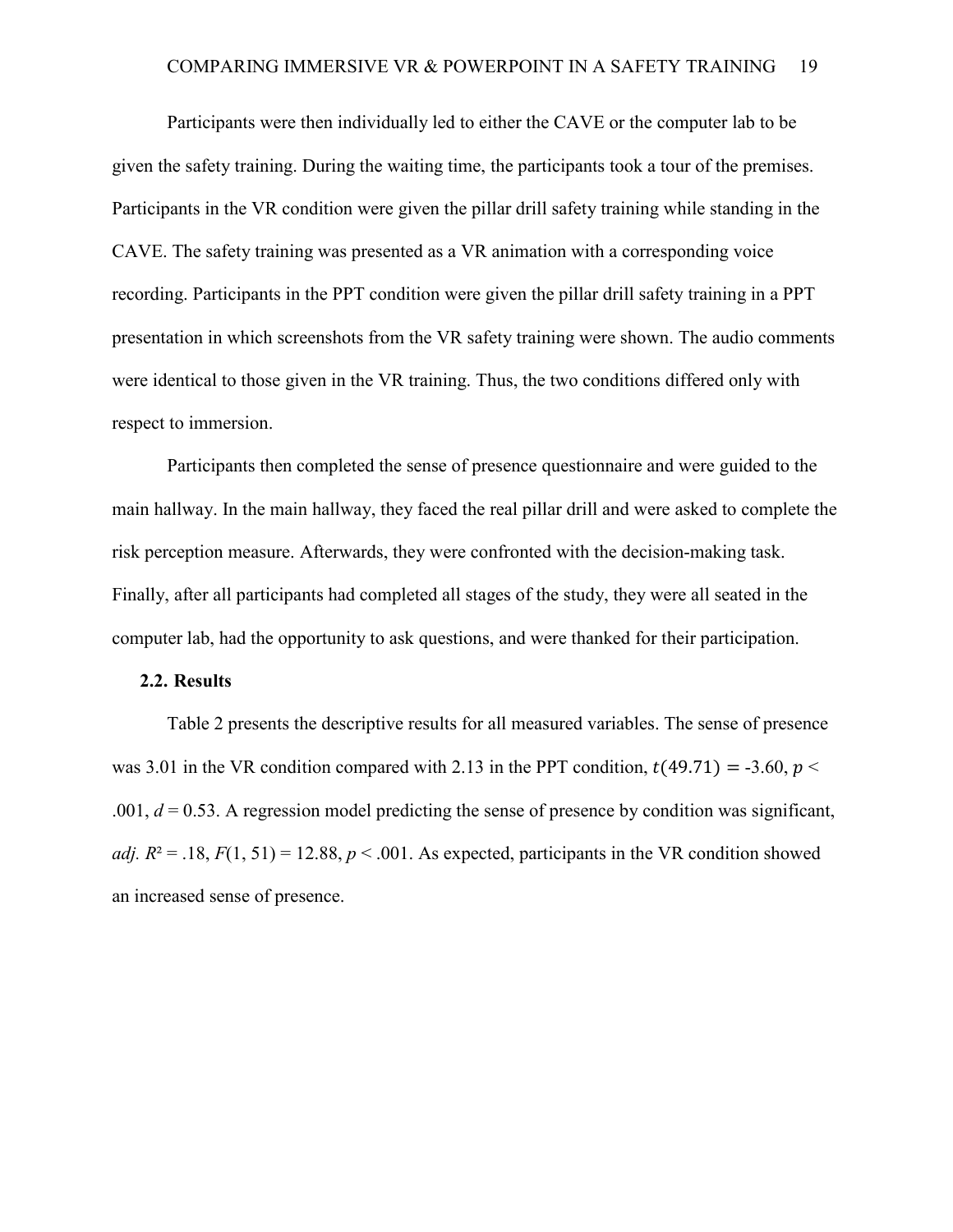<span id="page-19-0"></span>

|                   | Total         | PPT           | <b>VR</b>     |         | $\overline{2}$ | 3          | 4        | 5        | 6      |            | 8          | 9      | 10     | 11       | 12        | 13  |
|-------------------|---------------|---------------|---------------|---------|----------------|------------|----------|----------|--------|------------|------------|--------|--------|----------|-----------|-----|
| Age $(1)$         | 18.42         | 18.93         | 17.79         |         |                |            |          |          |        |            |            |        |        |          |           |     |
|                   | $(\pm 1.77)$  | $(\pm 2.14)$  | $(\pm 0.88)$  |         |                |            |          |          |        |            |            |        |        |          |           |     |
| $G(\varphi)$      | 0.17          | 0.14          | 0.21          | $-.16$  |                |            |          |          |        |            |            |        |        |          |           |     |
| (2)               | $(\pm 0.38)$  | $(\pm 0.35)$  | $(\pm 0.41)$  |         |                |            |          |          |        |            |            |        |        |          |           |     |
| PJ T1             | 3.30          | 3.90          | 2.56          | .27     | .17            |            |          |          |        |            |            |        |        |          |           |     |
| (3)               | $(\pm 2.16)$  | $(\pm 2.40)$  | $(\pm 1.60)$  |         |                |            |          |          |        |            |            |        |        |          |           |     |
| PJ T <sub>2</sub> | 4.02          | 4.21          | 3.79          | .01     | $-.03$         | $.65***$   |          |          |        |            |            |        |        |          |           |     |
| (4)               | $(\pm 2.18)$  | $(\pm 2.32)$  | $(\pm 2.03)$  |         |                |            |          |          |        |            |            |        |        |          |           |     |
| SJ T1             | 4.30          | 4.83          | 3.67          | .21     | .11            | $.65***$   | $.36**$  |          |        |            |            |        |        |          |           |     |
| (5)               | $(\pm 1.97)$  | $(\pm 2.19)$  | $(\pm 1.47)$  |         |                |            |          |          |        |            |            |        |        |          |           |     |
| SJ T <sub>2</sub> | 4.63          | 4.83          | 4.40          | $-.03$  | $-.08$         | $.47***$   | $.63***$ | $.64***$ |        |            |            |        |        |          |           |     |
| (6)               | $(\pm 2.00)$  | $(\pm 2.02)$  | $(\pm 1.99)$  |         |                |            |          |          |        |            |            |        |        |          |           |     |
| RIT <sub>2</sub>  | 6.25          | 5.76          | 6.83          | $-0.08$ | .12            | $-13$      | $-16$    | $-.11$   | $-.05$ |            |            |        |        |          |           |     |
| (7)               | $(\pm 2.49)$  | $(\pm 2.67)$  | $(\pm 2.16)$  |         |                |            |          |          |        |            |            |        |        |          |           |     |
| IHT2              | 0.29          | 0.32          | 0.25          | $-.03$  | $-.13$         | $.31*$     | $.37**$  | .16      | $.28*$ | .17        |            |        |        |          |           |     |
| (8)               | $(\pm 0.19)$  | $(\pm 0.18)$  | $(\pm 0.20)$  |         |                |            |          |          |        |            |            |        |        |          |           |     |
| RC(9)             | 0.58          | 0.41          | 0.79          | $-19$   | $-.12$         | $-.08$     | .01      | $-.05$   | $-.01$ | $-.22$     | $-.12$     |        |        |          |           |     |
|                   | $(\pm 0.99)$  | $(\pm 0.91)$  | $(\pm 1.06)$  |         |                |            |          |          |        |            |            |        |        |          |           |     |
| SofP              | 2.53          | 2.13          | 3.01          | $-16$   | .03            | $-16$      | .11      | $.08\,$  | .17    | $\cdot$ .2 | .23        | .19    |        |          |           |     |
| (10)              | $(\pm 0.99)$  | $(\pm 0.91)$  | $(\pm 0.88)$  |         |                |            |          |          |        |            |            |        |        |          |           |     |
|                   | 63.92         | 64.28         | 63.50         |         |                |            |          |          |        |            | .14        |        |        |          |           |     |
| SE(11)            | $(\pm 11.26)$ | $(\pm 10.59)$ | $(\pm 12.25)$ | .19     | $.50***$       | $-.1$      | .02      | $-.04$   | .12    | $-.03$     |            | $-14$  | .13    |          |           |     |
| PC                | 50.47         | 50.97         | 49.88         | $-.22$  | $.45***$       | $-.11$     | $-.07$   | $-.18$   | $-.2$  | .07        | $-.05$     | .12    | $-.12$ |          |           |     |
| (12)              | $(\pm 9.77)$  | $(\pm 10.09)$ | $(\pm 9.55)$  |         |                |            |          |          |        |            |            |        |        | $.67***$ |           |     |
| C(13)             | 44.28         | 44.79         | 43.67         | $-.04$  | $-.1$          | $-14$      | $-.08$   | $-.01$   | .03    | .11        | $\cdot$ .2 | $-.04$ | $.32*$ | $.43**$  |           |     |
|                   | $(\pm 7.94)$  | $(\pm 6.08)$  | $(\pm 9.84)$  |         |                |            |          |          |        |            |            |        |        |          | -<br>.28* |     |
|                   |               |               |               |         |                |            |          |          |        |            |            |        |        |          |           |     |
| RP                | 4.40          | 4.29          | 4.52          | $-.1$   | .13            | $\leq .01$ | .15      | .13      | .03    | $-.01$     | .12        | $-.04$ | .23    | $-.07$   | .12       | .21 |
| (14)              | $(\pm 1.11)$  | $(\pm 1.04)$  | $(\pm 1.20)$  |         |                |            |          |          |        |            |            |        |        |          |           |     |

Table 2. Descriptive statistics and correlations.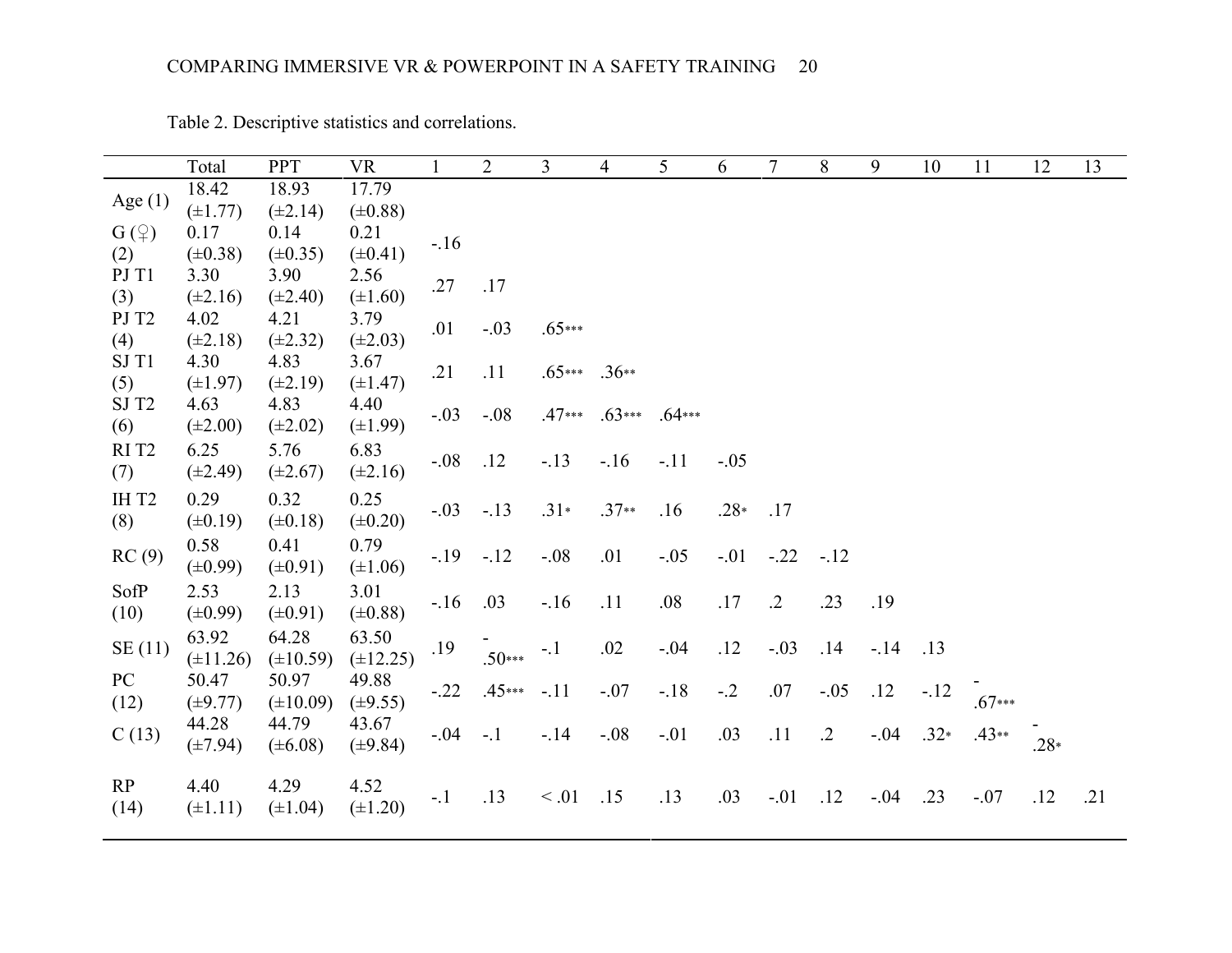| $\sim$<br>Total | <u>uw</u> | . |  |  |  |  | ſ<br>$\mathbf{v}$ | . . | . .<br>. . |  |
|-----------------|-----------|---|--|--|--|--|-------------------|-----|------------|--|

*Note*. G = Gender, PJ = Probability judgment, SJ = Severity judgment, RI = Recall of safety information, IH = Identified hazards, RC  $=$  Risky choice, SofP = Sense of presence, SE = Self-efficacy, PC = Personal control, C = Conscientiousness, RP = Risk perception health/safety domain. \**p* < .05. \*\**p* < .01. \*\*\**p* < .001.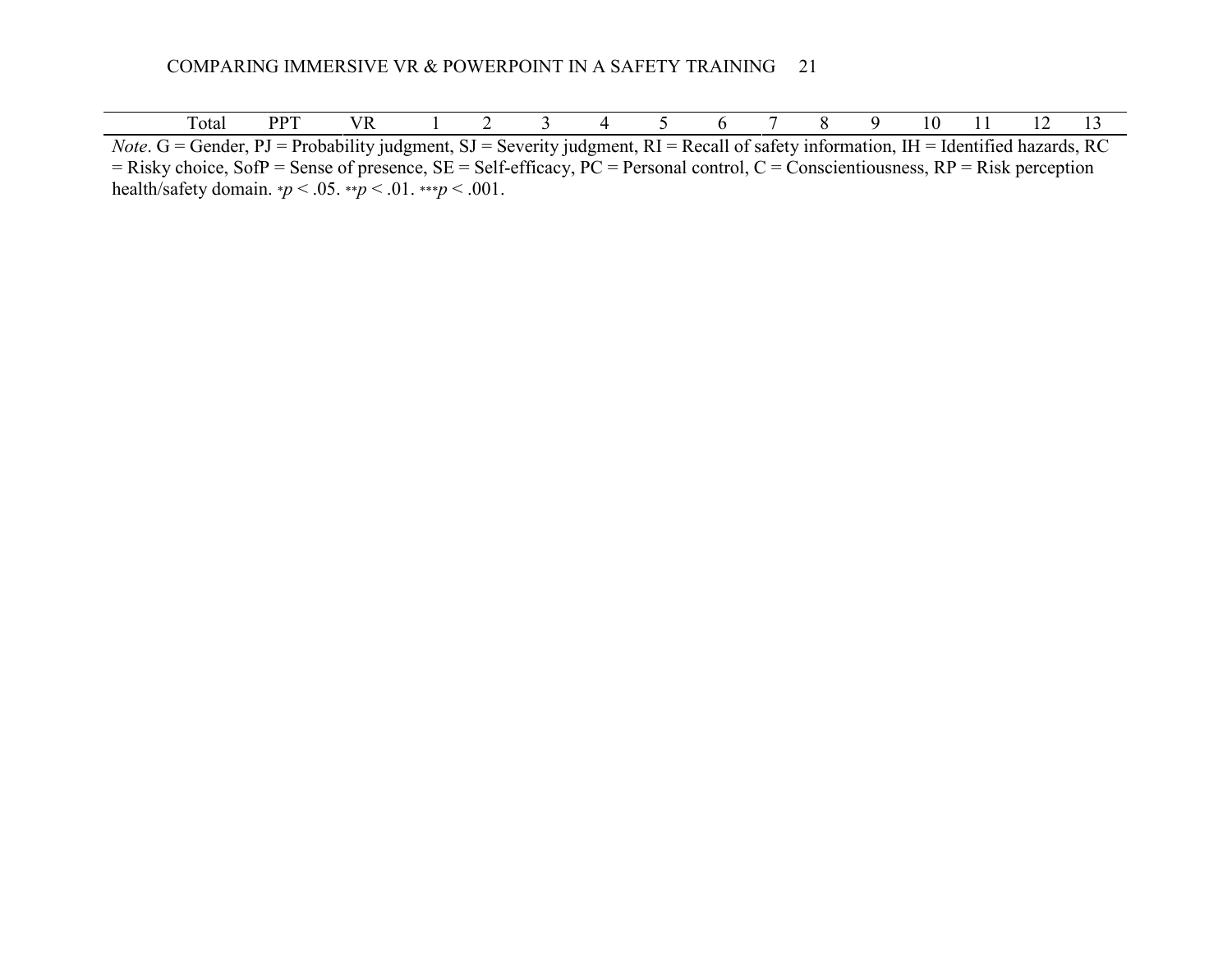We used R (TeamR, 2013) and lme4 (Bates et al., 2014) to perform a linear mixed effects analysis of the effects of presentation format (VR vs. PPT) on the safety training outcome variables severity judgment, probability judgment, recall of safety information, and identified hazards. We carried out the analysis for each dependent variable and first tested the effect of the experimental treatment and participants' health. We then added safety-domain-specific risk perception, conscientiousness, self-efficacy, and personal control as covariates to control for person-specific effects.

In the models, we entered experimental condition, time of measurement, health and safety-domain-specific risk perception, conscientiousness, self-efficacy, and personal control as fixed effects. As random effects, we assumed random intercepts for participants, but we did not assume random slopes. We assumed a random intercept model because deviations from the grand mean (e.g., probability judgments at different time points) were of interest, and we had no predictors on Level 1 that would suggest random slopes. We obtained the *p*-values with the lmertest package (Kuznetsova et al., 2014). The intercept in the baseline model (i.e., model without predictors on Level 2) represents the grand mean. Intercepts in the subsequent models, including the predictors on Level 2, always represent the mean of the reference category, which assumes a value of 0 for all entered predictors. We tested multiple models in order to address our research questions. First, we tested models to investigate treatment effects (Models 1 to 3), and then we tested whether the effects depended on personality (Model 4).

### *Risk judgments*

As can be seen in [Fig. 3,](#page-22-0) the safety training led to an increase of judged severity and judged probability of accidents, and these variables were affected by the experimental condition.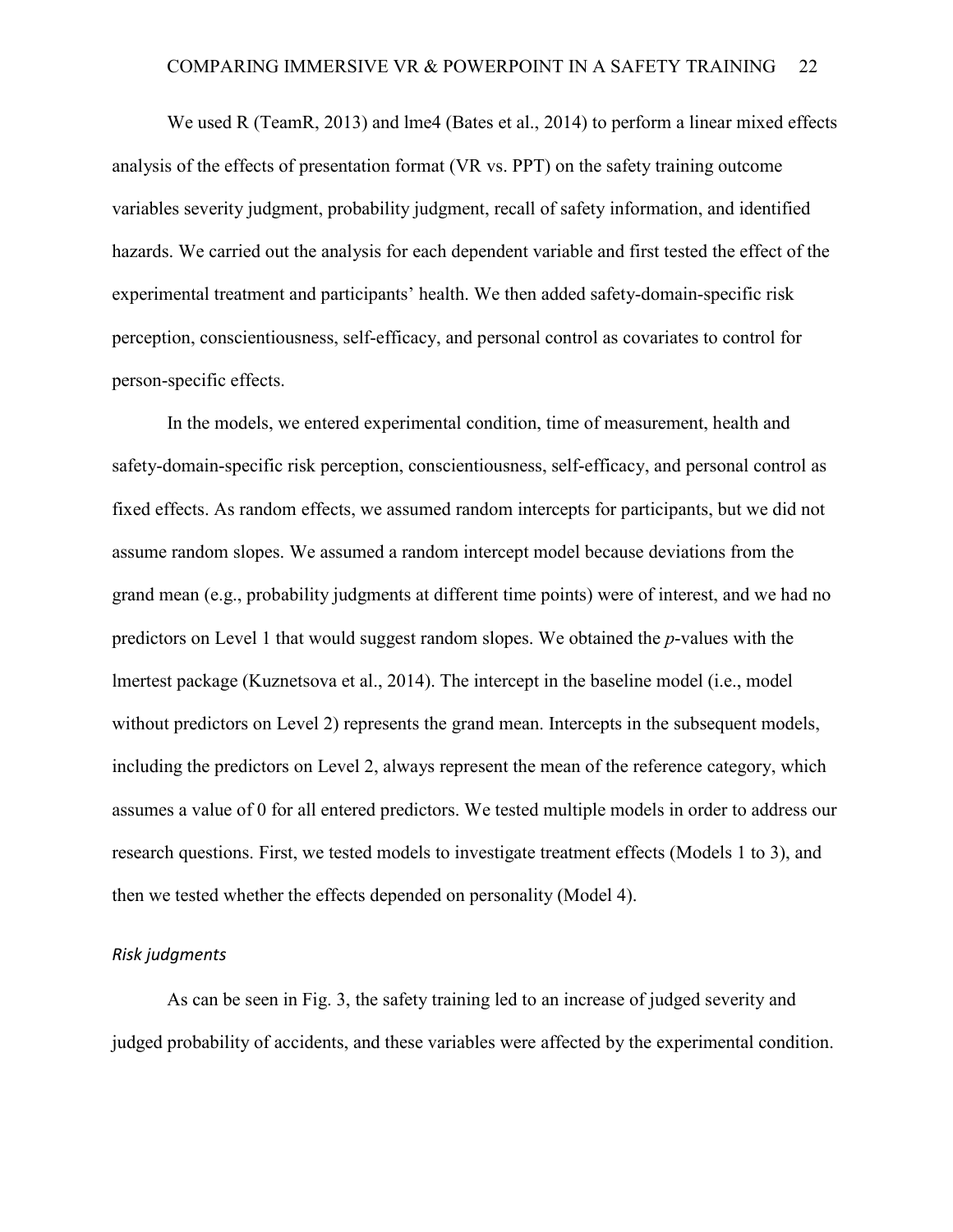

<span id="page-22-0"></span>Fig. 3. Risk judgments before and after the safety training. Plot A depicting the severity judgment and Plot B depicting the probability judgment.

We found that the probability judgment of accidents was affected by the safety training as indicated by Models 1 and 2 in which time was a significant predictor,  $b = 0.72$ ,  $t(52) = 2.89$ , p = .01. It is important to mention that Model 2 showed that the difference between experimental groups was not significant,  $b = -0.88$ ,  $t(51) = -1.64$ ,  $p = .11$ . It is also important to mention that the interaction between time and experimental condition indicated that the change in probability judgments from before to after the safety training (i.e., the slope) depended on the experimental condition,  $b = 0.93$ ,  $t(51) = 1.89$ ,  $p = .06$ . We found no main effects for any personality variables (all  $ps \geq 0.10$ , see [Table 3\)](#page-24-0) and no interactions between personality and the rate of change or the rate of change in each experimental group (all *p*s >.18). Simple effects were tested for the interaction between time and experimental condition and their effect on the probability judgment. In the VR condition, before the safety training was given, the mean judged probability of accidents was 2.56, but after the safety training, it increased to 3.79, which was a significant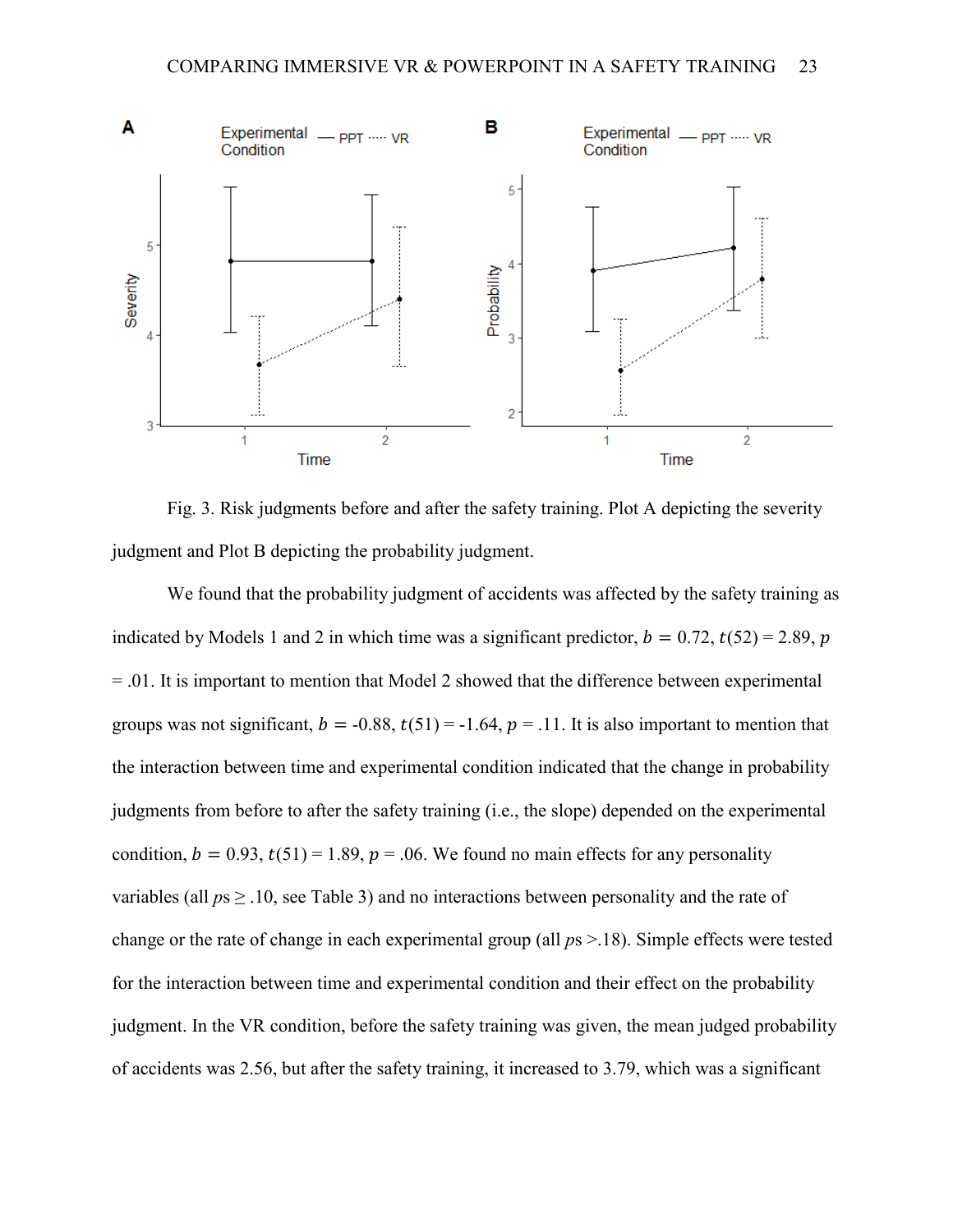increase,  $d = 0.67$ ,  $t(23.00) = 3.39$ ,  $p = .003$ . This difference was not observed in the PPT condition (judged accident probability was 3.90 before the safety training and 4.21 afterwards, which was not a significant increase,  $d = 0.13$ ,  $t(28.00) = 0.92$ ,  $p = .37$ .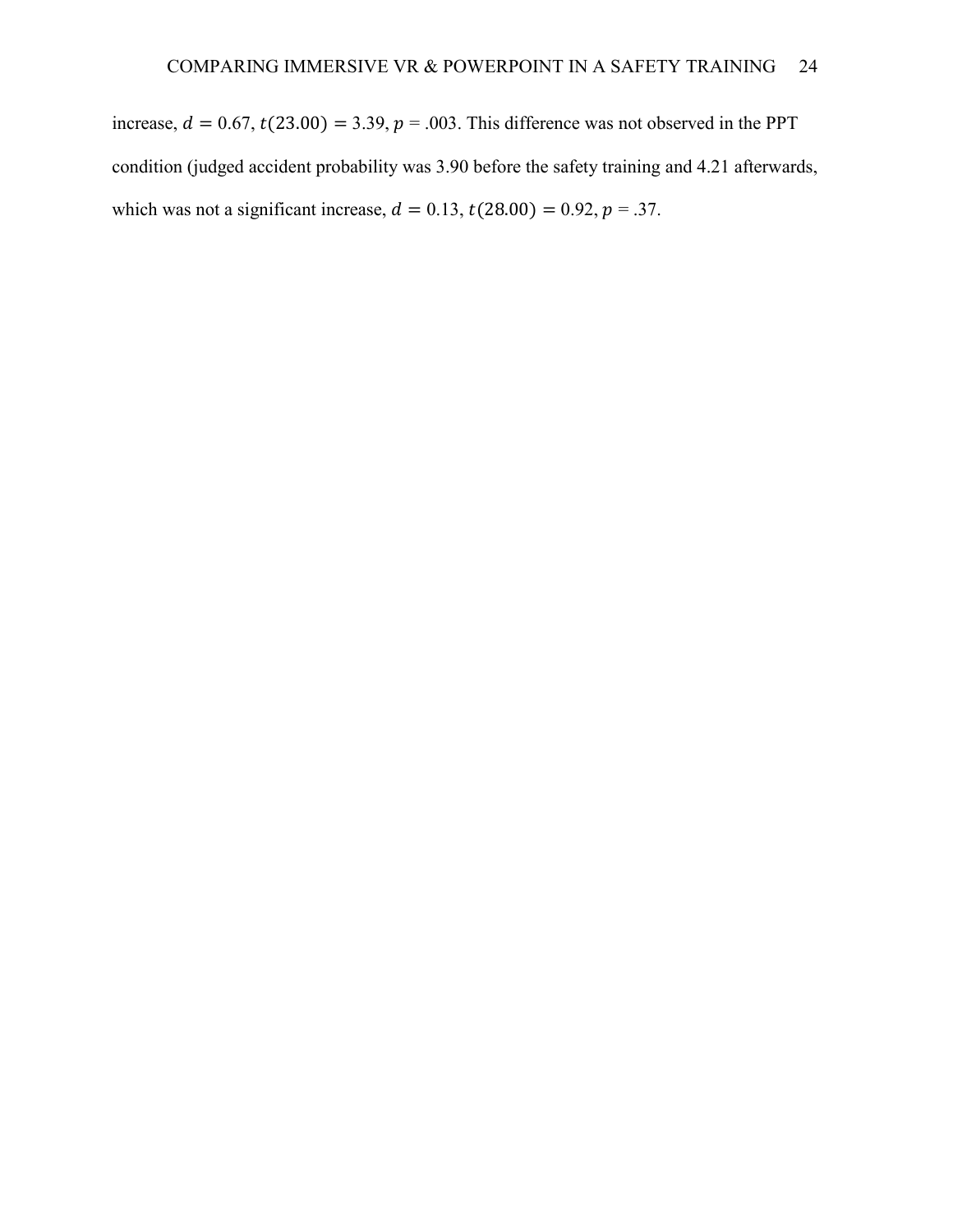<span id="page-24-0"></span>

|                              | Probability judgment    |                         |                         |                         |                         |                         |                         |
|------------------------------|-------------------------|-------------------------|-------------------------|-------------------------|-------------------------|-------------------------|-------------------------|
| Predictors                   | Model 1                 | Model 2                 | Model 3                 | Model 4                 | Model 5                 | Model 6                 | Model 7                 |
|                              | Est $(95\% \text{ CI})$ | Est $(95\% \text{ CI})$ | Est $(95\% \text{ CI})$ | Est $(95\% \text{ CI})$ | Est $(95\% \text{ CI})$ | Est $(95\% \text{ CI})$ | Est $(95\% \text{ CI})$ |
| <b>Fixed Parts</b>           |                         |                         |                         |                         |                         |                         |                         |
| Int.                         | 3.30(2.71,              | 3.69(2.95,              | 3.90(3.13,              | 3.10(0.86,              | 4.73(1.29,              | 7.45(2.52,              | 9.97 (2.39,             |
|                              | $3.88$ ) ***            | $4.44$ ) ***            | $4.68$ ) ***            | $5.34$ ) **             | $8.17$ <sup>**</sup>    | $12.38$ <sup>**</sup>   | $17.55$ ) *             |
| $\mathbf T$                  | 0.72(0.23,<br>$1.21$ ** | 0.72(0.23,<br>$1.21$ ** | $0.30(-0.34,$<br>0.95)  | $0.31 (-0.35,$<br>0.98) | $0.31 (-0.35,$<br>0.98) | $0.31 (-0.35,$<br>0.98) | $0.31 (-0.35,$<br>0.98) |
| <b>VR</b>                    |                         | $-0.88(-1.93,$          | $-1.34(-2.50,-$         | $-1.40$ ( $-2.58$ , $-$ | $-1.47(-2.65, -$        | $-1.57(-2.74, -$        | $-1.60$ ( $-2.78$ , $-$ |
|                              |                         | 0.17)                   | $0.19$ *                | $0.22)$ *               | $0.28$ *                | $0.39$ *                | $0.42$ *                |
| <b>VRxT</b>                  |                         |                         | $0.93(-0.04,$           | $0.91 (-0.06,$          | $0.91 (-0.06,$          | $0.91(-0.06,$           | $0.91 (-0.06,$          |
|                              |                         |                         | 1.89                    | 1.89                    | 1.89                    | 1.89                    | 1.89                    |
| RP                           |                         |                         |                         | $0.19(-0.30,$           | $0.26(-0.24,$           | $0.34(-0.16,$           | $0.32(-0.18,$           |
|                              |                         |                         |                         | 0.68)                   | 0.76)                   | 0.84)                   | 0.83)                   |
| $\mathcal{C}$                |                         |                         |                         |                         | $-0.04(-0.11,$<br>0.03) | $-0.06(-0.13,$<br>0.01) | $-0.05(-0.13,$<br>0.03) |
|                              |                         |                         |                         |                         |                         | $-0.04$ $(-0.10,$       | $-0.06(-0.14,$          |
| PC                           |                         |                         |                         |                         |                         | 0.01)                   | 0.01)                   |
| $\rm SE$                     |                         |                         |                         |                         |                         |                         | $-0.03$ $(-0.10,$       |
|                              |                         |                         |                         |                         |                         |                         | 0.04)                   |
| Random Parts                 |                         |                         |                         |                         |                         |                         |                         |
| $\sigma^2$                   | 1.659                   | 1.659                   | 1.581                   | 1.612                   | 1.612                   | 1.612                   | 1.612                   |
| $\tau_{00, \text{ vp code}}$ | 3.057                   | 2.934                   | 2.973                   | 3.059                   | 3.02                    | 2.926                   | 2.947                   |
| $N_{vp\_code}$               | 53                      | 53                      | 53                      | 52                      | 52                      | 52                      | 52                      |
| $ICC_{vp\ code}$             | 0.648                   | 0.639                   | 0.653                   | 0.655                   | 0.652                   | 0.645                   | 0.646                   |
| Observations                 | 106                     | 106                     | 106                     | 104                     | 104                     | 104                     | 104                     |
| $R^2/\Omega_0^2$             | .827 / .792             | .824 / .792             | .835 / .807             | .835 / .808             | .834 / .808             | .832 / .808             | .832 / .809             |

Table 3. Coefficients and model parameters for multilevel regression predicting the probability judgment.

Note. T = Time, VR = Experimental condition, RP = Risk perception health/safety domain, C = Conscientiousness, SE = Self-efficacy, PC = Personal control. \* p<.05. \*\* p<.01. \*\*\* p<.001.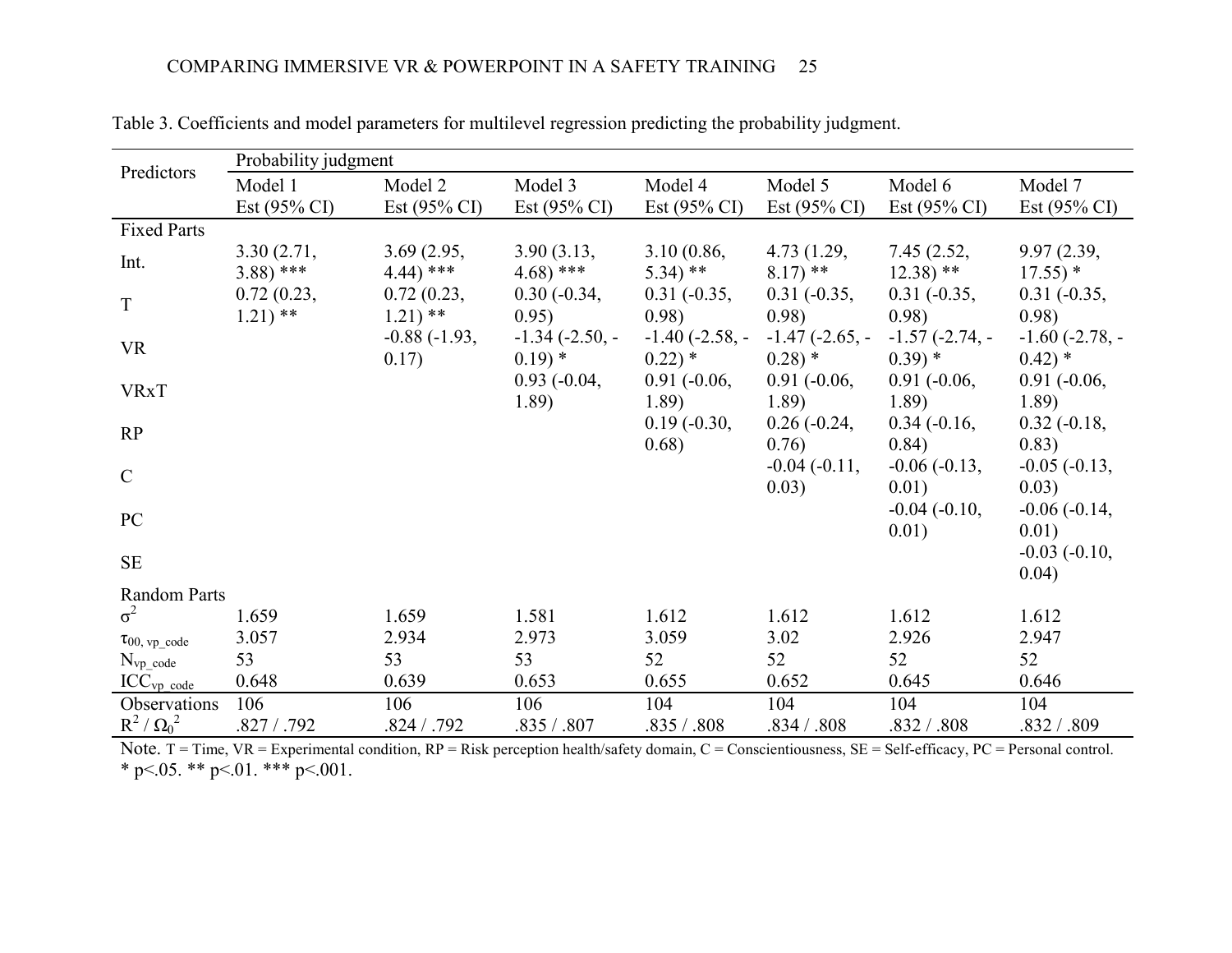The severity judgments of accidents were not affected by the safety training as indicated by Models 1 and 2 in which time was not a significant predictor,  $b = 0.33$ ,  $t(52) = 1.43$ ,  $p = 0.16$ . As Model 2 shows, the difference between experimental groups was not significant,  $b = -0.8$ ,  $t(51) = -1.63$ ,  $p = .11$ . It is important to mention that the interaction between time and experimental condition indicated that the change in probability judgments from before to after the safety training (i.e., the slope) did not depend on the experimental condition,  $b = 0.73$ ,  $t(51)$  $= 1.59$ ,  $p = 0.12$ . Furthermore, we found that personal control (as measured with the FKK questionnaire) affected the overall severity judgment as indicated by Models 6 and 7 (see [Table 4](#page-26-0) for all coefficients),  $b = -0.05$ ,  $t(47) = -1.77$ ,  $p = 0.08$ . Participants with a high degree of internal locus of control generally perceived the severity of possible accidents to be less than participants with a low degree of internal locus of control.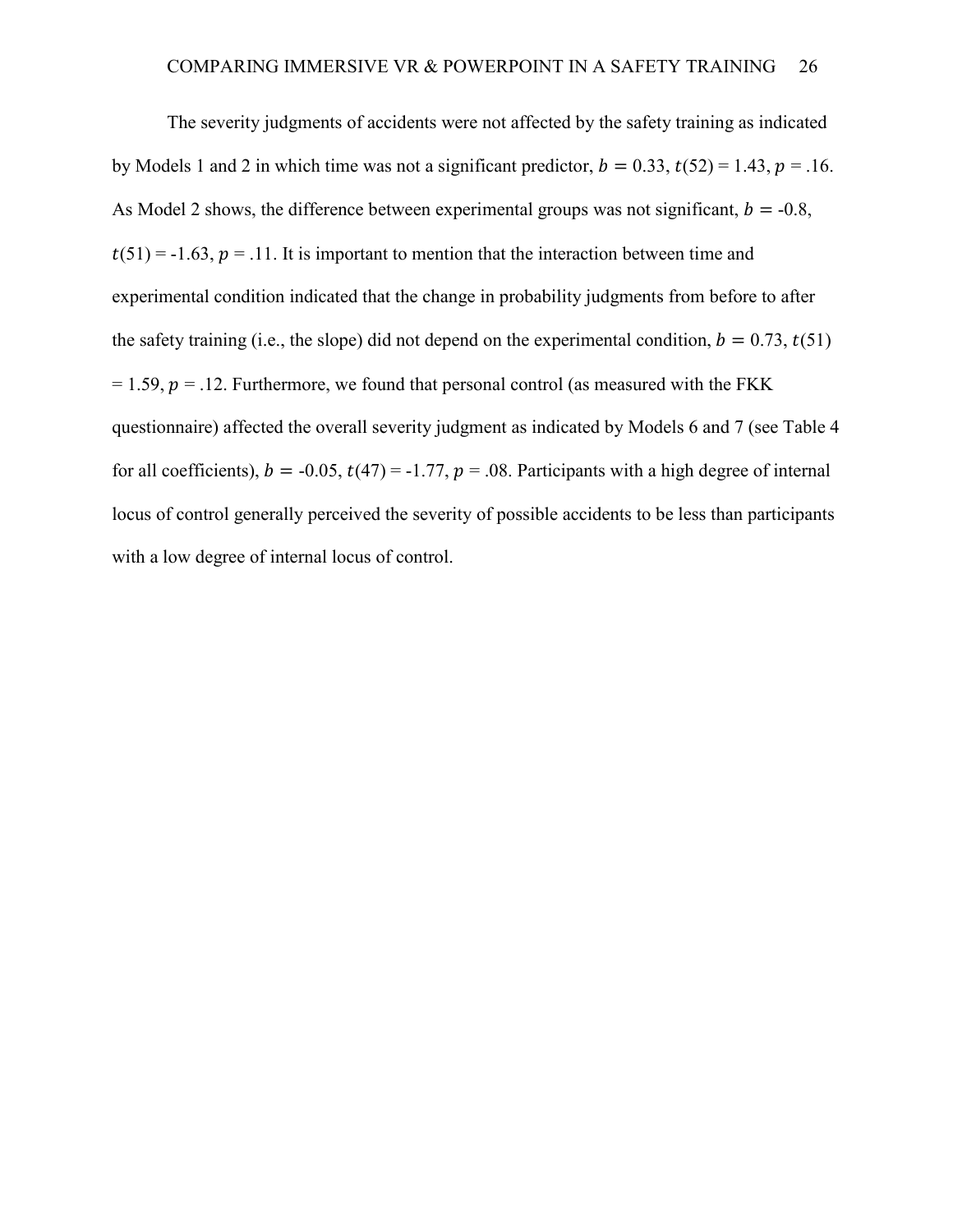<span id="page-26-0"></span>

| Predictors                   | Severity judgment                   |                            |                             |                              |                             |                                 |                                 |
|------------------------------|-------------------------------------|----------------------------|-----------------------------|------------------------------|-----------------------------|---------------------------------|---------------------------------|
|                              | Model 1                             | Model 2                    | Model 3                     | Model 4                      | Model 5                     | Model 6                         | Model 7                         |
|                              | Est $(95\% \text{ CI})$             | Est $(95\% \text{ CI})$    | Est $(95\% \text{ CI})$     | Est $(95\% \text{ CI})$      | Est $(95%$<br>CI)           | Est $(95\% \text{ CI})$         | Est $(95\% \text{ CI})$         |
| <b>Fixed Parts</b>           |                                     |                            |                             |                              |                             |                                 |                                 |
| Int.                         | 4.30(3.77,<br>$4.84$ <sup>***</sup> | 4.66(3.98,<br>$5.35$ ) *** | 4.83(4.12,<br>$5.54$ ) ***  | 3.99(1.98,<br>$6.01$ ***     | 4.19(1.06,<br>$7.33) *$     | 7.12(2.66,<br>$11.59$ **        | 9.32(2.45,<br>$16.18$ *         |
| $\mathbf T$                  | $0.33(-0.12,$<br>0.78)              | $0.33(-0.12,$<br>0.78)     | $-0.00$ $(-0.60,$<br>0.60)  | $0.04 (-0.58,$<br>0.65)      | $0.04 (-0.58,$<br>0.65)     | $0.04 (-0.58,$<br>0.65)         | $0.04 (-0.58,$<br>0.65)         |
| VR                           |                                     | $-0.80(-1.75,$<br>0.16)    | $-1.16(-2.22,-$<br>$0.10)*$ | $-1.10(-2.18,-$<br>$0.03)$ * | $-1.11(-2.20,$<br>$-0.03$ * | $-1.22$ $(-2.29, -$<br>$0.15$ * | $-1.25$ $(-2.33, -$<br>$0.17$ * |
| <b>VRxT</b>                  |                                     |                            | $0.73(-0.17,$<br>1.63)      | $0.69(-0.22,$<br>1.60)       | $0.69(-0.22,$<br>1.60)      | $0.69(-0.22,$<br>1.60)          | $0.69(-0.22,$<br>1.60)          |
| RP                           |                                     |                            |                             | $0.17(-0.27,$<br>0.61)       | $0.18(-0.27,$<br>0.64)      | $0.27(-0.19,$<br>0.72)          | $0.25(-0.21,$<br>0.71)          |
| $\mathcal{C}$                |                                     |                            |                             |                              | $-0.01$ $(-0.07,$<br>0.06)  | $-0.02$ $(-0.09,$<br>0.04)      | $-0.01$ $(-0.08,$<br>0.05)      |
| PC                           |                                     |                            |                             |                              |                             | $-0.05$ $(-0.10,$<br>0.00)      | $-0.07(-0.13,$<br>0.00)         |
| $\rm SE$                     |                                     |                            |                             |                              |                             |                                 | $-0.03$ $(-0.09,$<br>0.04)      |
| Random Parts                 |                                     |                            |                             |                              |                             |                                 |                                 |
| $\sigma^2$                   | 1.413                               | 1.413                      | 1.372                       | 1.39                         | 1.39                        | 1.39                            | 1.39                            |
| $\tau_{00, \text{ vp code}}$ | 2.531                               | 2.432                      | 2.452                       | 2.434                        | 2.498                       | 2.361                           | 2.382                           |
| $N_{vp\_code}$               | 53                                  | 53                         | 53                          | 52                           | 52                          | 52                              | 52                              |
| $ICC_{vp\ code}$             | 0.642                               | 0.632                      | 0.641                       | 0.637                        | 0.643                       | 0.63                            | 0.632                           |
| Observations                 | 106                                 | 106                        | 106                         | 104                          | 104                         | 104                             | 104                             |
| $R^2/\Omega_0^2$             | .822 / .783                         | .819 / .783                | .827 / .794                 | .822 / .788                  | .822 / .790                 | .819 / .789                     | .818 / .790                     |

Table 4. Coefficients and model parameters for multilevel regressions predicting the severity judgment.

Note.T = Time,  $VR =$  Experimental condition,  $RP =$  Risk perception health/safety domain,  $C =$  Conscientiousness,  $SE =$  Self-efficacy,  $PC =$  Personal control. \* p<.05. \*\* p<.01. \*\*\* p<.001.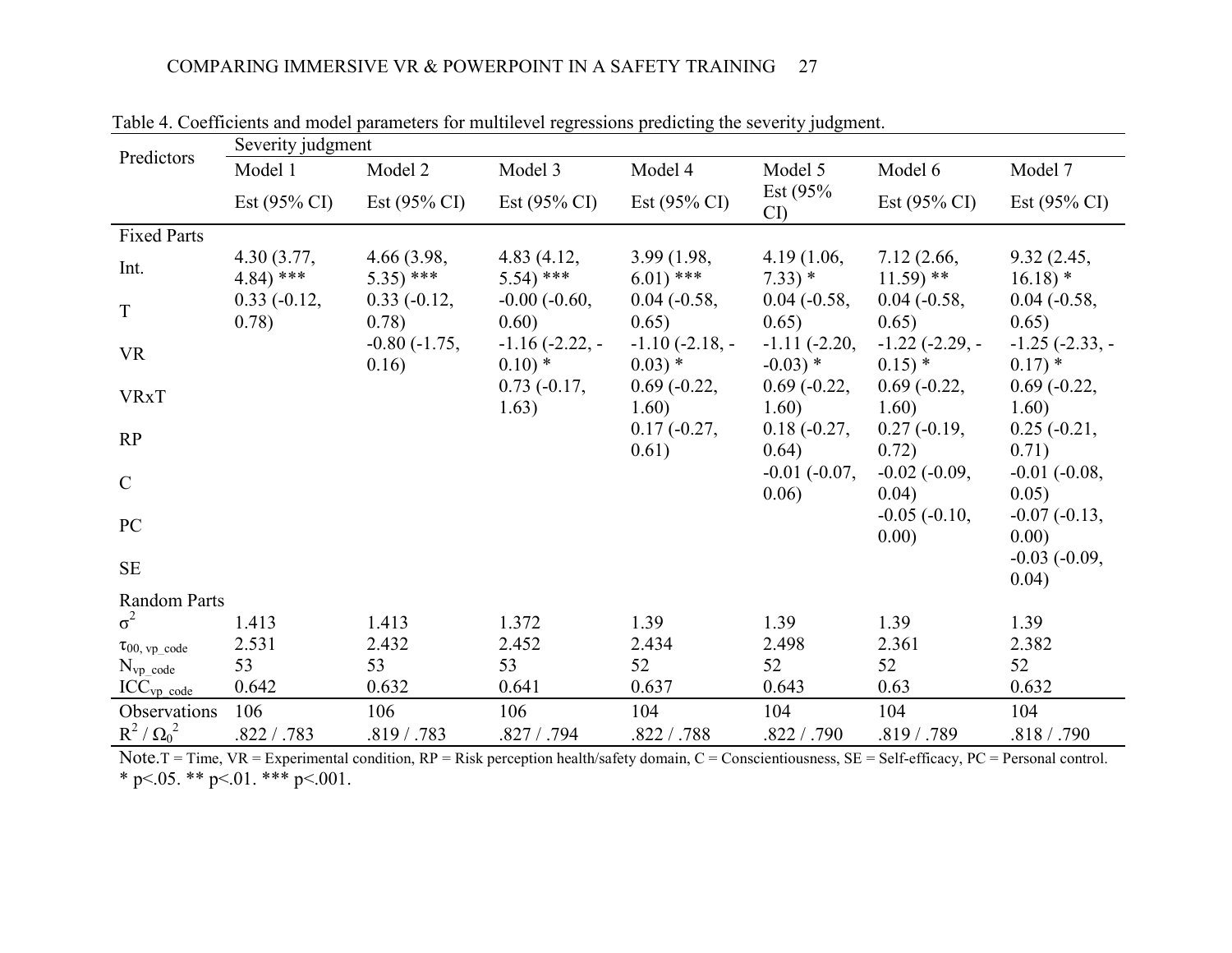However, this effect did not depend on the experimental condition because we found no evidence of an interaction, which was also the case for all personality variables (all *p*s < .16).

## *Learning*

Participants' learning of the contents of the safety training was measured with a recall test and a test in which participants had to identify the hazards of a particular machine. Participants in the PPT condition had an average recall test score of  $M = 5.76$  (*SD* = 2.67), whereas those in the VR condition had an average score of  $M = 6.83$  (*SD* = 2.16). The difference was not significant,  $b = 1.07$ ,  $t(51) = 0.12$ ,  $p = .12$ . There were no main effects of the personality measures (for all coefficients, see [Table 5\)](#page-28-0) and no significant interaction.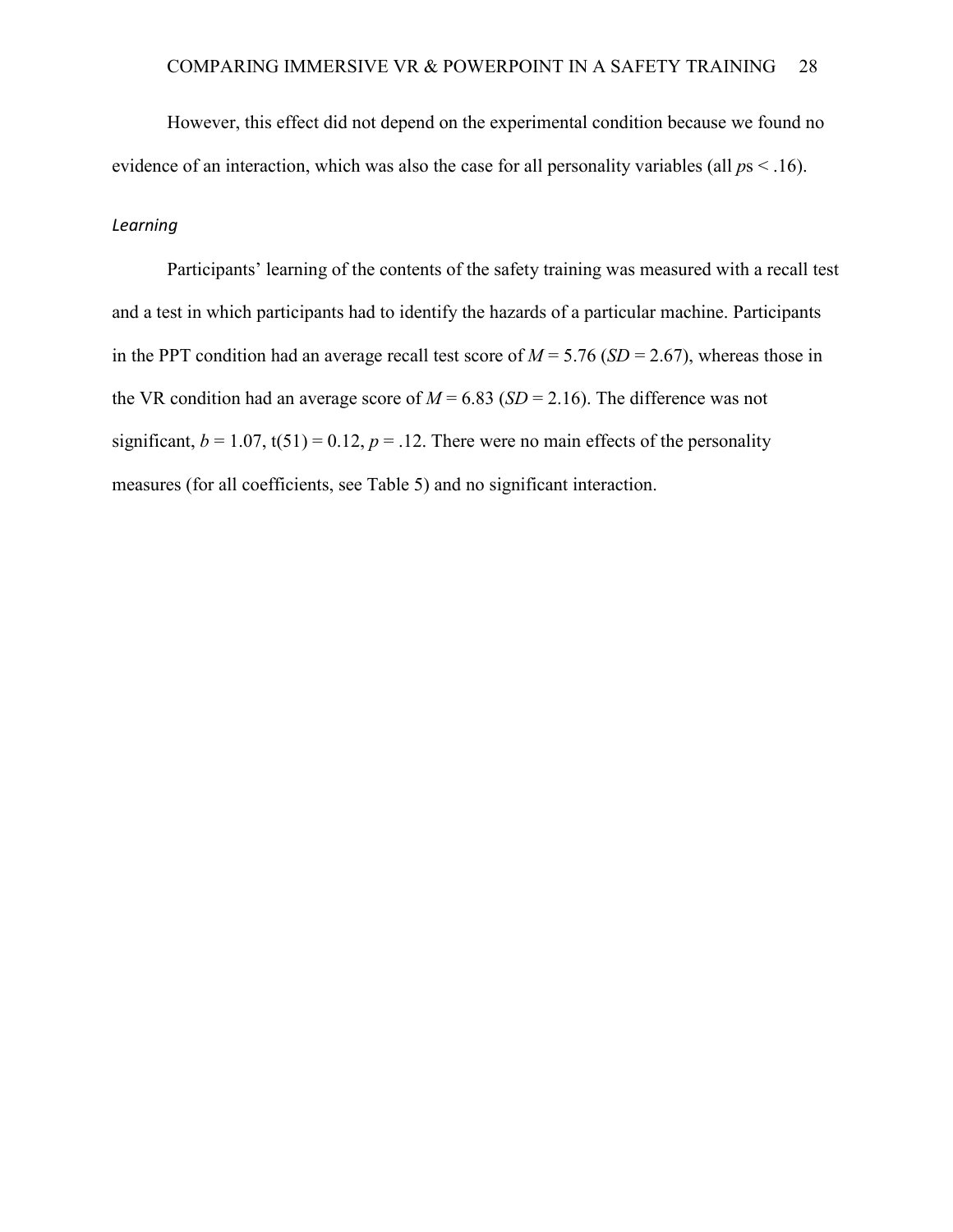| Predictors         | Recall of safety information |                         |                       |                         |                             |
|--------------------|------------------------------|-------------------------|-----------------------|-------------------------|-----------------------------|
|                    | Model 1                      | Model 2                 | Model 3               | Model 4                 | Model 5                     |
|                    | $Est (95\% CI)$              | $Est (95\% CI)$         | $Est (95\% CI)$       | $Est (95\% CI)$         | $Est (95\% CI)$             |
| Int.               | 5.76 (4.84, 6.67) ***        | $6.09(3.22, 8.97)$ ***  | 4.50 $(0.03, 8.96)$ * | $2.31(-4.21, 8.83)$     | $2.62$ ( $-7.50$ , 12.74)   |
| <b>VR</b>          | $1.07(-0.28, 2.43)$          | $1.03(-0.37, 2.42)$     | $1.09(-0.32, 2.50)$   | $1.17(-0.25, 2.59)$     | $1.17(-0.27, 2.61)$         |
| RP                 |                              | $-0.06$ $(-0.70, 0.57)$ | $-0.13(-0.78, 0.52)$  | $-0.20$ $(-0.86, 0.47)$ | $-0.20$ $(-0.87, 0.48)$     |
| $\mathcal{C}$      |                              |                         | $0.04 (-0.05, 0.13)$  | $0.06(-0.04, 0.15)$     | $0.06$ ( $-0.04$ , $0.16$ ) |
| PC                 |                              |                         |                       | $0.04 (-0.04, 0.11)$    | $0.03$ ( $-0.07$ , $0.13$ ) |
| <b>SE</b>          |                              |                         |                       |                         | $-0.00$ $(-0.09, 0.09)$     |
| Observations       | 53                           | 52                      | 52                    | 52                      | 52                          |
| $R^2$ / adj. $R^2$ | .047 / .028                  | .043 / .004             | .060 / .001           | $.077/ -.002$           | $.077/ -.023$               |

Table 5. Coefficients and model parameters recall of safety information.

<span id="page-28-0"></span>*Note.* VR = Experimental condition, RP = Risk perception health / safety domain, C = Conscientiousness, PC = Personal control, SE = Self-Efficacy.*\* p<.05.\*\* p<.01.\*\*\* p<.001.*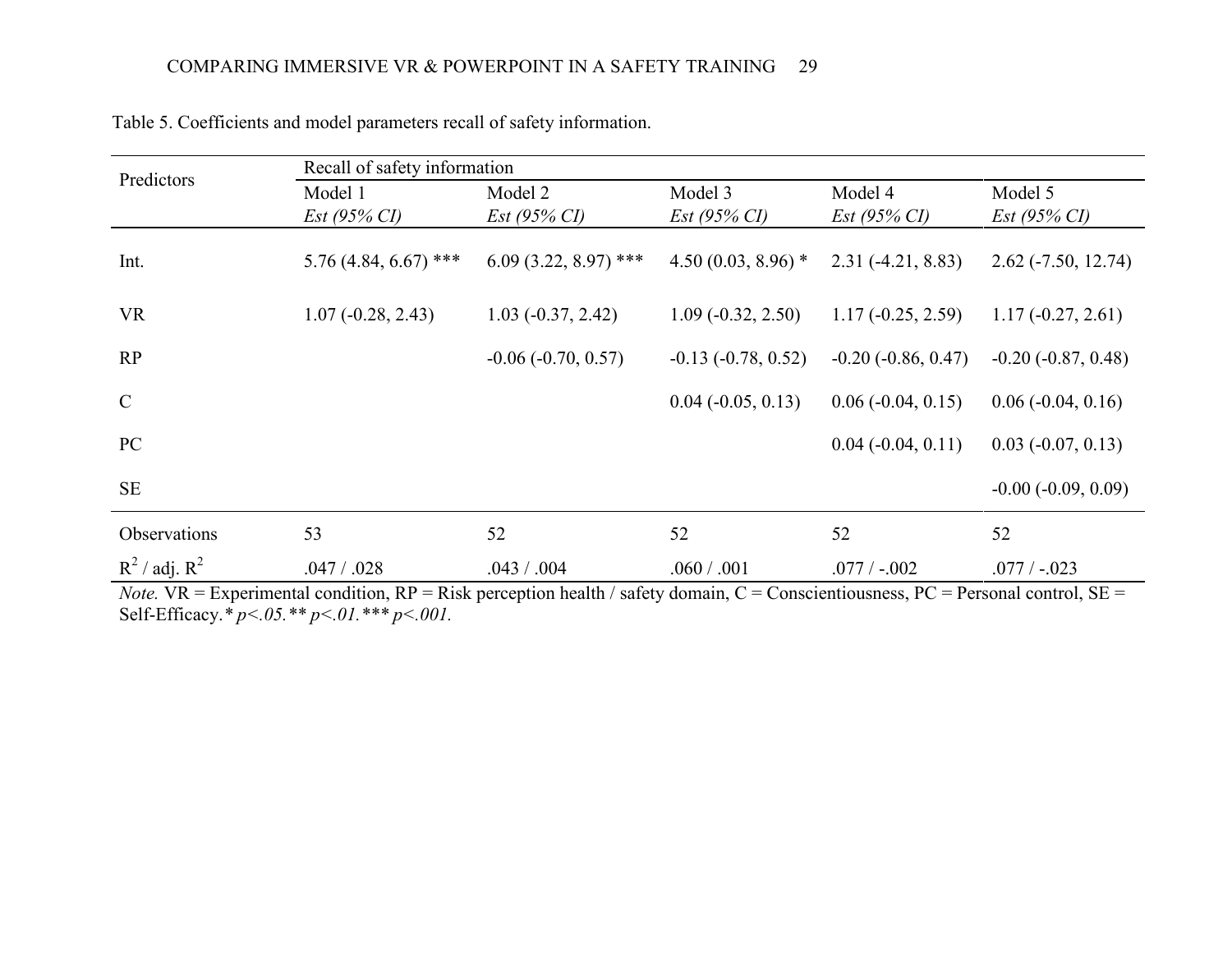When presented with the real pillar drill, participants in the PPT condition identified  $M =$ 0.32 ( $SD = 0.18$ ) of the given hazards, whereas those in the VR condition identified  $M = 0.25$  $(SD = 0.20)$ , which was not a significant difference,  $b = -0.06$ ,  $t(51) = 0.22$ ,  $p = .22$ . There was no main effect of the personality measures (see [Table 6](#page-30-0) for all coefficients), but the number of identified hazards was affected by an interaction between condition and self-efficacy,  $b = 0.01$ ,  $t(48) = 2.15, p = .04.$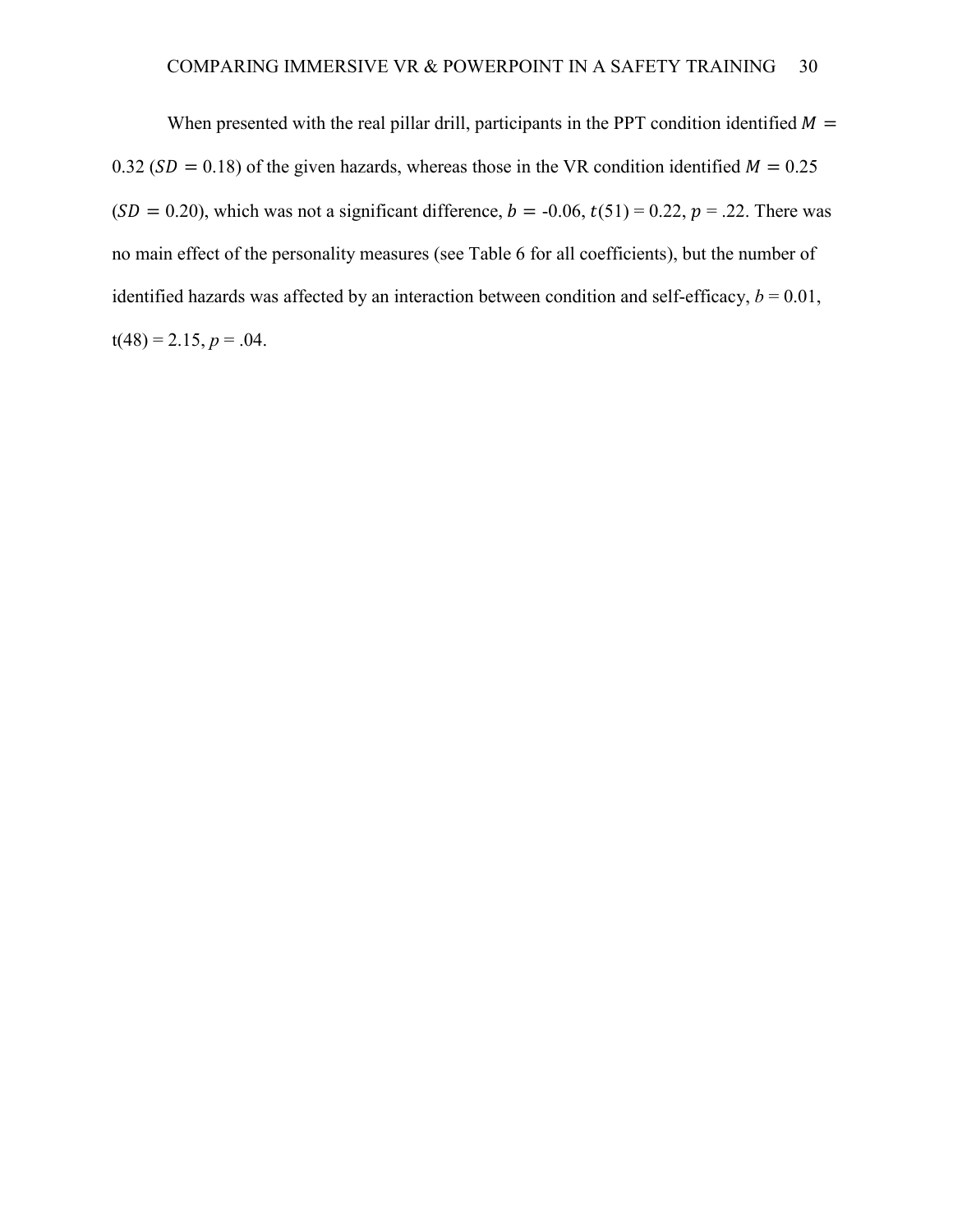<span id="page-30-0"></span>

| Predictors         | Identified hazards      |                             |                             |                         |                             |
|--------------------|-------------------------|-----------------------------|-----------------------------|-------------------------|-----------------------------|
|                    | Model 1                 | Model 2                     | Model 3                     | Model 4                 | Model 5                     |
|                    | $Est (95\% CI)$         | $Est (95\% CI)$             | $Est (95\% CI)$             | $Est (95\% CI)$         | $Est (95\% CI)$             |
| Int.               | $0.32(0.25, 0.39)$ ***  | $0.23(0.01, 0.44)$ *        | $0.08(-0.25, 0.41)$         | $0.14 (-0.35, 0.63)$    | $0.01 (-0.75, 0.77)$        |
| <b>VR</b>          | $-0.06$ $(-0.17, 0.04)$ | $-0.08(-0.18, 0.03)$        | $-0.07$ $(-0.18, 0.04)$     | $-0.07$ $(-0.18, 0.03)$ | $-0.07$ $(-0.18, 0.04)$     |
| RP                 |                         | $0.02$ ( $-0.02$ , $0.07$ ) | $0.02$ ( $-0.03$ , $0.07$ ) | $0.02 (-0.03, 0.07)$    | $0.02$ ( $-0.03$ , $0.07$ ) |
| $\mathcal{C}$      |                         |                             | $0.00 (-0.00, 0.01)$        | $0.00 (-0.00, 0.01)$    | $0.00 (-0.00, 0.01)$        |
| PC                 |                         |                             |                             | $-0.00$ $(-0.01, 0.00)$ | $0.00 (-0.01, 0.01)$        |
| <b>SE</b>          |                         |                             |                             |                         | $0.00 (-0.01, 0.01)$        |
| Observations       | 53                      | 52                          | 52                          | 52                      | 52                          |
| $R^2$ / adj. $R^2$ | .029 / .010             | .054 / .016                 | .080 / .022                 | .082 / .004             | $.086 / -013$               |

Table 6. Coefficients and model parameters predicting identified hazards.

*Note*. VR = Experimental condition, RP = Risk perception health / safety domain, C = Conscientiousness, PC = Personal control, SE = Self-Efficacy.  $* p < .05.$   $* p < .01.$   $* * p < .001.$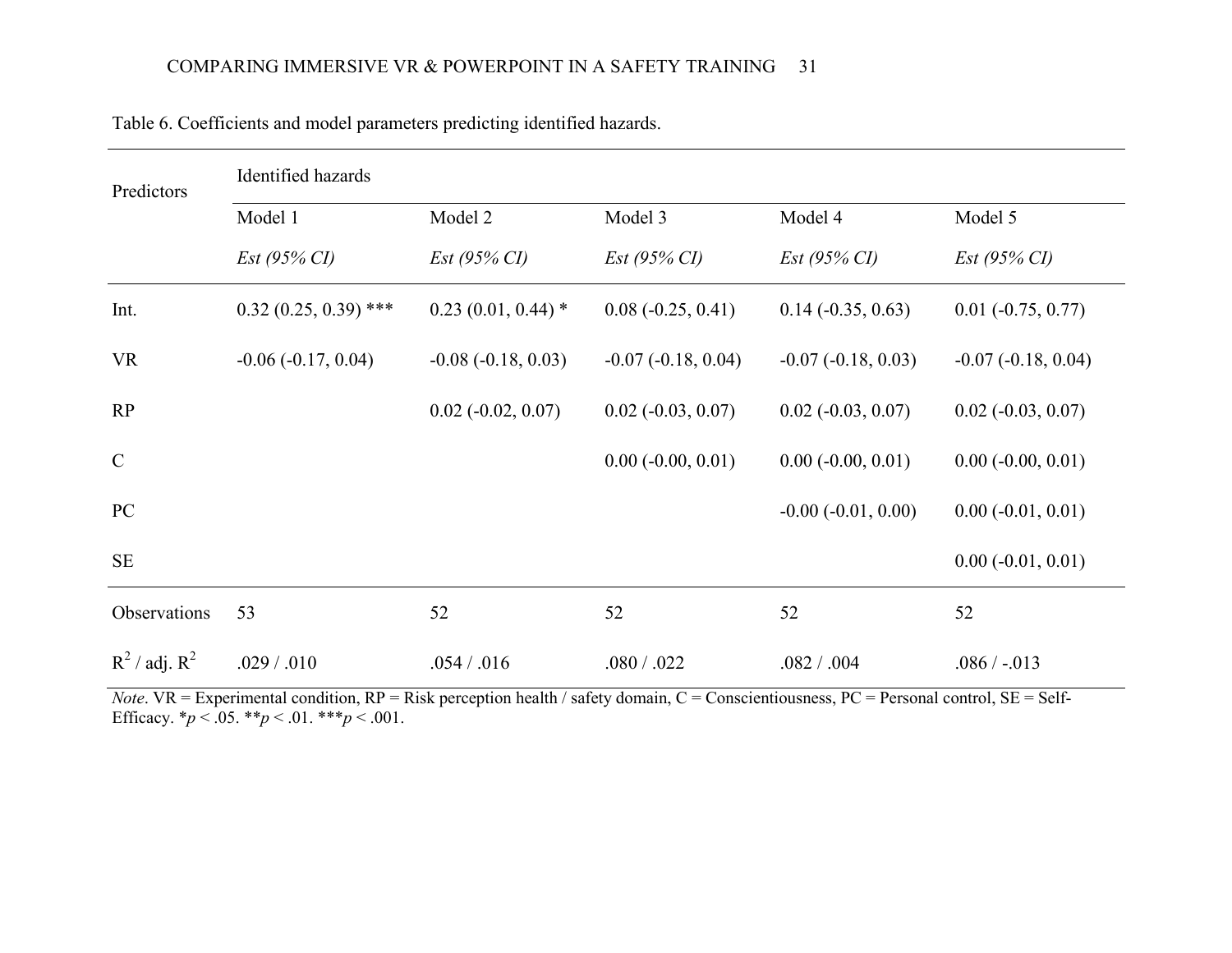The simple slope analysis of the interaction between condition and self-efficacy for identified hazards showed that in the VR condition, participants with high scores in self-efficacy identified more hazards, whereas this was not the case in the PPT condition,  $b = 0.01$ ,  $t(48)$ = 2.20,  $p = 0.03$ . The simple slopes are depicted in [Fig. 4.](#page-31-0)



<span id="page-31-0"></span>Fig. 4. Fitted simple slopes for the effect of self-efficacy on identified hazards moderated by condition.

## *Decision making*

For the risky decision, participants had to repeatedly choose between the safe and unsafe option, and the payoff of the unsafe option increased with each decision. We were interested in identifying the level of the monetary reward at which the risky option would be preferred over the safe option. [Fig. 4](#page-32-0) shows that with the increasing payoff of the risky option, participants became more likely to choose the risky option.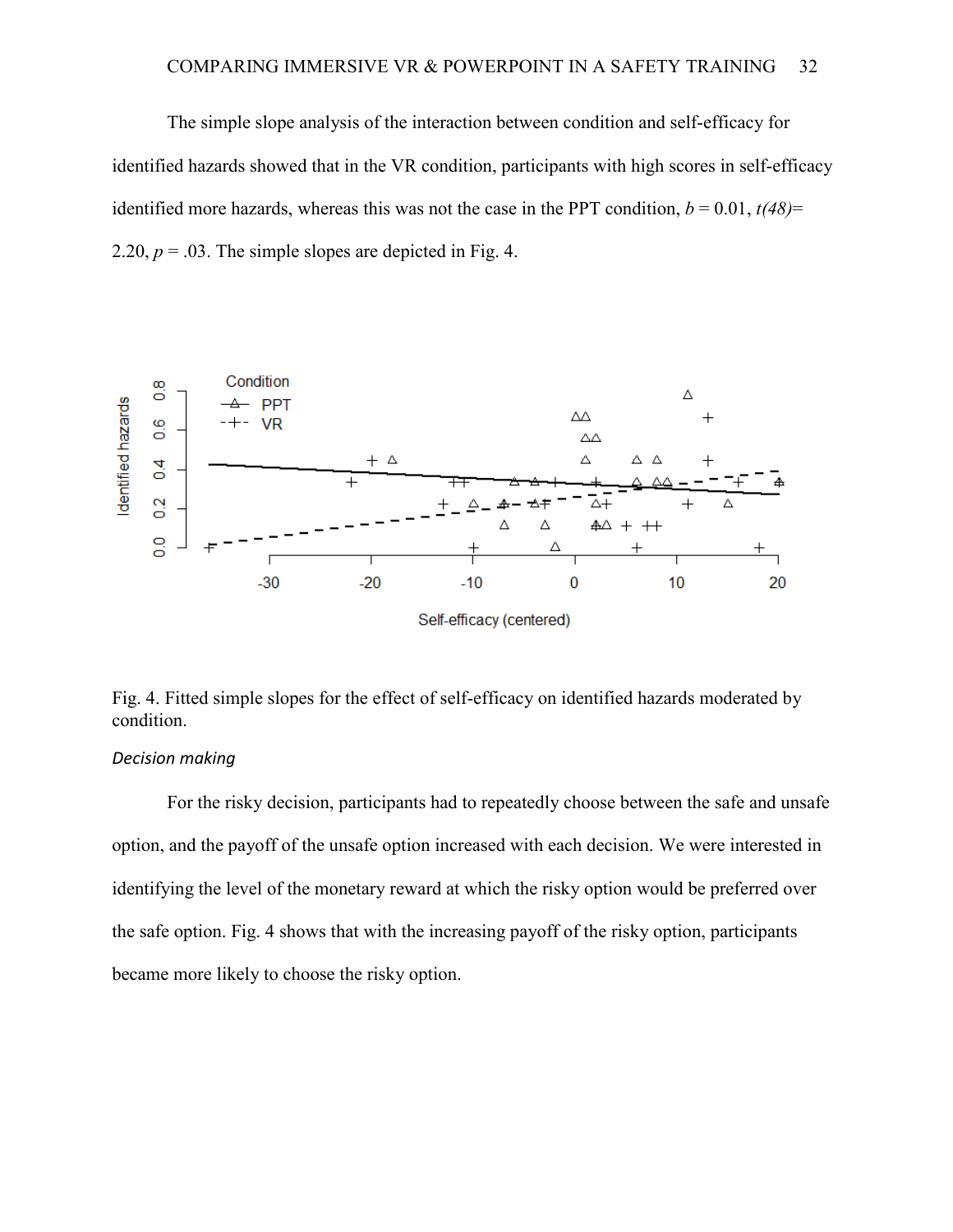

<span id="page-32-0"></span>Fig. 5. Proportion of unsafe choices in each decision: Data averages of participants for each experimental condition.

The experimental condition did not significantly affect decision making,  $B = -0.57$ ,  $t(48)$  $= -1.71$ ,  $p = .09$ . It is important to mention that, when we controlled for all of the personality variables that had been assessed (Model 5), the participants in the VR condition were significantly less risk averse than those in the PPT condition,  $B = -0.81$ ,  $t(44) = -2.19$ ,  $p = .03$ . Furthermore, participants who recalled more safety information made safer choices (i.e., they exhibited more risk-averse behavior),  $B = -1.04$ ,  $t(42) = 2.03$ ,  $p = .04$ . All models and their respective coefficients with 95% confidence intervals are presented in [Table 7.](#page-33-0)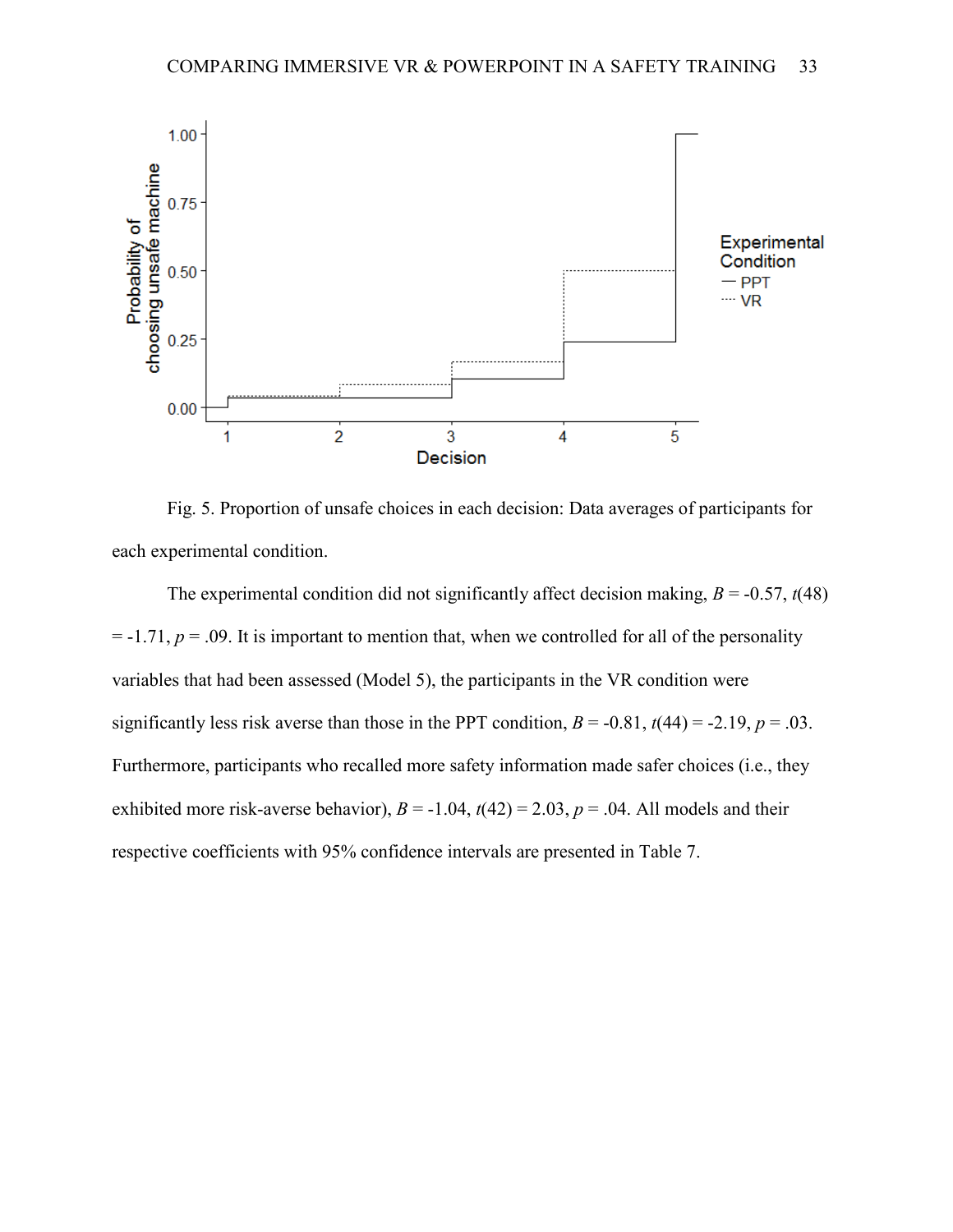|                | Safe choices             |                                                         |                             |                             |                           |                                                                                                                                                          |                           |
|----------------|--------------------------|---------------------------------------------------------|-----------------------------|-----------------------------|---------------------------|----------------------------------------------------------------------------------------------------------------------------------------------------------|---------------------------|
| Predictors     | Model 1                  | Model 2                                                 | Model 3                     | Model 4                     | Model 5                   | Model 6                                                                                                                                                  | Model 7                   |
|                | $Est (95\% CI)$          | $Est (95\% CI)$                                         | $Est (95\% CI)$             | $Est (95\% CI)$             | $Est (95\% CI)$           | Est (95% CI)                                                                                                                                             | $Est (95\% CI)$           |
| <b>VR</b>      | $-.571(-1.228,$<br>.085) | $-.685$ <sup>*</sup> (-1.363, - -.678 (-1.365,<br>.007) | .008)                       | .086)                       | .077)                     | $-0.805$ <sup>*</sup> ( $-1.525$ , $-0.801$ <sup>*</sup> ( $-1.524$ , $-1.041$ <sup>**</sup> ( $-1.829$ , $-1.025$ <sup>*</sup> ( $-1.828$ )<br>$-.252)$ | $-.222)$                  |
| RP             |                          | $.027(-.284,$<br>.338)                                  | $.022(-.297,$<br>.342)      | $.069$ ( $-.262$ )<br>.400) | $.070(-.264,$<br>.403)    | $.119(-.228, .466)$                                                                                                                                      | $.113(-.238,$<br>.465)    |
| $\mathcal{C}$  |                          |                                                         | $.003$ ( $-.040$ ,<br>.045) | $-0.012(-0.058,$<br>.035)   | $-0.017(-0.067)$<br>.033) | $-.031(-.084, )$<br>.023)                                                                                                                                | $-.032(-.086, )$<br>.023) |
| PC             |                          |                                                         |                             | $-.033(-073,$<br>.006)      | $-.024 (-074,$<br>.025)   | $-.033(-.085, )$<br>.019)                                                                                                                                | $-.033(-.085, )$<br>.019) |
| <b>SE</b>      |                          |                                                         |                             |                             | $.014(-.031,$<br>.058)    | $.013 (-.032, .058)$                                                                                                                                     | $.013(-.032,$<br>.058)    |
| RI             |                          |                                                         |                             |                             |                           | $.157^*$ (.005, .310)                                                                                                                                    | $.155^*$ (.001,<br>309)   |
| I <sub>H</sub> |                          |                                                         |                             |                             |                           |                                                                                                                                                          | $.228(-1.874,$<br>2.329)  |
| Observations   | 53                       | 52                                                      | 52                          | 52                          | 52                        | 52                                                                                                                                                       | 52                        |

Table 7. Ordered probit regression predicting safe choices.

<span id="page-33-0"></span>*Note.* VR = Experimental condition, RP = Risk perception health/safety domain, C = Conscientiousness, PC = Personal control, SE = Self-efficacy,  $\overline{RI}$  = Recall of safety information,  $IH$  = Identified hazards.  $\degree p$  < 0.05;  $\degree$   $\degree p$  < 0.01;  $\degree$   $\degree p$  < 0.001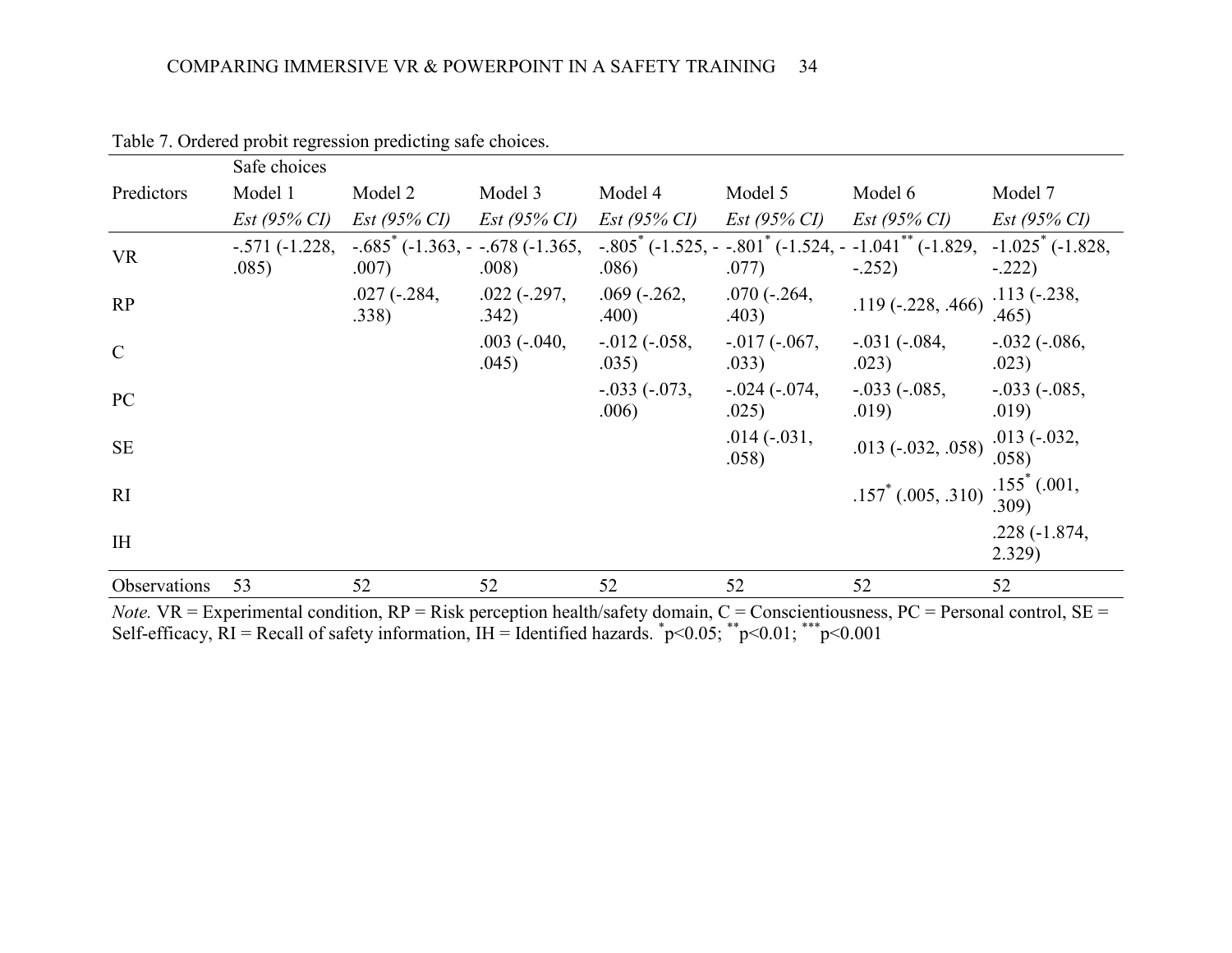We tested the interaction of both learning outcomes with the condition and found no interaction of any predictor with the experimental condition. This was also the case for the personality variables (all *p*s > .18).

## **2.3. Discussion**

Participants in Study 1 clearly experienced a greater degree of immersion in the immersive VR condition than in the PPT condition which corroborates hypothesis 1. But the effect of the experimental condition on other outcome measures was not as clear. We did find some evidence in support of the hypothesis that VR presents a more powerful tool for delivering a safety training than PPT. Participants who were informed about machine-related hazards and possible accidents in an immersive VR environment made higher risk judgments than those who had received the information via PPT. However, the effect was significant only for the judgment of probabilities but was not significant for the severity judgment. These finding are in partial support of Hypothesis 2. It is important to mention that the amount of safety information recalled and the knowledge of safety hazards did not differ between the two experimental conditions the findings refute Hypothesis 3.

We found that when participants were given information about machine-related hazards and safety procedures via an immersive VR environment, they were later less risk averse in their decisions than participants who had received the same information via a PPT presentation. Furthermore, the amount of safety information participants were able to recall predicted risky choice only in the VR condition such that, recalling more safety information led to more risk aversion. By contrast, in the PPT condition, the amount of safety information participants were able to recall was unrelated to participants' decisions. It seems that immersive VR leads to more integration between knowledge and behavior which is in line with Hypothesis 4. There was no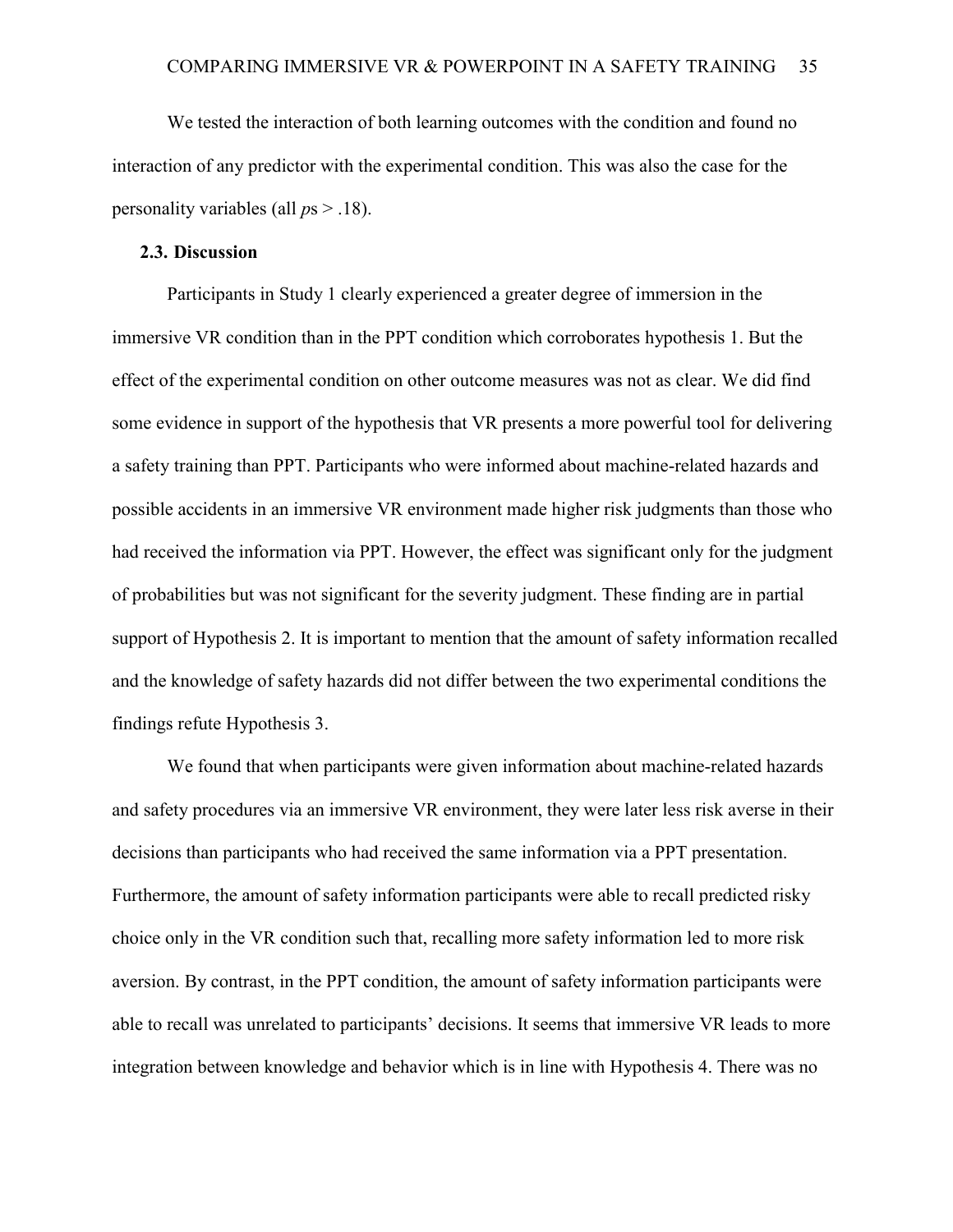evidence that the effects of the medium through which the information was delivered were affected by participants' conscientiousness or locus of control.

Overall, the findings are in line with the mixed results found in the literature (Gavish et al., 2015; Moreno and Mayer, 2002; Zaalberg and Midden, 2013), where a medium with higher immersion was not necessarily associated with larger changes of risk judgments or learning.

The results show that the safety training was effective in the immersive VR condition and apparently led to a change in risk perception. This assumption needs to be qualified. First, participants in the immersive VR conditions indicated very low pretest scores in the risk judgments; thus, the finding could also be due to a regression to the mean, since we did not find a difference in health and safety domain risk perception. While we did not find difference in the health and safety domain specific risk perception, the higher average level of risk seeking observed in the decision task in the immersive VR condition, might reflect the group's risk attitude, which was not affected by the training. The information concerning the unsafe machines properties might not have been completely clear when they stated that the probability of accidents was 50%, which could have led participants to assume that their decisions were in reference to a hypothetical machine. In the present study, we assessed only the domain-specific risk perception and not risk taking or domain specific risk attitudes, of all participants and found no relationship with their risk choice; however, domain-specific risk-taking might offer another explanation and was assessed in Study 2.

In order to rule out the explanation that risky choices were made about a hypothetical machine or that risky choices were the result of domain-specific risk-taking as well as to replicate the findings from Study 1 and investigate whether the effects were still present after a time lag of 6 months, we carried out Study 2.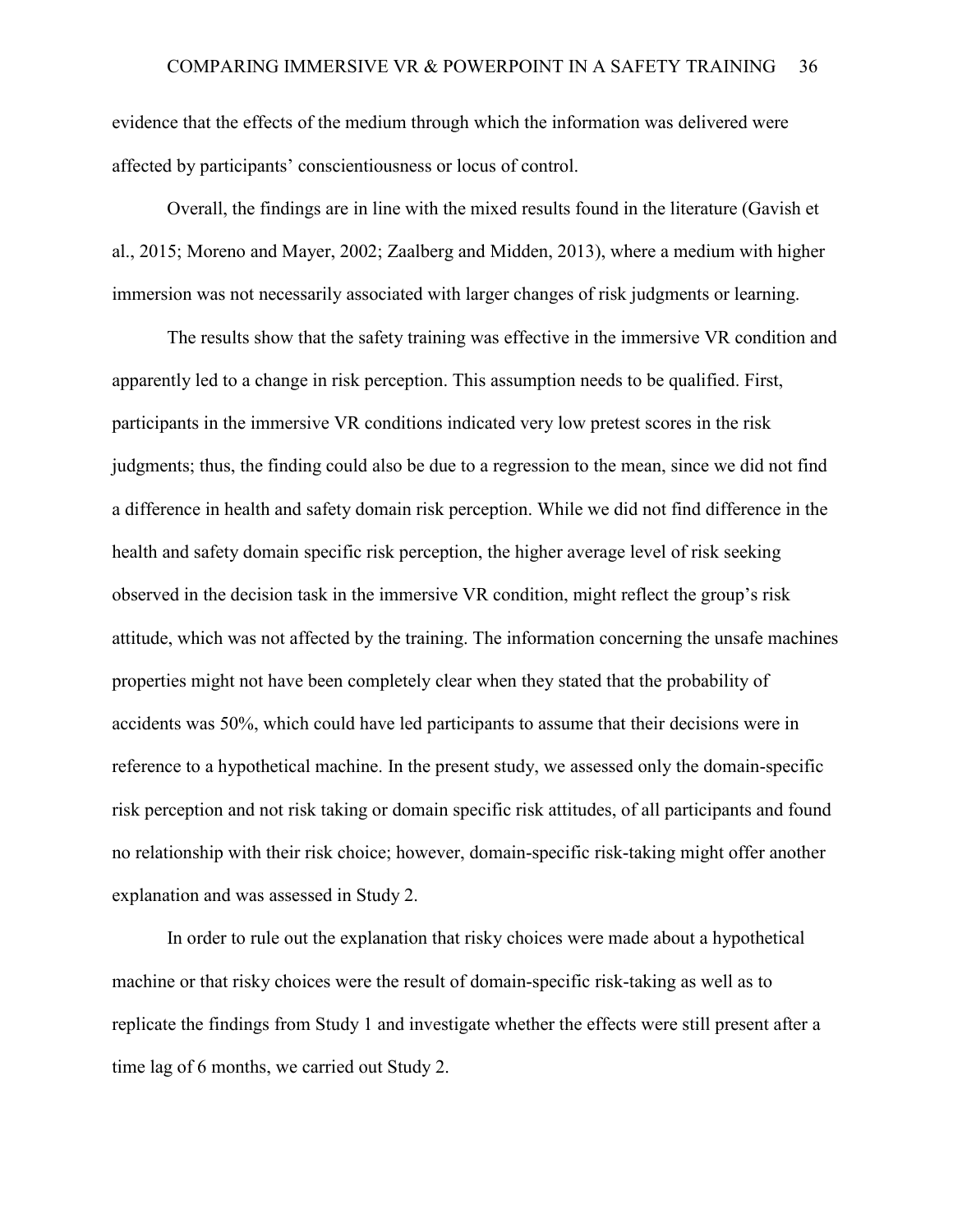## **3. STUDY 2**

Study 2 employed the same procedure as Study 1. In Study 2, we altered the wording of the decision task to make the task clearer, and the full DOSPERT was assessed to include risk benefit perceptions, risk perceptions, as well as general risk-taking so that these could be compared with individuals' domain-specific risk attitudes. Furthermore, risk judgments and learning outcomes were assessed again in a follow up 6 months after the safety training had been given. Thus, the study allowed us to replicate Study 1, to test whether risk attitudes and risktaking in the health and safety domain moderated the effect of the presentation medium, and to see whether the positive effects of the safety training persisted across time.

## **3.1. Method**

## *Participants and Design*

The study was carried out with  $N = 68$  participants who participated at T1 and T2. Female participants comprised, 36.76% of the sample, the mean age was 17.18, and 67.65% of the participants had previously experienced VR or 3D movies. At T3, the sample size was reduced slightly to  $N = 60$ . Participants were randomly assigned to either the PPT condition or the VR condition, and the participants in the two conditions did not differ regarding their experience with VR or 3D movies,  $\chi^2(1) = 0.06$ ,  $p = .80$ . Participants were asked to rate the probability of accidents and the severity of accidents of a real pillar drill that was presented to them before they were given the safety training (T1), after the safety training (T2), plus 6 months later (T3). Thus, we could compare their risk perception before (T1), directly after (T2), and 6 months after the safety training (T3). Learning was assessed directly after (T2) and 6 months after (T3) the safety training. Decision making was assessed directly after the safety training (T2). Furthermore,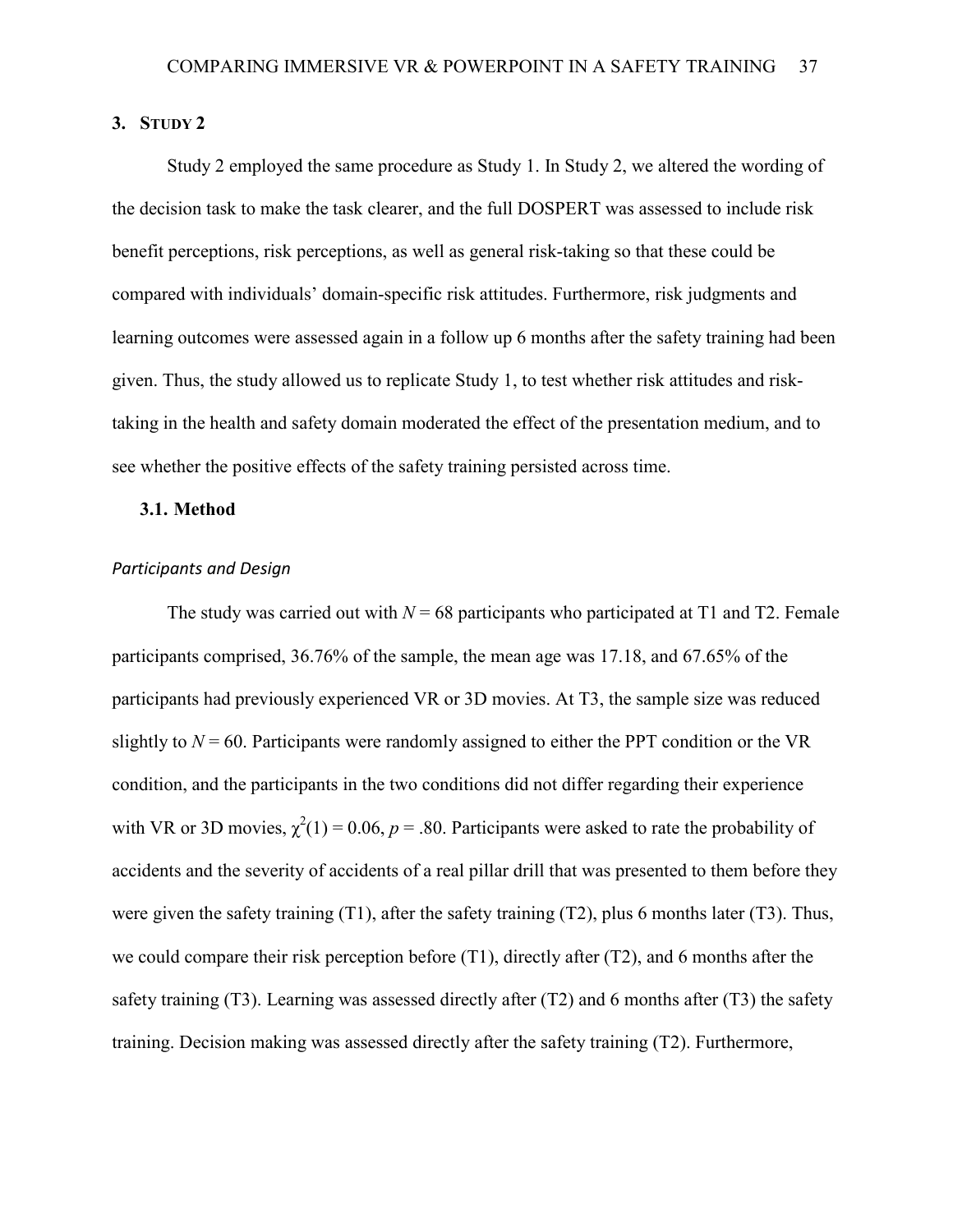participants' sense of presence during the safety training and their domain-specific risk attitudes were measured.

#### *Material and Measures*

Study 2 was carried out at the same facility and utilized the same technology as Study 1. Furthermore, the safety training and the measures of risk perception and learning directly after the safety training and sense of presence questionnaire (Schubert, 2003) were identical to Study 1. Study 2 deviated from Study 1 in that we altered the decision-making task and employed the full DOSPERT (Blais and Weber, 2006). We also used a visual search task at T3, showing a picture of the machine taken at T2 instead of presenting a real machine to assess how many hazards associated with a pillar drill were still identified 6 months after the safety training had taken place.

*Learning outcomes* (i.e., knowledge about hazards) at T3, was assessed by presenting participants with a photograph of a pillar drill on a screen and asking them to mark the areas that contained hazards. Participants were informed that their score in this task would be computed as the ratio of correctly identified sources of hazards to existing hazards divided by total number of marks made. Participants were given a 3-min time limit for this task, and after the task, they were given feedback on their performance. The proportion of correctly identified hazards (i.e., identified hazards / all hazards present) was the dependent variable, as in the assessment that was administered directly after the safety training had taken place.

*Decision-making* was assessed by asking participants to repeatedly choose between working on the real machine, which yielded safety hazards (referred to as the risky choice), and a fictitious safe machine (referred to as the safe choice). The important difference from Study 1 was that in Study 1, participants were told that the likelihood of an accident was 50% when they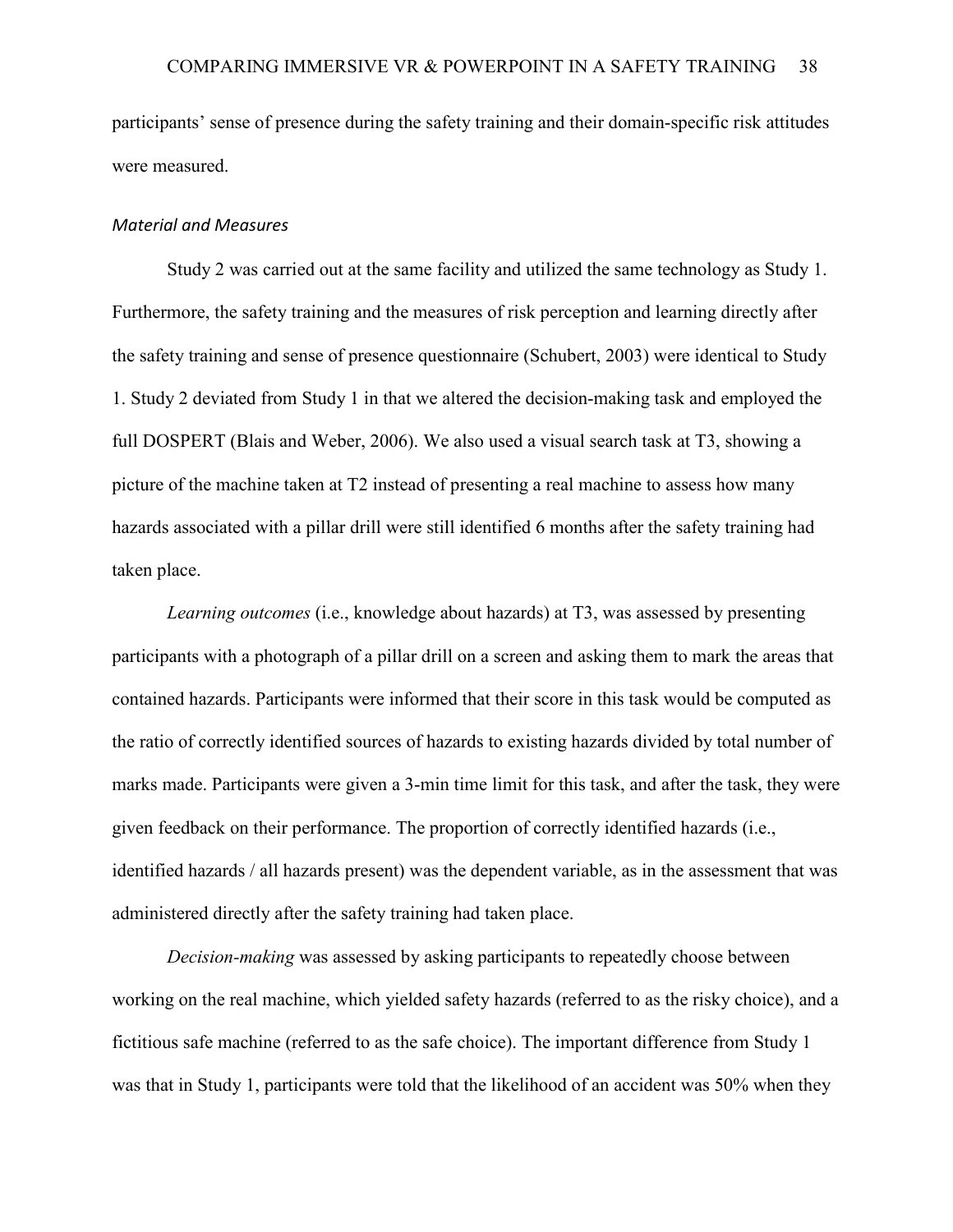chose the real machine. *In Study 2, participants were not given any probabilities*, so they were left uncertain, but they were told that the probabilities would resemble the real machine they had seen before. As in Study 1, participants again had to make five choices, and the non-zero prospect of the uncertain option increased from 10  $\epsilon$  in the first decision to 30  $\epsilon$  in the final choice. The number of choices in favor of the safe option was the measure of risk-taking behavior. Following best practice in experimental economics, the decision-making task was incentivized. Participants were told that at the end of the experimental session, 30% of all participants would be randomly selected, and one of their decisions would be randomly selected and played out (Harrison and Rutström, 2008).

*Domain specific risk attitudes* were assessed using the DOSPERT (Blais and Weber, 2006). The DOSPERT assesses risk perception, benefit perception, and risk-taking in five domains: health/safety, finance, recreation, social, and ethical. All domains and scales were assessed in Study 2. Risk perception measures how risky a certain act is perceived to be, risktaking measures a person's likelihood of engaging in the described act, and benefit perception measures the assumed benefit of an act that is considered risky.

As in Study 1, we report only the results concerning the health/safety domain. The health/safety domain included six items (Item 2 from the health/safety domain was left out because it referred to private matters of sexuality) and yielded good internal reliabilities for risk perception ( $\alpha$  = .76), risk-taking ( $\alpha$  = .63), and risk benefit ( $\alpha$  = .63).

We used the risk benefit, risk perception, and risk-taking responses to assess individuals' risk attitude (Weber et al., 2002). Individuals' risk attitude was the result of a regression carried out for each individual, predicting their risk-taking based on the risk benefit and risk perception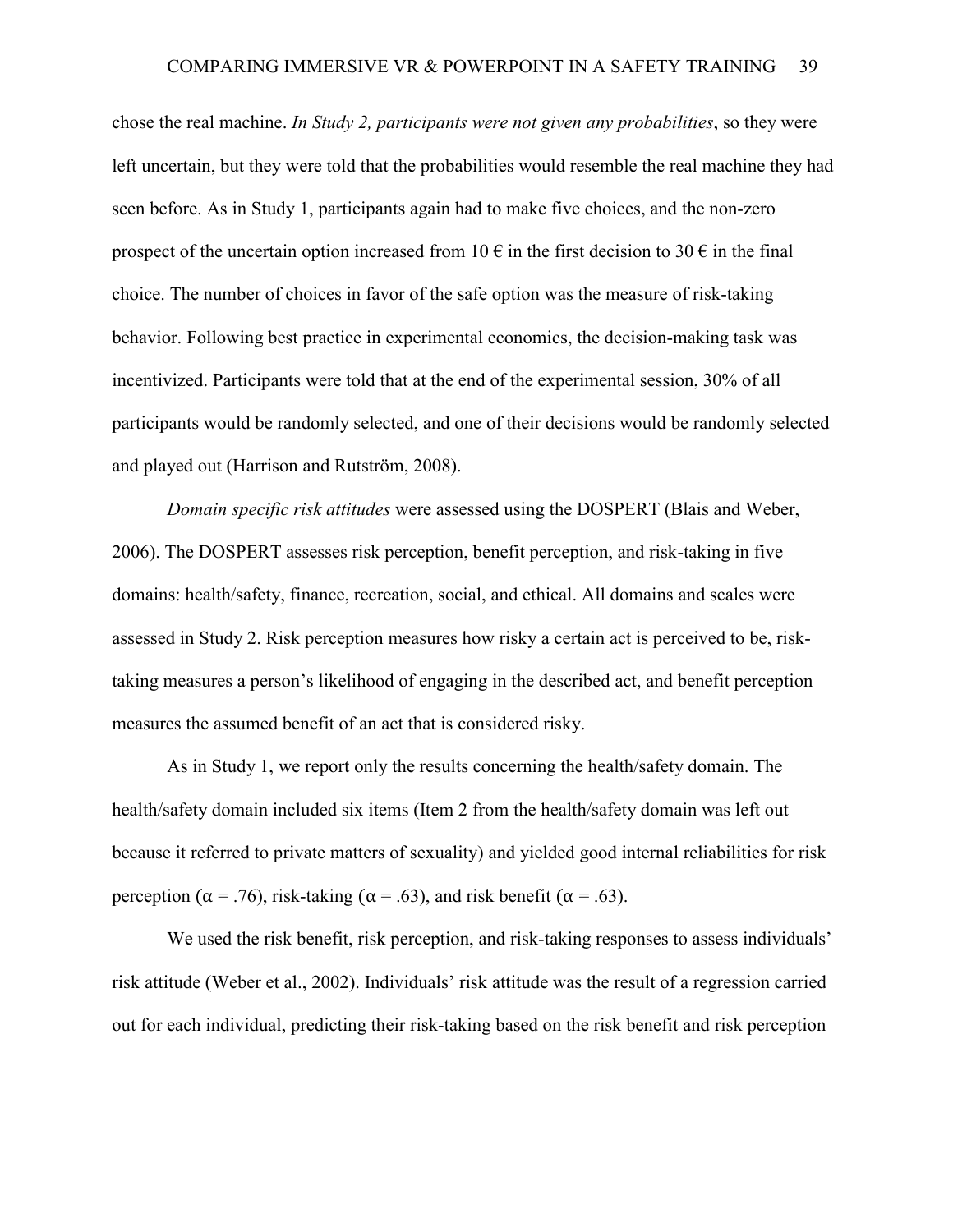ratings. We regressed the preference for an act X on its expected benefit and perceived risk, that is,

## Preference  $(X) = a$ (Expected Benefit(X)) + b(Perceived Risk(X)) + c(1)

, for each participant. The regression coefficient *b* for the risk perception then becomes the measure of risk attitude: If  $b < 0$ , then this indicates risk aversion; if  $b > 0$ , then risk seeking.

### *Procedure*

The procedure used in Study 2 differed from the one used in Study 1 in two ways: First, for logistical reasons, the domain-specific risk attitudes assessed with the DOSPERT were assessed after the safety training. Second, the assessment at T3 was computer-based and conducted in the computer rooms at the participating schools. Here, students were supervised by their teacher, and participants' email addresses were entered into a raffle for 10 Amazon gift certificates each worth  $20 \in \mathbb{R}$  as compensation for their participation. At T3, risk perception and learning outcomes were assessed. The procedure is presented in [Fig. 6.](#page-39-0)



Fig. 6. Sequence of events during Study 2.

## <span id="page-39-0"></span>**3.2. Results**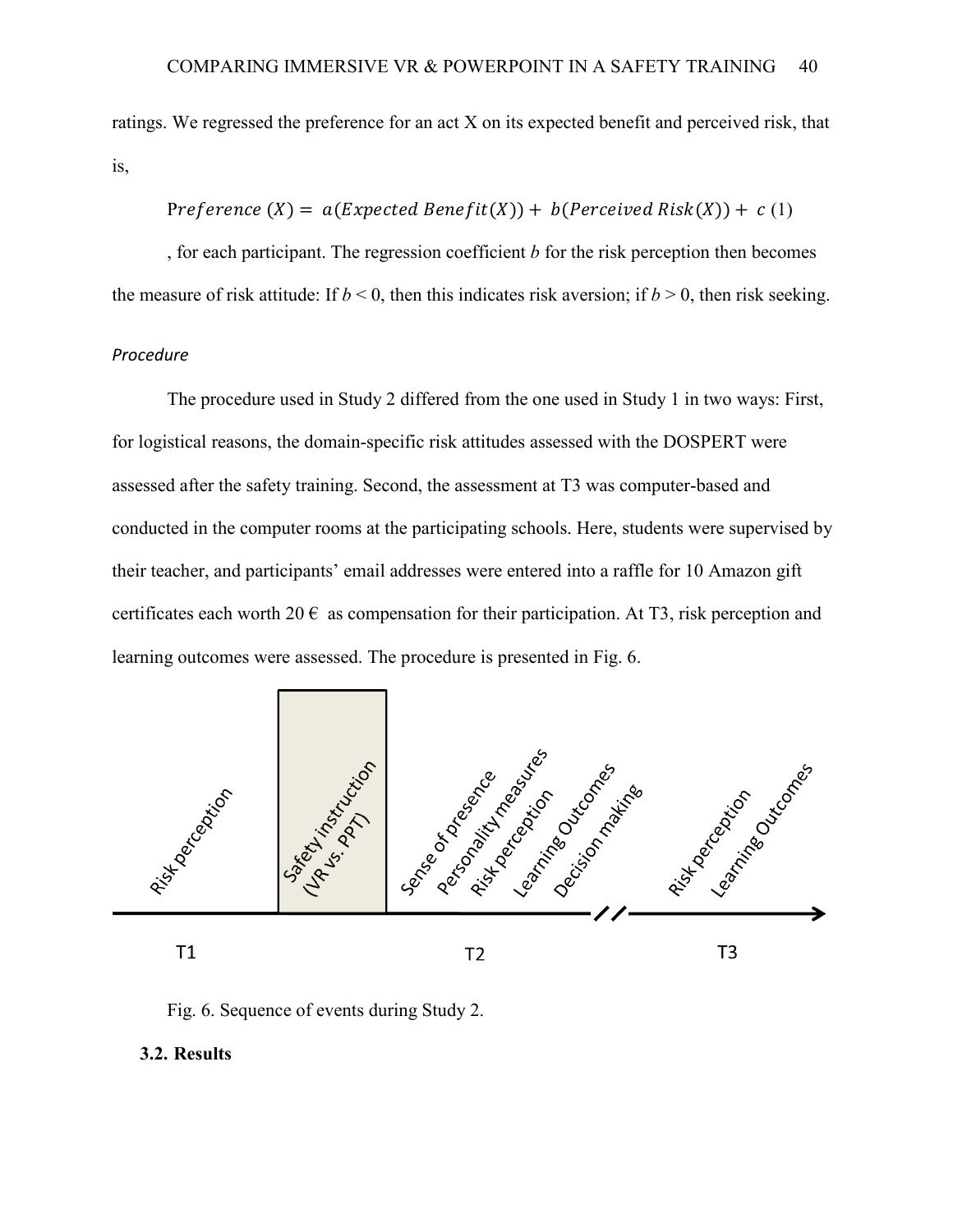We found that sense of presence in the VR condition was 2.98 (0.88) and was therefore higher than 2.57 (0.59) in the PPT condition,  $t = -2.20$ ,  $df = 59.21$ ,  $p = .032$ ,  $d = 0.53$ . A regression model predicting the sense of presence by condition was significant, *adj.R*² = .05, *F*  $(1, 67) = 4.93$ ,  $p = .03$ . As expected, participants in the VR condition had an increased sense of presence. Descriptive statistics and correlations of all measured variables are presented in [Table](#page-41-0)  [8.](#page-41-0)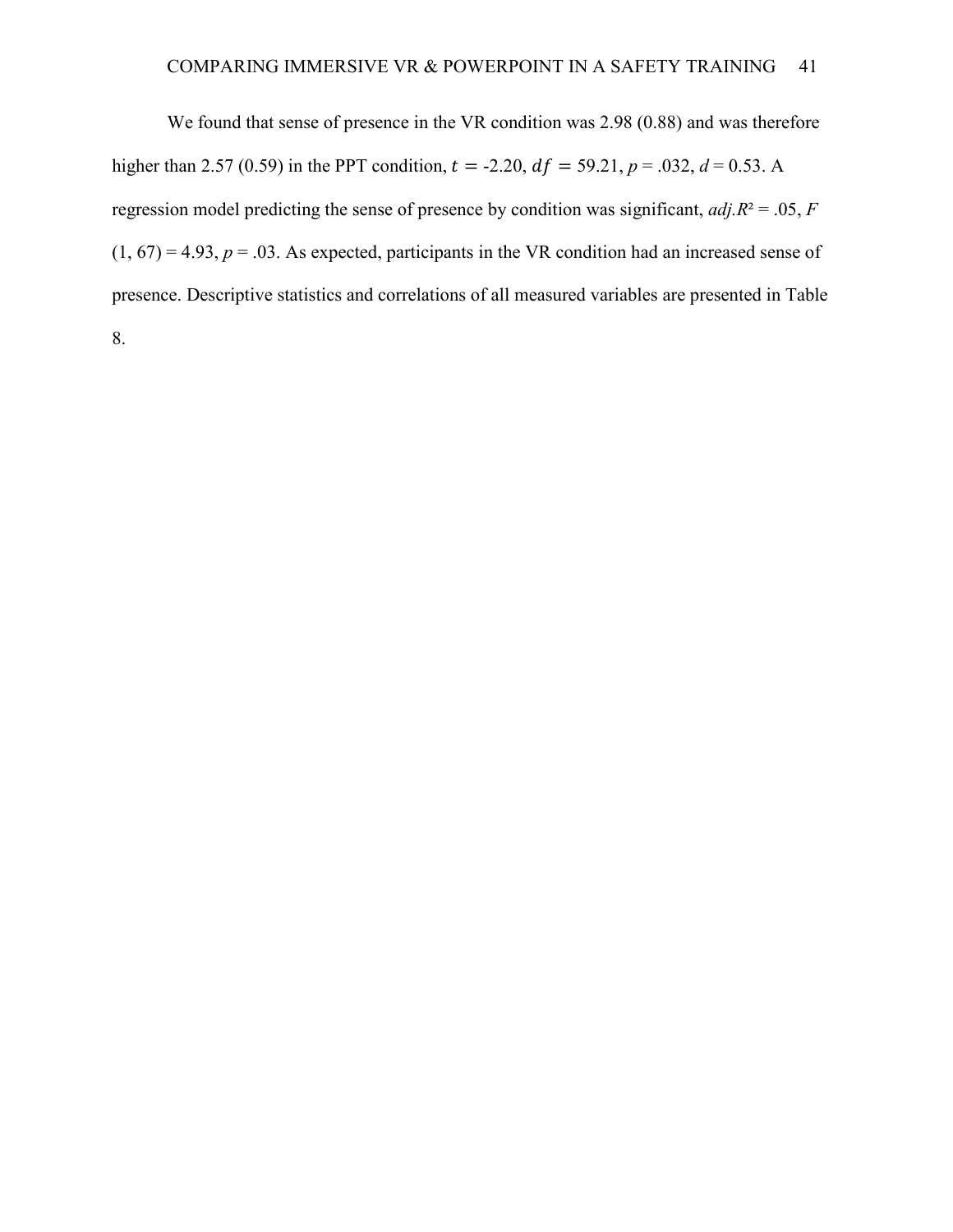<span id="page-41-0"></span>

|                   |                   | Means and SDs     |                   |            | Correlations       |          |                |                         |          |           |     |     |    |    |    |    |    |    |
|-------------------|-------------------|-------------------|-------------------|------------|--------------------|----------|----------------|-------------------------|----------|-----------|-----|-----|----|----|----|----|----|----|
|                   | Total             | <b>PPT</b>        | <b>VR</b>         |            | $\overline{2}$     | 3        | $\overline{4}$ | 5                       | 6        | 7         | 8   | 9   | 10 | 11 | 12 | 13 | 14 | 15 |
|                   | 17.16             | 17.09             | 17.24             |            |                    |          |                |                         |          |           |     |     |    |    |    |    |    |    |
| Age $(1)$         | $(\pm 1.9)$       | $(\pm 2.3)$       | $(\pm 1.6)$       |            |                    |          |                |                         |          |           |     |     |    |    |    |    |    |    |
|                   | 8)                | 2)                | $\left( 0\right)$ |            |                    |          |                |                         |          |           |     |     |    |    |    |    |    |    |
|                   | 0.36              | 0.34              | 0.38              |            |                    |          |                |                         |          |           |     |     |    |    |    |    |    |    |
| $G(\varphi)$      | $(\pm 0.4)$       | $(\pm 0.4)$       | $(\pm 0.4)$       | $-.11$     |                    |          |                |                         |          |           |     |     |    |    |    |    |    |    |
| (2)               | 8)                | 8)                | 9)                |            |                    |          |                |                         |          |           |     |     |    |    |    |    |    |    |
| PJ T1             | 3.73              | 3.34              | 4.14              |            |                    |          |                |                         |          |           |     |     |    |    |    |    |    |    |
|                   | $(\pm 1.8)$       | $(\pm 1.5)$       | $(\pm 2.0)$       | $-1$       | .19                |          |                |                         |          |           |     |     |    |    |    |    |    |    |
| (3)               | 8)                | 9)                | 8)                |            |                    |          |                |                         |          |           |     |     |    |    |    |    |    |    |
| PJ T <sub>2</sub> | 4.40              | 4.09              | 4.72              |            |                    |          |                |                         |          |           |     |     |    |    |    |    |    |    |
|                   | $(\pm 2.1)$       | $(\pm 2.0)$       | $(\pm 2.1)$       |            | $-.06 - .04$ .35** |          |                |                         |          |           |     |     |    |    |    |    |    |    |
| (4)               | $\left( 0\right)$ | 3)                | 6)                |            |                    |          |                |                         |          |           |     |     |    |    |    |    |    |    |
| PJ T3             | 6.63              | 6.70              | 6.55              |            |                    |          |                |                         |          |           |     |     |    |    |    |    |    |    |
|                   | $(\pm 2.6)$       | $(\pm 2.6)$       | $(\pm 2.6)$       | .15        | $-11 - 14$         |          | $-.39**$       |                         |          |           |     |     |    |    |    |    |    |    |
| (5)               | 6)                | 8)                | 9)                |            |                    |          |                |                         |          |           |     |     |    |    |    |    |    |    |
| $SJT1$            | 4.01              | 3.94              | 4.07              |            |                    |          |                |                         |          |           |     |     |    |    |    |    |    |    |
|                   | $(\pm 1.8)$       | $(\pm 1.8)$       | $(\pm 1.7)$       | $-.03$ .09 |                    | $.49***$ | $.25*$         | $-.17$                  |          |           |     |     |    |    |    |    |    |    |
| (6)               | 1)                | 8)                | 6)                |            |                    |          |                |                         |          |           |     |     |    |    |    |    |    |    |
| $\mathrm{SJ}$ T2  | 4.43              | 4.43              | 4.44              |            |                    |          |                |                         |          |           |     |     |    |    |    |    |    |    |
|                   | $(\pm 2.0)$       | $(\pm 2.0)$       | $(\pm 2.1)$       | .13        | $-.06$ .27*        |          | $.75***$ -.25  |                         | $.40***$ |           |     |     |    |    |    |    |    |    |
| (7)               | 6)                | 3)                | 3)                |            |                    |          |                |                         |          |           |     |     |    |    |    |    |    |    |
| SJT3              | 5.88              | 6.00              | 5.76              |            |                    |          |                |                         |          |           |     |     |    |    |    |    |    |    |
| (8)               | $(\pm 2.0)$       | $(\pm 1.9)$       | $(\pm 2.1)$       | .03        | .05                | $-.07$   |                | $-.36**$ .56*** $-.30*$ |          | $.34**$   |     |     |    |    |    |    |    |    |
|                   | 3)                | 3)                | 5)                |            |                    |          |                |                         |          |           |     |     |    |    |    |    |    |    |
| RIT <sub>2</sub>  | 7.64              | 7.86              | 7.41              |            |                    |          |                |                         |          |           |     |     |    |    |    |    |    |    |
| (9)               | $(\pm 1.3)$       | $(\pm 1.4)$       | $(\pm 1.2)$       | $-19$ .07  |                    | .04      | $-.26*$        | $.42**$                 | $-.03$   | $-.17-.1$ |     |     |    |    |    |    |    |    |
|                   | 2)                | $\left( 0\right)$ | 1)                |            |                    |          |                |                         |          |           |     |     |    |    |    |    |    |    |
| RIT <sub>3</sub>  | 4.90              | 4.83              | 4.97              | .02        |                    | $-.07$   | $-.05$         | .03                     | $-13$    | $-12$     | .01 | .14 |    |    |    |    |    |    |
| (10)              | $(\pm 1.5)$       | $(\pm 1.6)$       | $(\pm 1.5)$       |            | $.31*$             |          |                |                         |          |           |     |     |    |    |    |    |    |    |

Table 8. Descriptive statistics and correlations.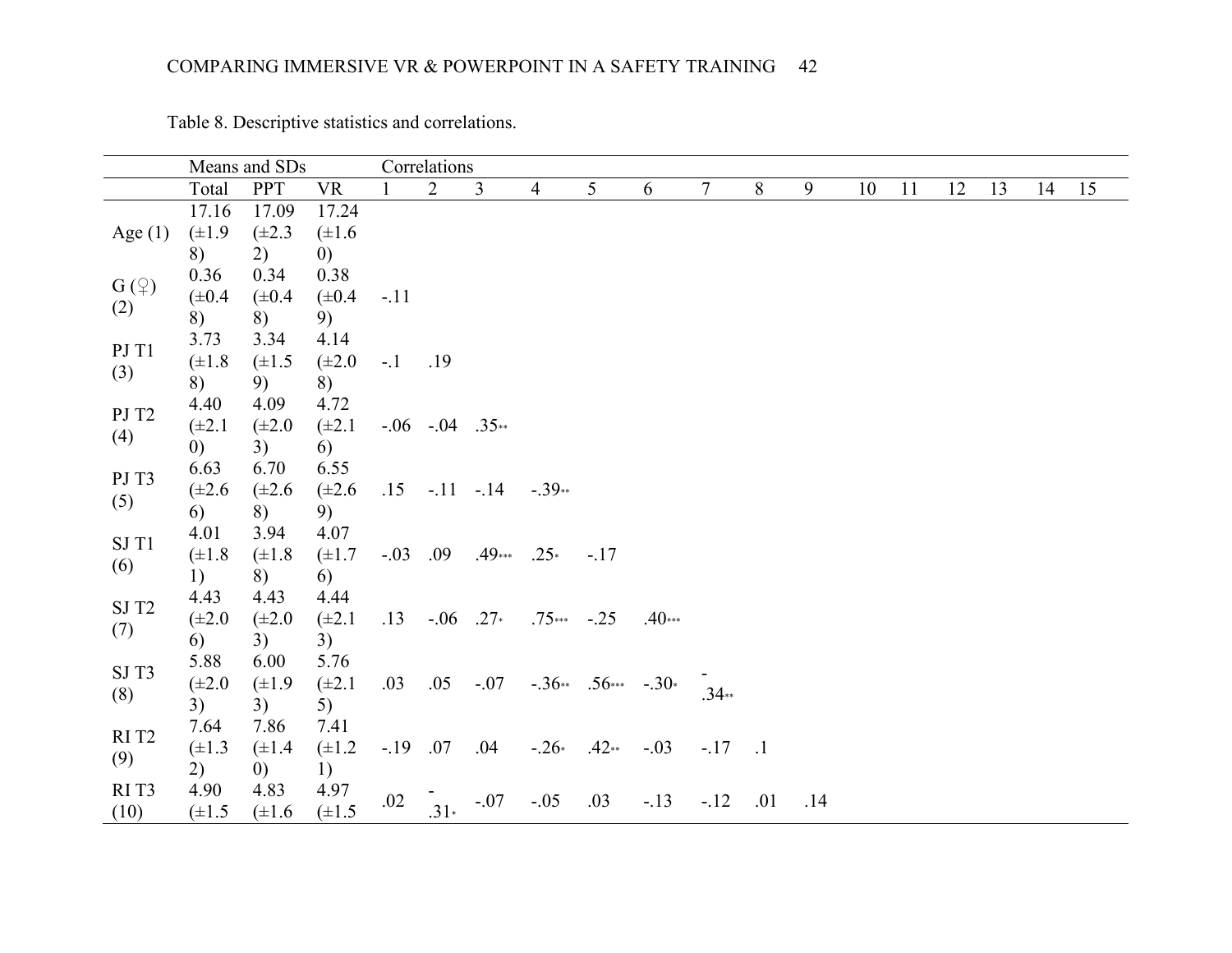|              |                             | Means and SDs             |                             |            | Correlations |       |        |        |        |        |                    |         |            |                     |      |        |     |          |
|--------------|-----------------------------|---------------------------|-----------------------------|------------|--------------|-------|--------|--------|--------|--------|--------------------|---------|------------|---------------------|------|--------|-----|----------|
|              | Total                       | <b>PPT</b>                | VR                          |            |              | 3     | 4      | 5      | 6      |        | 8                  | 9       | 10         | 11                  | 12   | 13     | 14  | 15       |
|              | 5)                          | 2)                        | $\left( 0\right)$           |            |              |       |        |        |        |        |                    |         |            |                     |      |        |     |          |
| IHT2         | .39                         | .37                       | .42                         | .01        | $-.06$ .02   |       | .07    | .08    | $-.09$ | .11    | $-.09$             | $-.01$  | .09        |                     |      |        |     |          |
| (11)         | $(\pm .19)$                 | $(\pm .18)$               | $(\pm .20)$                 |            |              |       |        |        |        |        |                    |         |            |                     |      |        |     |          |
| IHT3<br>(12) | .40<br>$(\pm .19)$          | .37<br>$(\pm .21)$        | .44<br>$(\pm .16)$          | $-.17$ .08 |              | $-14$ | .07    | .18    | $-.01$ | .06    | .15                | .09     | $\cdot$ 1  | .23                 |      |        |     |          |
| RC<br>(13)   | 1.88<br>$(\pm 1.3)$<br>7)   | 1.69<br>$(\pm 1.4)$<br>5) | 2.09<br>$(\pm 1.2)$<br>6)   | .09        | $-.09$       | .07   | .09    | .21    | $-.17$ | .08    | $.28*$             | .05     | $-.1$      | .05                 | 0.09 |        |     |          |
| SofP<br>(14) | 2.77<br>$(\pm .78)$         | 2.57<br>$(\pm .59)$       | 2.98<br>$(\pm .89)$         | $-.13-.08$ |              | .09   | .11    | $-.03$ | $-06$  | $-.07$ | $^{137*}_{\ldots}$ | $-.07$  | .15        | $-0.06$ .13 $-0.02$ |      |        |     |          |
| RA<br>(15)   | $-.60$<br>$(\pm 1.0)$<br>7) | $-.74$<br>$(\pm .84)$     | $-.46$<br>$(\pm 1.2)$<br>7) | .08        | .03          | .02   | .12    | $-2$   | $-.09$ | .02    | $-.21$             | $.33**$ | $-2$       | $\bf{0}$            | .05  | .06    | .01 |          |
| RT(16)       | 3.51<br>$(\pm 1.0)$<br>7)   | 3.45<br>$(\pm .89)$       | 3.57<br>$(\pm 1.2)$<br>4)   | $-.18$     | .17          | .22   | $-.03$ | .03    | $.31*$ | .06    | $-.05$             | $.28*$  | $\cdot$ .2 | $-.03$              | .16  | $-.22$ | .03 | $.41***$ |

*Note.* G = Gender, PJ = Probability judgment, SJ = Severity judgment, RI = Recall of safety information, IH = Identified hazards, RC = Risky choice, SofP = Sense of presence, RA = Risk attitude health/safety domain, RT= Risk-taking health/safety domain  $*_{p}$  < .05.  $*_{p}$  < .01.  $*_{p}$  < .001.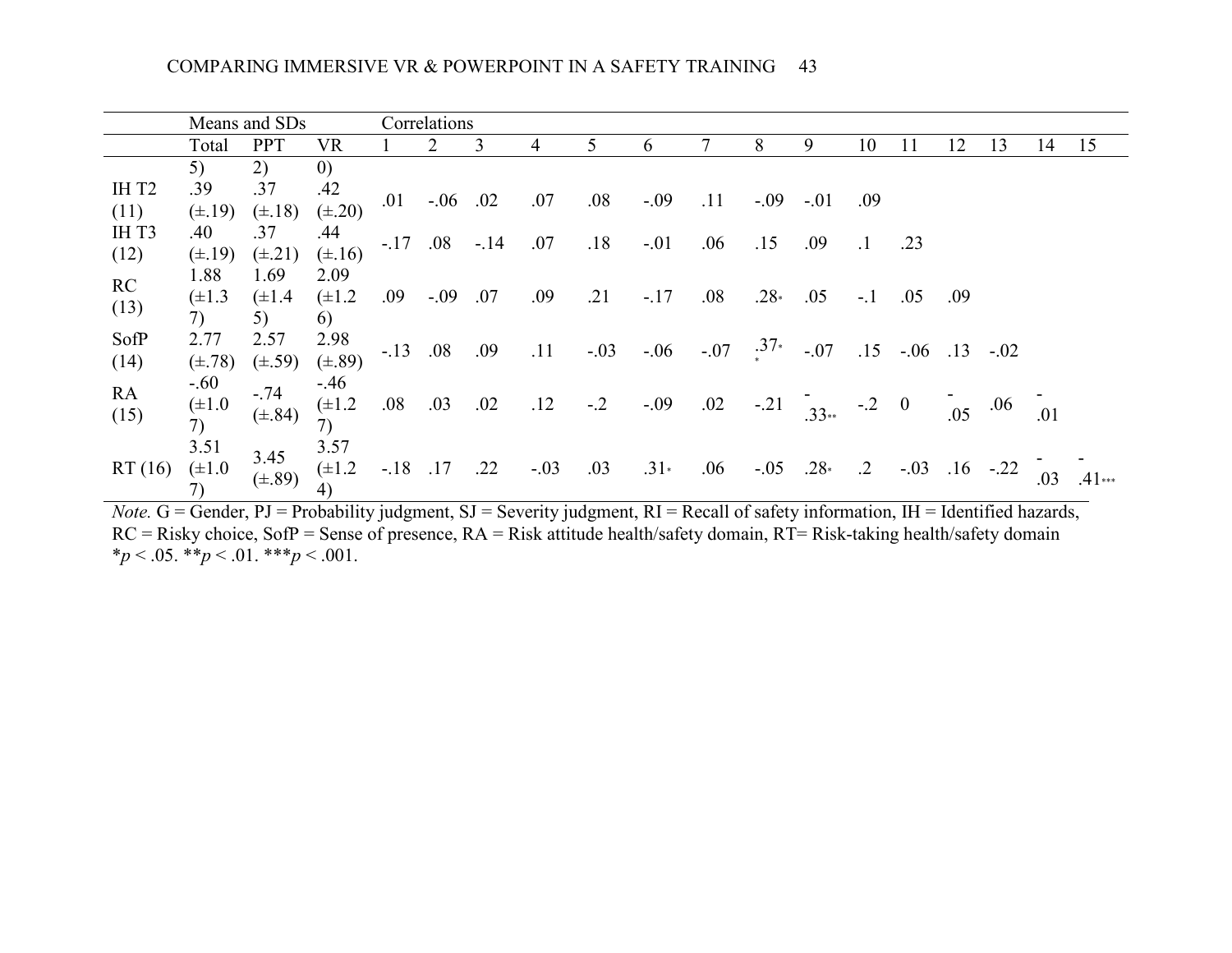We used R (TeamR, 2013) and lme4 (Bates et al., 2014) to perform a linear mixed effects analysis of the effects of presentation format (VR vs. PPT) on the safety training outcome variables severity judgment, probability judgment, recall of safety information, and identified hazards. We conducted the analysis for each dependent variable and first tested the effect of the experimental treatment and then added sense of presence, participants' health-and-safetydomain-specific risk attitude, as well as participants' health-and-safety-domain-specific risktaking to the models as covariates to control for person-specific effects.

In the models, we entered experimental condition, time of measurement, sense of presence, health-and-safety-domain-specific risk attitude, as well as health-and-safety-domainspecific risk-taking as fixed effects. As random effects, we assumed random intercepts for participants, but we did not assume random slopes. We assumed a random intercept model because deviations from the grand mean (e.g., probability judgments at different time points) were of interest, and we had no predictors on Level 1 that, would suggest random slopes. We obtained *p*-values with the lmertest package (Kuznetsova et al., 2014). The intercept in the baseline model (i.e., the model without predictors on Level 2) represents the grand mean. Intercepts in the subsequent models including predictors on Level 2 always represent the mean of the reference category, which assumes a value of 0 for all entered predictors. We tested multiple models in order to address our research questions. First, we tested models to investigate treatment effects (Models 1 to 3) and then tested whether the effects depended on personality (Model 4).

#### *Risk judgments*

As can be seen in [Fig. 7,](#page-44-0) the safety training led to an increase in risk judgment in terms of judged likelihood and judged severity of accidents, but the presentation format had no effect.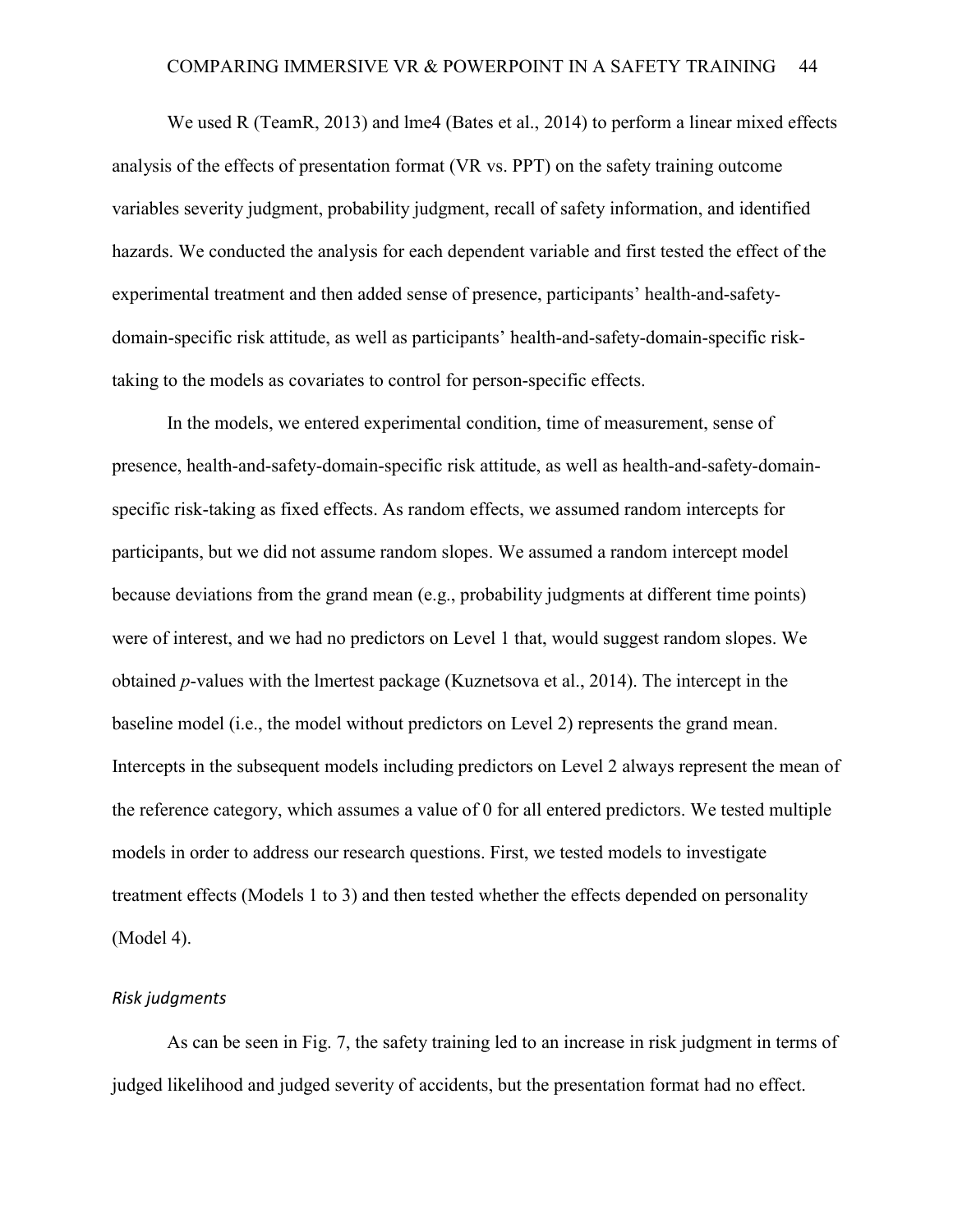

<span id="page-44-0"></span>Fig. 7. Risk judgment before and after the safety training (Plot A depicting the severity rating and Plot B depicting the probability rating).

We found that the judgment of the likelihood of accidents was affected by the safety training across all models as indicated by time as a significant predictor,  $b = 1.43$ ,  $t(194) = 7.18$ ,  $p < .001$ . There was no effect of the condition or domain-specific risk attitudes or risk-taking (all coefficients, see [Table 9\)](#page-45-0).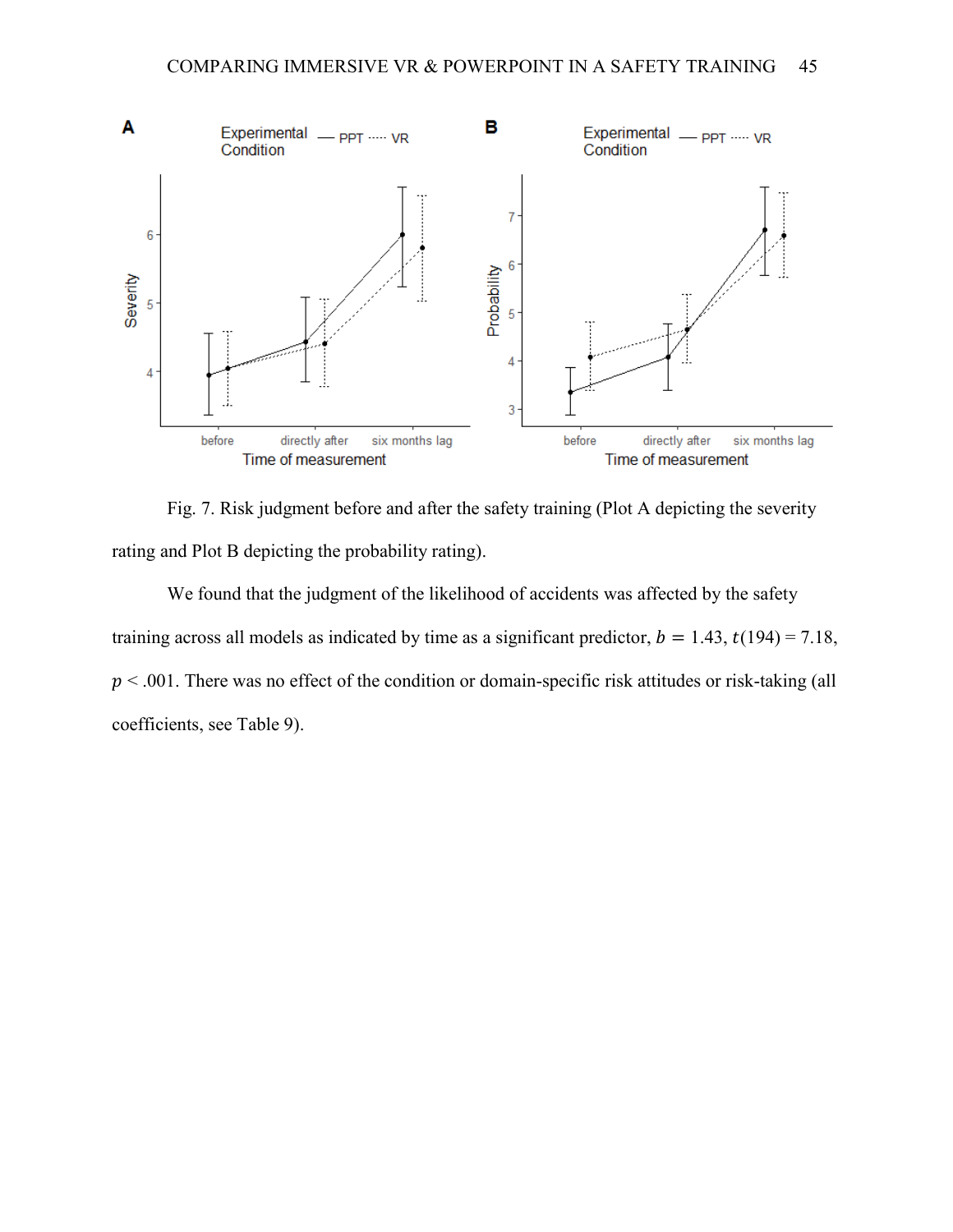<span id="page-45-0"></span>

|                       | Probability judgment   |                             |                         |                          |
|-----------------------|------------------------|-----------------------------|-------------------------|--------------------------|
| Predictors            | Model 1                | Model 2                     | Model 3                 | Model 4                  |
|                       | $Est (95\% CI)$        | $Est (95\% CI)$             | $Est (95\% CI)$         | $Est (95\% CI)$          |
| <b>Fixed Parts</b>    |                        |                             |                         |                          |
| Int.                  | $3.47(2.99, 3.96)$ *** | $3.25(2.68, 3.83)$ ***      | $3.04(2.36, 3.72)$ ***  | $2.65(1.37, 3.92)$ ***   |
| $\mathbf T$           | $1.43(1.04, 1.82)$ *** | $1.43(1.04, 1.82)$ ***      | $1.65(1.11, 2.20)$ ***  | $1.65(1.11, 2.20)$ ***   |
| <b>VR</b>             |                        | $0.45$ ( $-0.18$ , $1.08$ ) | $0.89(-0.08, 1.86)$     | $0.92$ ( $-0.06$ , 1.90) |
| <b>VRxT</b>           |                        |                             | $-0.46$ $(-1.24, 0.32)$ | $-0.46$ $(-1.24, 0.32)$  |
| RA                    |                        |                             |                         | $-0.11(-0.41, 0.19)$     |
| <b>RT</b>             |                        |                             |                         | $0.09(-0.21, 0.39)$      |
| Random Parts          |                        |                             |                         |                          |
| $\sigma^2$            | 5.025                  | 5.000                       | 4.991                   | 5.022                    |
| $\tau_{00, vp\_code}$ | 0.000                  | 0.000                       | 0.000                   | 0.000                    |
| $N_{vp\_code}$        | 69                     | 69                          | 69                      | 69                       |
| $ICC_{vp\_code}$      | 0.000                  | 0.000                       | 0.000                   | 0.000                    |
| Observations          | 196                    | 196                         | 196                     | 196                      |
| $R^2/\Omega_0^2$      | .210 / .210            | .218 / .218                 | .223 / .223             | .227 / .227              |

Table 9. Coefficients and model parameters for multilevel regression predicting the probability judgment.

*Note.* T = Time, VR = Experimental condition, RA = Risk attitude health/safety domain, RT= Risk-taking health/safety domain. *\* p<.05. \*\* p<.01. \*\*\* p<.001.*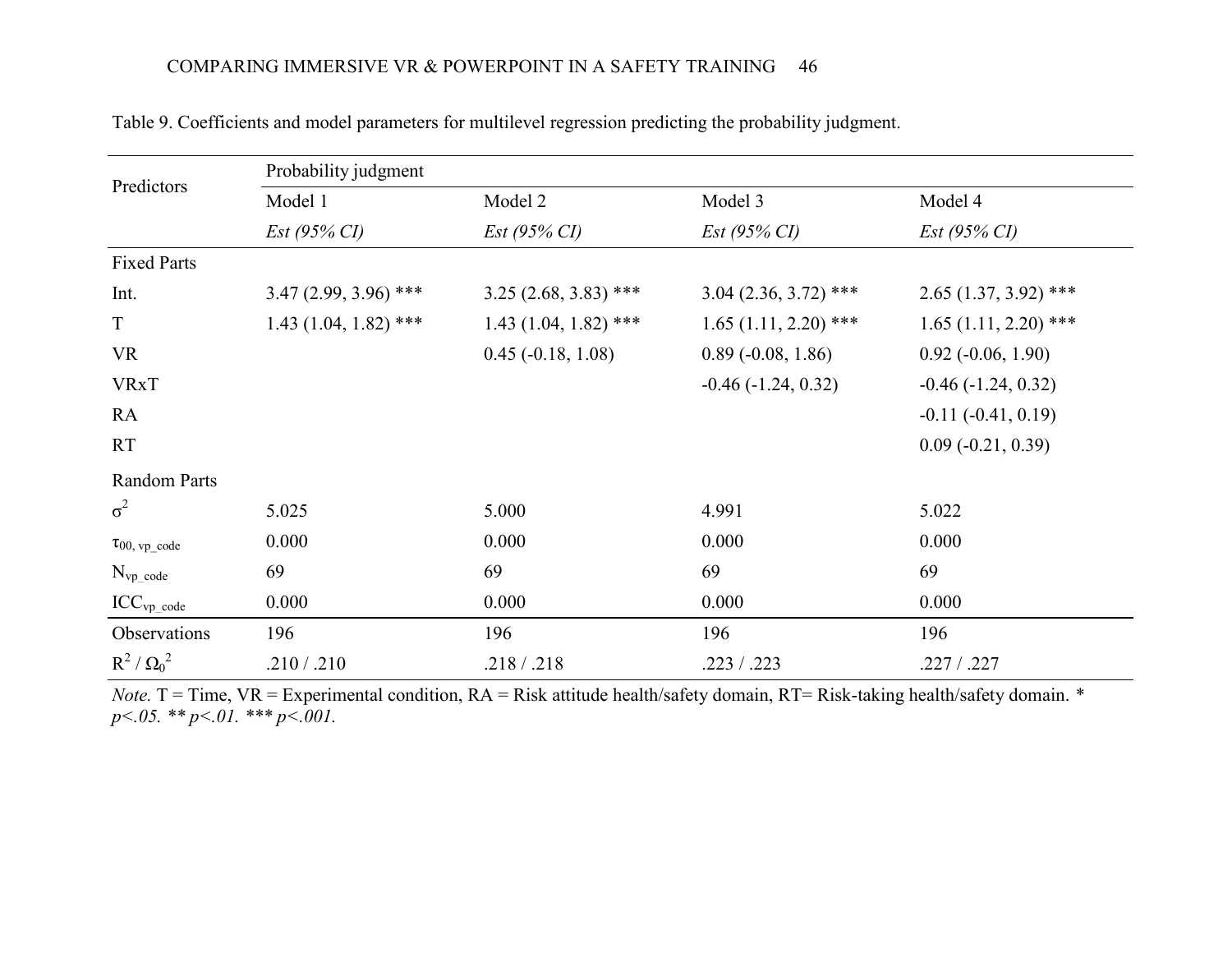As for the probability judgment, we found that the severity judgment of accidents was affected by the safety training across all models, as indicated by time as a significant predictor,  $b = 0.92$ ,  $t(195) = 5.27$ ,  $p < .001$ . There was no effect of the condition, domain-specific risk attitudes, or risk-taking (all coefficients, see [Table 10\)](#page-47-0).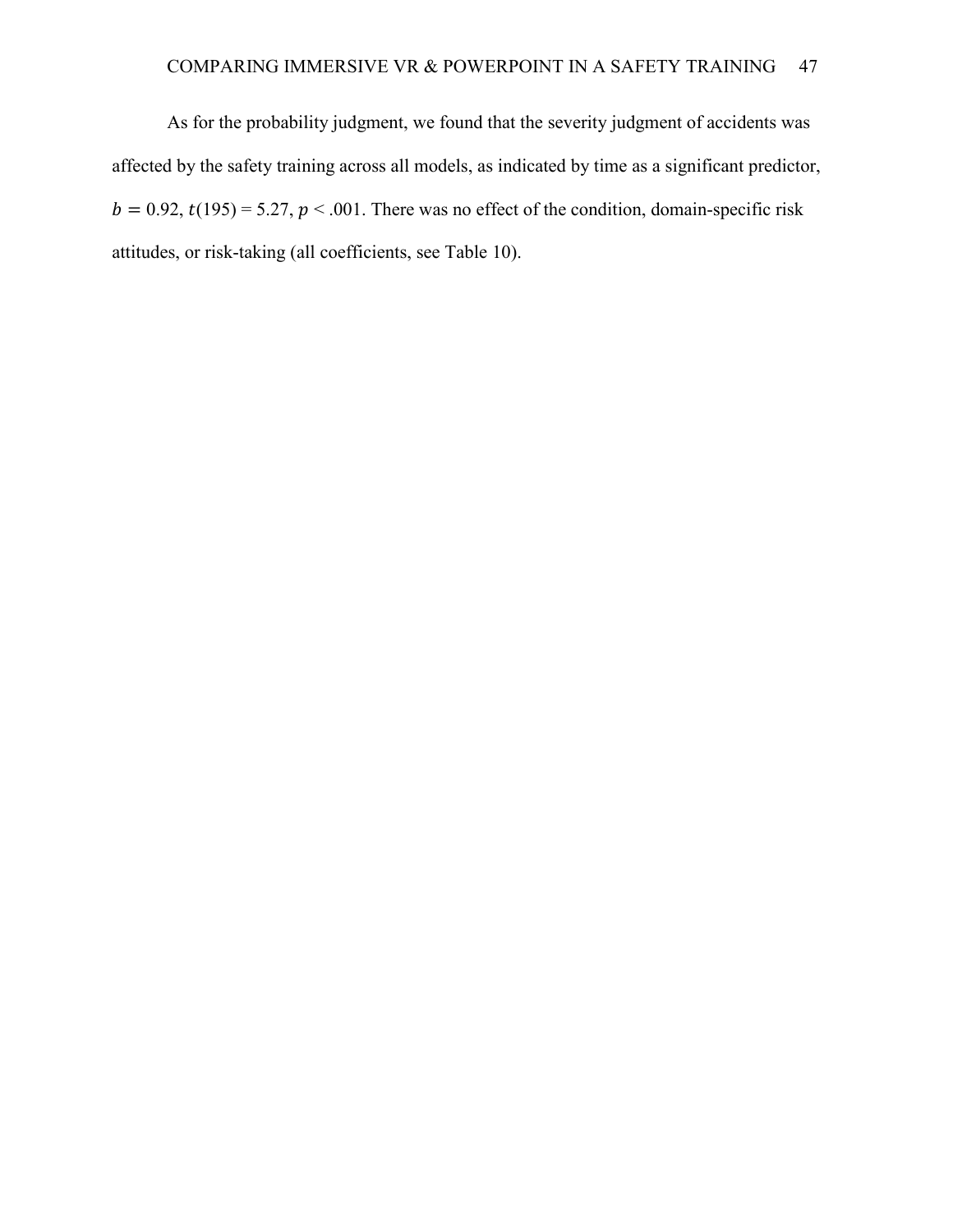<span id="page-47-0"></span>

|                       | Severity judgment       |                         |                         |                         |  |  |  |  |  |  |  |  |
|-----------------------|-------------------------|-------------------------|-------------------------|-------------------------|--|--|--|--|--|--|--|--|
| Predictors            | Model 1                 | Model 2                 | Model 3                 | Model 4                 |  |  |  |  |  |  |  |  |
|                       | Est $(95\% \text{ CI})$ | Est $(95\% \text{ CI})$ | Est $(95\% \text{ CI})$ | Est $(95\% \text{ CI})$ |  |  |  |  |  |  |  |  |
| <b>Fixed Parts</b>    |                         |                         |                         |                         |  |  |  |  |  |  |  |  |
| Int.                  | $3.84$ (3.42, 4.27) *** | $3.85(3.35, 4.36)$ ***  | $3.77(3.16, 4.37)$ ***  | $3.17(2.04, 4.29)$ ***  |  |  |  |  |  |  |  |  |
| T                     | $0.92(0.58, 1.27)$ ***  | $0.92(0.58, 1.27)$ ***  | $1.01(0.53, 1.50)$ ***  | $1.02(0.53, 1.50)$ ***  |  |  |  |  |  |  |  |  |
| <b>VR</b>             |                         | $-0.02$ $(-0.58, 0.53)$ | $0.15 (-0.70, 1.01)$    | $0.18(-0.68, 1.04)$     |  |  |  |  |  |  |  |  |
| <b>VRxT</b>           |                         |                         | $-0.18(-0.87, 0.50)$    | $-0.17(-0.86, 0.51)$    |  |  |  |  |  |  |  |  |
| RA                    |                         |                         |                         | $-0.17(-0.43, 0.09)$    |  |  |  |  |  |  |  |  |
| RT                    |                         |                         |                         | $0.14 (-0.13, 0.40)$    |  |  |  |  |  |  |  |  |
| Random Parts          |                         |                         |                         |                         |  |  |  |  |  |  |  |  |
| $\sigma$ <sup>2</sup> | 3.908                   | 3.928                   | 3.942                   | 3.932                   |  |  |  |  |  |  |  |  |
| $\tau$ 00, vp_code    | 0.000                   | 0.000                   | 0.000                   | 0.000                   |  |  |  |  |  |  |  |  |
| Nvp_code              | 69                      | 69                      | 69                      | 69                      |  |  |  |  |  |  |  |  |
| ICCvp code            | 0.000                   | 0.000                   | 0.000                   | 0.000                   |  |  |  |  |  |  |  |  |
| Observations          | 197                     | 197                     | 197                     | 197                     |  |  |  |  |  |  |  |  |
| $R2 / \Omega02$       | .125/.125               | .125 / .125             | .126 / .126             | .137 / .137             |  |  |  |  |  |  |  |  |

Table 10. Coefficients and model parameters for multilevel regression predicting the severity judgment.

Note.  $T = Time$ ,  $VR = Experimental condition$ ,  $RA = Risk$  attitude health/safety domain,  $RT = Risk$ -taking health/safety domain. \* p<.05. \*\* p<.01. \*\*\* p<.001.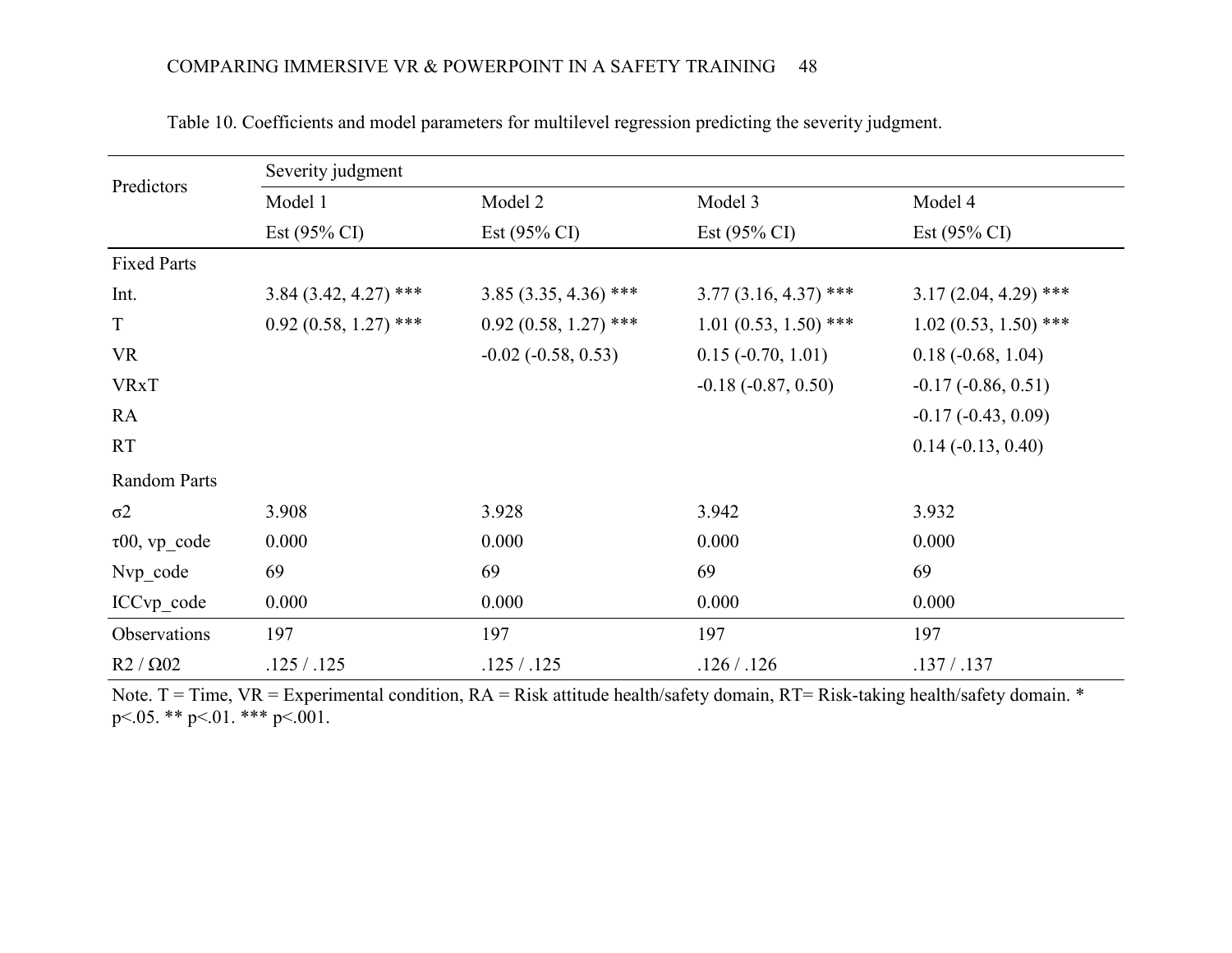These findings show that the safety training affected risk perception even after 6 months, but there was no difference in whether the training was carried out using PPT or VR. It is important to mention that the intra-class correlation of zero indicated that the participants' responses at each measurement point were not affected by inter-individual variation, and there was no variation at the intercept, which means the trajectory over time was similar for all participants' risk judgments and the variation is explained by the residual variance term alone.<sup>[1](#page-48-0)</sup>

#### *Learning*

 $\overline{a}$ 

How well the participants had learned the contents of the safety training was measured with a recall test and a test in which participants had to identify the hazards of a particular machine. Recall of safety information was slightly higher in the PPT condition,  $M = 7.86$  (SD = 1.40), than in the VR condition,  $M = 7.41$  (SD = 1.21), directly after the safety training. However, the average of the recalled safety information decreased over time in both experimental conditions, and scores were similar to each other after 6 months; while the PPT condition had  $M = 4.83$  (SD = 1.62), the VR condition yielded  $M = 4.97$  (SD = 1.50). The

<span id="page-48-0"></span><sup>1</sup>We also tested a random slope model allowing for an cross-level interaction of time and subject, which allows for differences in change over time. It shows that the lack of variation on level 2 is explained by the perfect correlation of -1 between intercept and slope. Participants with lower than average risk judgments had a positive slope (i.e. they increased their risk judgment over time), while participants with a higher than risk judgment showed a negative slope. Importantly, the random slope models did not result in better fit – for this reason we only report the more parsimonious random intercept models.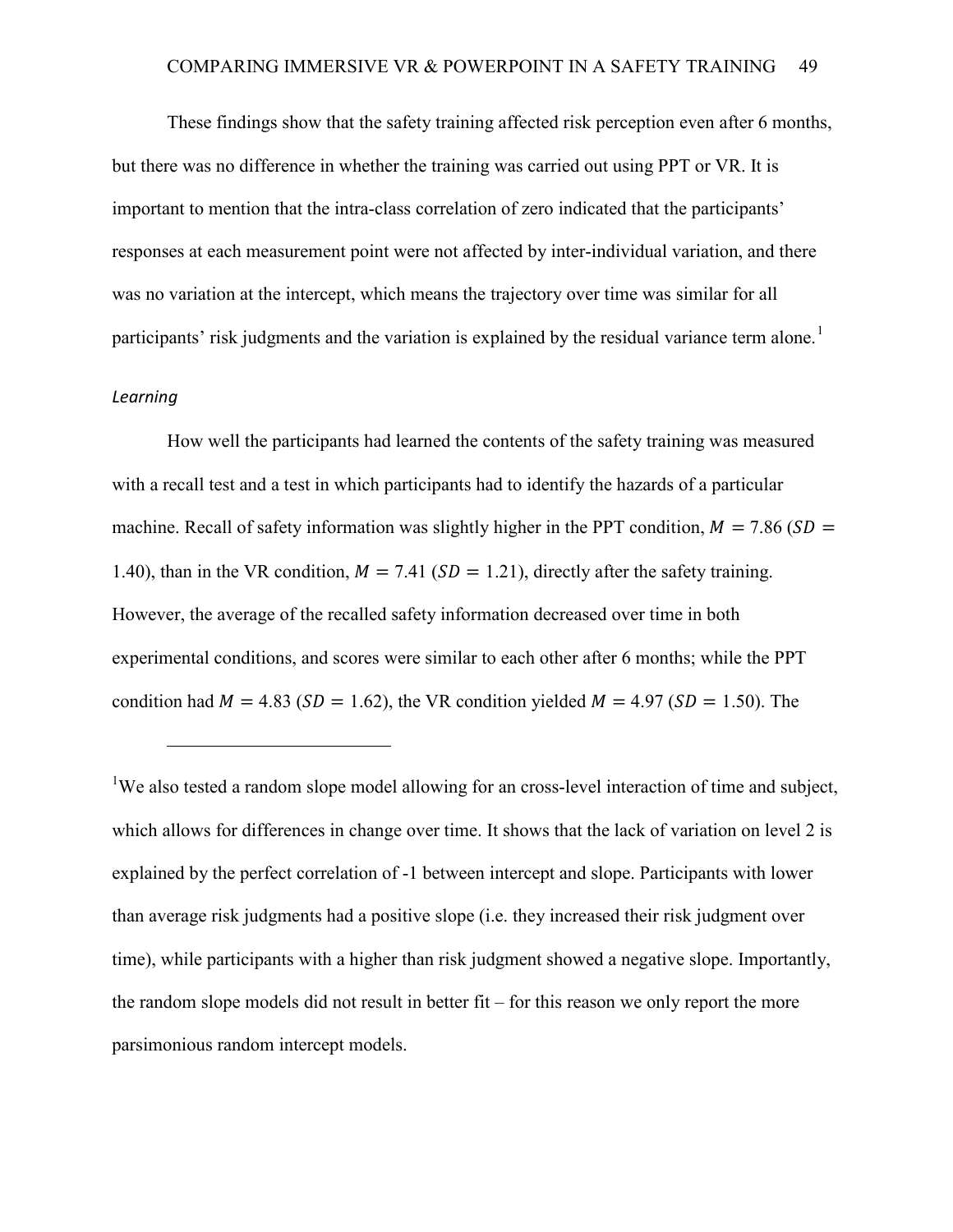amount of safety information that was recalled decreased over time,  $b = -2.75$ ,  $t(65.36) = -11.6$ ,  $p < .001$ . Furthermore, health-and-safety-domain-specific risk attitude,  $b = -0.26$ ,  $t(67.08) = -0.26$ 2.16,  $p = 0.03$ , and risk-taking,  $b = -3.02$ ,  $t(64.95) = -9.13$ ,  $p < .001$ , affected the amount of information that was recalled. The lower participants' risk aversion, the less information they recalled. Furthermore, participants who are more risk seeking in their behavior in the health/safety domain were also more likely to recall less information. There was no effect of experimental condition,  $b = -0.19$ ,  $t(66.04) = -0.71$ ,  $p = 0.48$  (for all coefficients, see [Table 11\)](#page-50-0). There was no interaction between domain-specific risk attitude or risk-taking with the experimental condition, all  $ps > .5$ , and no interaction between domain-specific risk attitude or risk-taking with time, all  $ps > .16$ .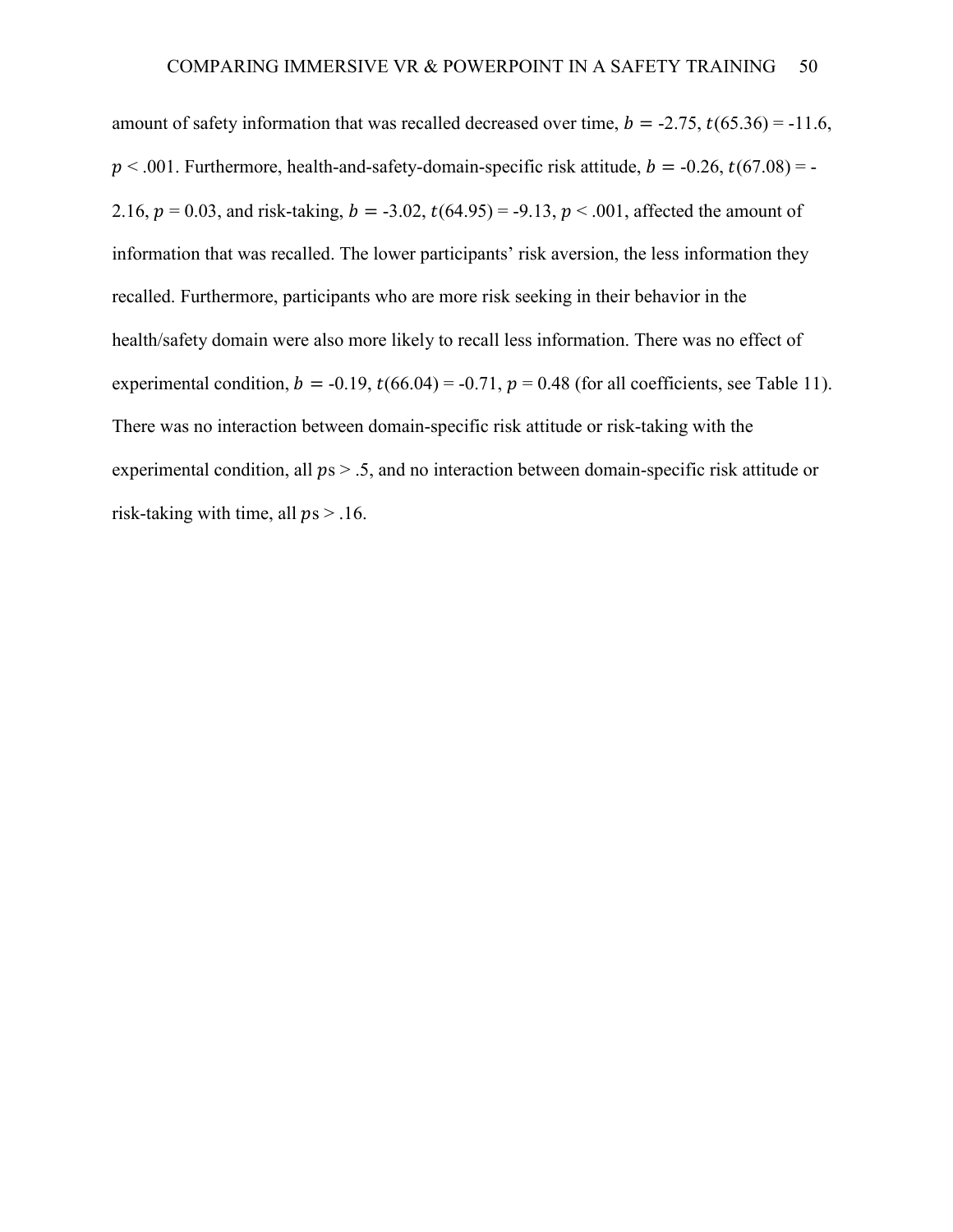# COMPARING IMMERSIVE VR & POWERPOINT IN A SAFETY TRAINING 51

Table 11. Coefficients and model parameters for multilevel regression predicting the amount of safety information that was recalled.

<span id="page-50-0"></span>

| Predictors                    | Recall of safety information |                              |                              |                                   |  |  |
|-------------------------------|------------------------------|------------------------------|------------------------------|-----------------------------------|--|--|
|                               | Model 1                      | Model 2                      | Model 3                      | Model 4                           |  |  |
|                               | $Est (95\% CI)$              | $Est (95\% CI)$              | $Est (95\% CI)$              | $Est (95\% CI)$                   |  |  |
| <b>Fixed Parts</b>            |                              |                              |                              |                                   |  |  |
| Int.                          | $7.64(7.30, 7.97)$ ***       | $7.73(7.31, 8.16)$ ***       | $7.86(7.38, 8.33)$ ***       | 8.51 (7.56, 9.46) ***             |  |  |
| T                             | $-2.75$ $(-3.21, -2.28)$ *** | $-2.75$ $(-3.21, -2.29)$ *** | $-3.03$ $(-3.68, -2.37)$ *** | $-3.02$ ( $-3.67$ , $-2.37$ ) *** |  |  |
| <b>VR</b>                     |                              | $-0.19(-0.72, 0.34)$         | $-0.45$ ( $-1.12$ , 0.23)    | $-0.32$ $(-0.97, 0.32)$           |  |  |
| <b>VRxT</b>                   |                              |                              | $0.56(-0.37, 1.49)$          | $0.51(-0.41, 1.44)$               |  |  |
| RA                            |                              |                              |                              | $-0.32$ ( $-0.54$ , $-0.09$ ) **  |  |  |
| <b>RT</b>                     |                              |                              |                              | $-0.26$ ( $-0.49$ , $-0.02$ ) *   |  |  |
| Random Parts                  |                              |                              |                              |                                   |  |  |
| $\sigma^2$                    | 1.767                        | 1.761                        | 1.760                        | 1.764                             |  |  |
| $\tau_{00, \text{ vp\_code}}$ | 0.275                        | 0.291                        | 0.285                        | 0.100                             |  |  |
| $N_{vp}$ code                 | 69                           | 69                           | 69                           | 69                                |  |  |
| $ICC_{vp\_code}$              | 0.134                        | 0.142                        | 0.139                        | 0.054                             |  |  |
| Observations                  | 128                          | 128                          | 128                          | 128                               |  |  |
| $R^2/\Omega_0^2$              | .611 / .605                  | .617/.611                    | .620 / .614                  | .589/.588                         |  |  |

*Note.* T = Time, VR = Experimental condition, RA = Risk attitude health/safety domain, RT= Risk-taking health/safety domain. *\* p<.05. \*\* p<.01. \*\*\* p<.001.*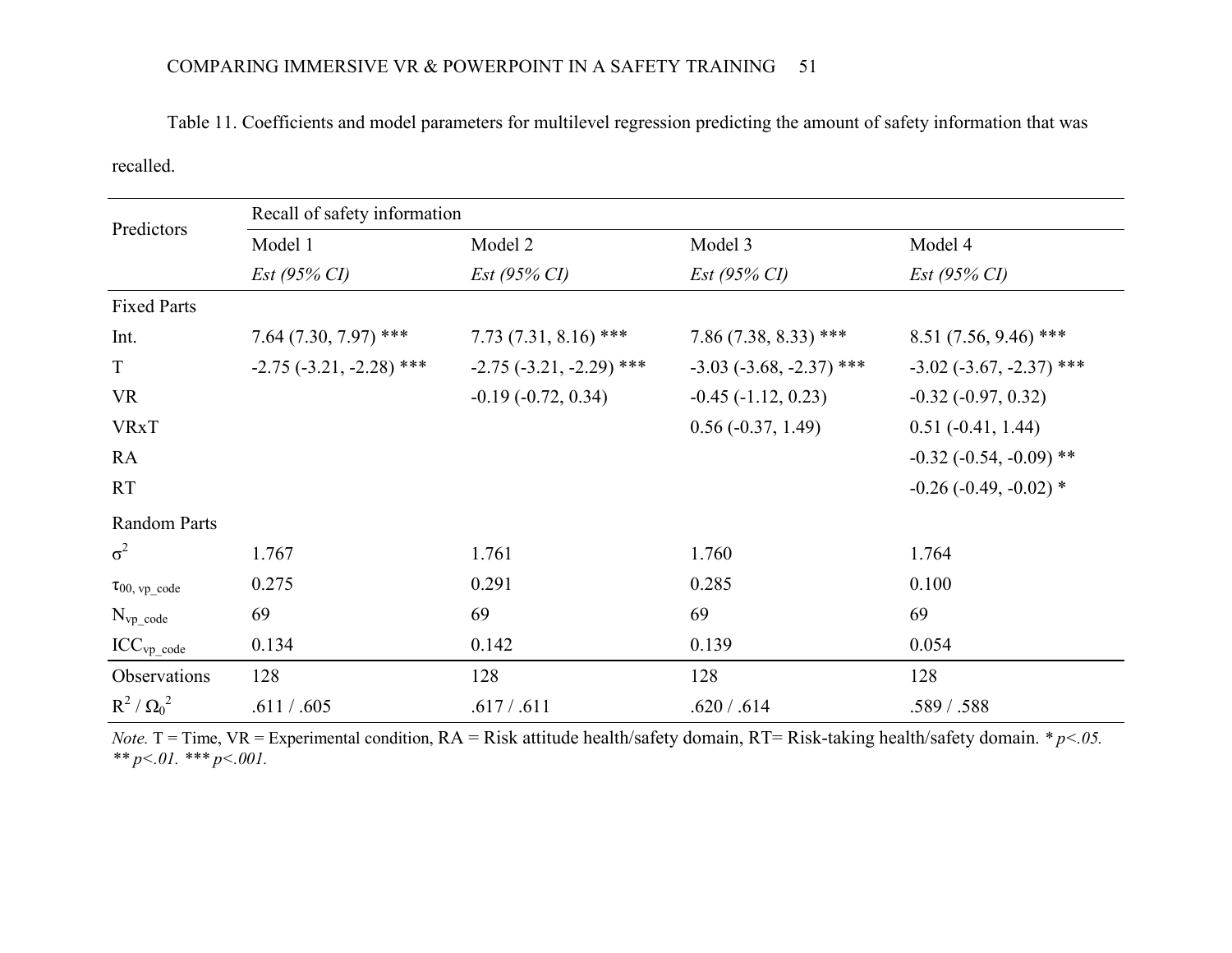Regarding the number of hazards identified in the PPT condition, we observed the following means: for identified hazards t2:  $M = 0.37$  (SD = 0.18) and t3:  $M = 0.42$  (SD = 0.20), which was similar to the VR condition with t2:  $M = 0.37$  (SD = 0.21) and at t3:  $M = 0.44$  $(SD = 0.16)$ . Overall, the proportion of identified hazards differed between groups, and more hazards were identified in the VR condition than in the PPT condition, a difference that was marginally significant,  $b = 0.06$ ,  $t(65.59) = 1.69$ ,  $p = 0.1$ . The number of hazards that participants identified directly after the safety training was not different than 6 months later, which was indicated by the fact that there was no effect of time,  $b = 0.01$ ,  $t(64.61) = 0.32$ ,  $p =$ 0.75. Finally, there was no evidence that health/safety-domain-specific risk attitude or risk-taking influenced the likelihood of identifying hazards (for all coefficients, see [Table 12\)](#page-52-0).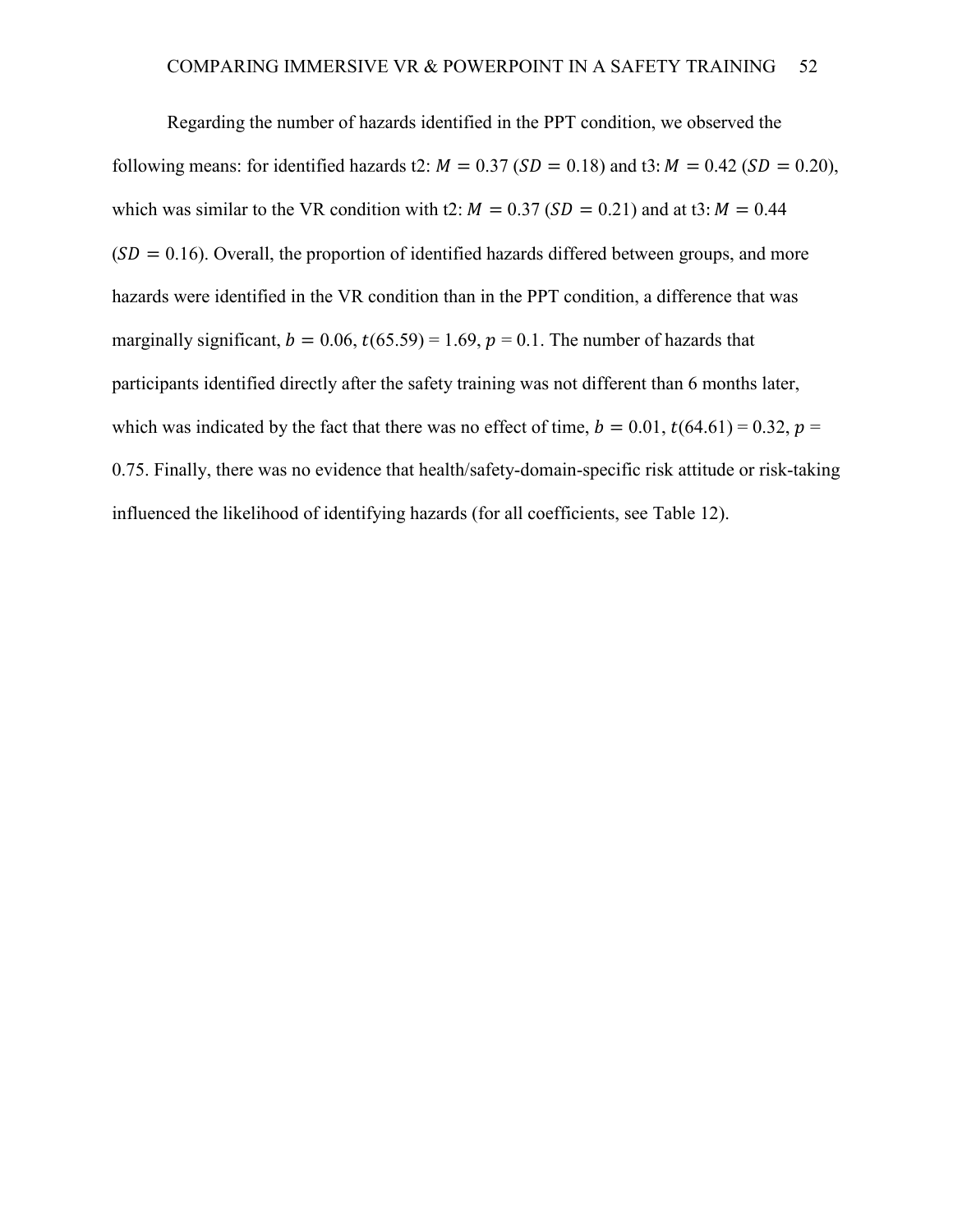<span id="page-52-0"></span>

| Predictors                    | Identified hazards          |                        |                        |                         |  |  |
|-------------------------------|-----------------------------|------------------------|------------------------|-------------------------|--|--|
|                               | Model 1                     | Model 2                | Model 3                | Model 4                 |  |  |
|                               | $Est (95\% CI)$             | $Est (95\% CI)$        | $Est (95\% CI)$        | $Est (95\% CI)$         |  |  |
| <b>Fixed Parts</b>            |                             |                        |                        |                         |  |  |
| Int.                          | $0.39(0.35, 0.44)$ ***      | $0.36(0.31, 0.42)$ *** | $0.37(0.30, 0.43)$ *** | $0.35(0.21, 0.49)$ ***  |  |  |
| T                             | $0.01$ ( $-0.05$ , $0.07$ ) | $0.01 (-0.05, 0.07)$   | $0.00 (-0.08, 0.09)$   | $0.00 (-0.08, 0.09)$    |  |  |
| <b>VR</b>                     |                             | $0.06(-0.01, 0.13)$    | $0.06 (-0.03, 0.15)$   | $0.06(-0.03, 0.15)$     |  |  |
| <b>VRxT</b>                   |                             |                        | $0.01 (-0.11, 0.13)$   | $0.01 (-0.11, 0.13)$    |  |  |
| RA                            |                             |                        |                        | $-0.01$ $(-0.04, 0.03)$ |  |  |
| <b>RT</b>                     |                             |                        |                        | $0.00 (-0.03, 0.04)$    |  |  |
| <b>Random Parts</b>           |                             |                        |                        |                         |  |  |
| $\sigma^2$                    | 0.028                       | 0.028                  | 0.029                  | 0.029                   |  |  |
| $\tau_{00, \text{ vp\_code}}$ | 0.008                       | 0.007                  | 0.007                  | 0.008                   |  |  |
| $N_{vp\_code}$                | 69                          | 69                     | 69                     | 69                      |  |  |
| $ICC_{vp\_code}$              | 0.224                       | 0.206                  | 0.198                  | 0.211                   |  |  |
| Observations                  | 128                         | 128                    | 128                    | 128                     |  |  |
| $R^2/\Omega_0^2$              | .629 / .369                 | .549 / .360            | .542 / .352            | .548 / .367             |  |  |

Table 12. Coefficients and model parameters for multilevel regression predicting the proportion of identified hazards.

*Note.* T = Time, VR = Experimental condition, RA = Risk attitude health/safety domain, RT= Risk-taking health/safety domain. *\* p<.05. \*\* p<.01. \*\*\* p<.001.*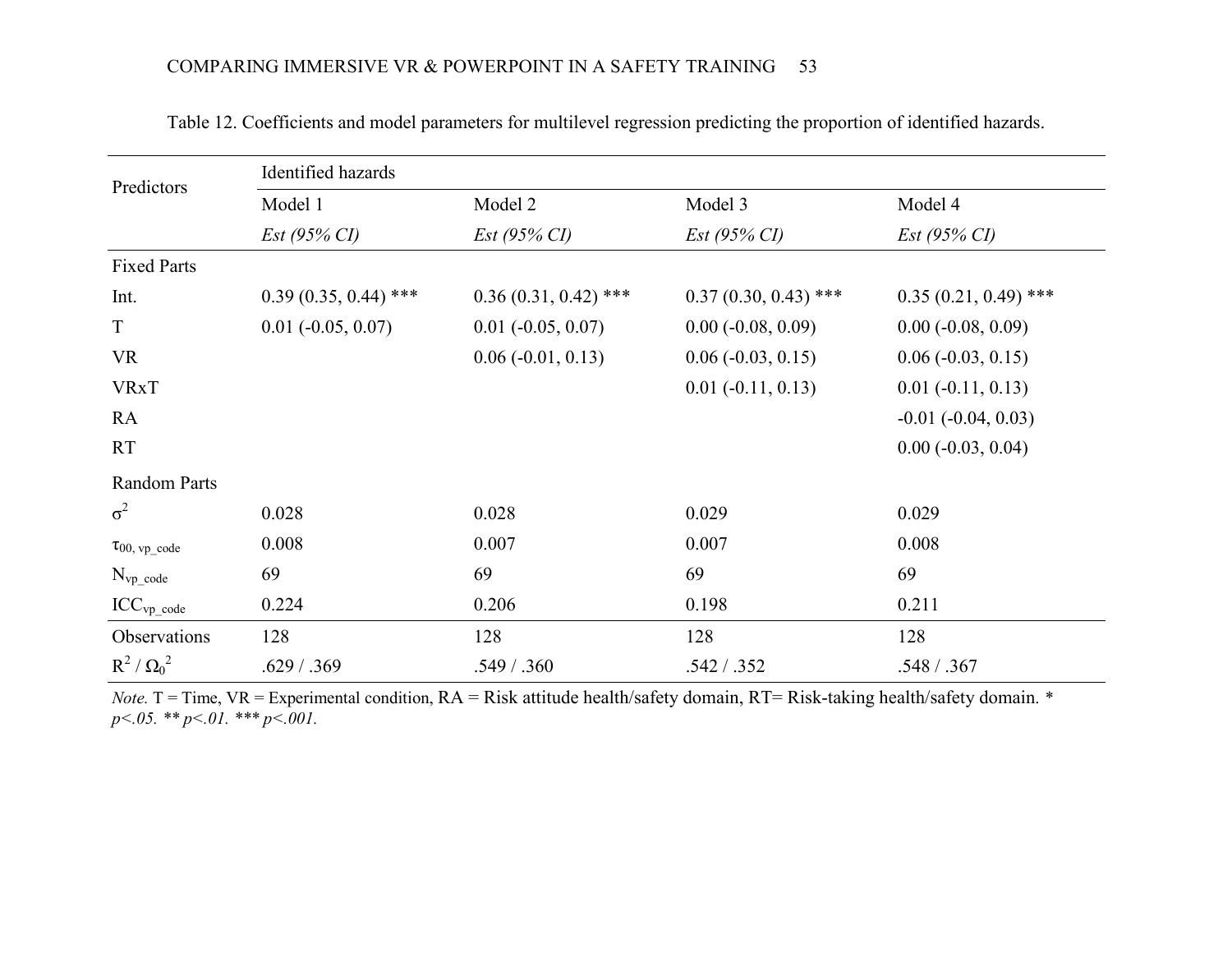### *Decision making*

In the decision making task, participants had to repeatedly choose between the safe and unsafe options, and the payoff from the unsafe option increased with each decision. We were interested in identifying the level of monetary reward at which the risky option was preferred over the safe option and in whether this level differed between experimental conditions, which would indicate differences in risk aversion. [Fig. 7](#page-53-0) shows that as the payoff of the risky option increased, participants became more likely to choose the risky option.



<span id="page-53-0"></span>Fig. 8. Proportion of Unsafe Choices in Each Decision: Data Averages for participants in each experimental condition.

We used an orderd probit regression from the MASS package (Ripley et al., 2011) to test whether the points at which the participants changed their minds differed between groups and whether this was affected by domain-specific risk-taking and risk attitudes as well as the two learning outcomes (i.e., recalled safety information and identified hazards; see [Table 13\)](#page-54-0).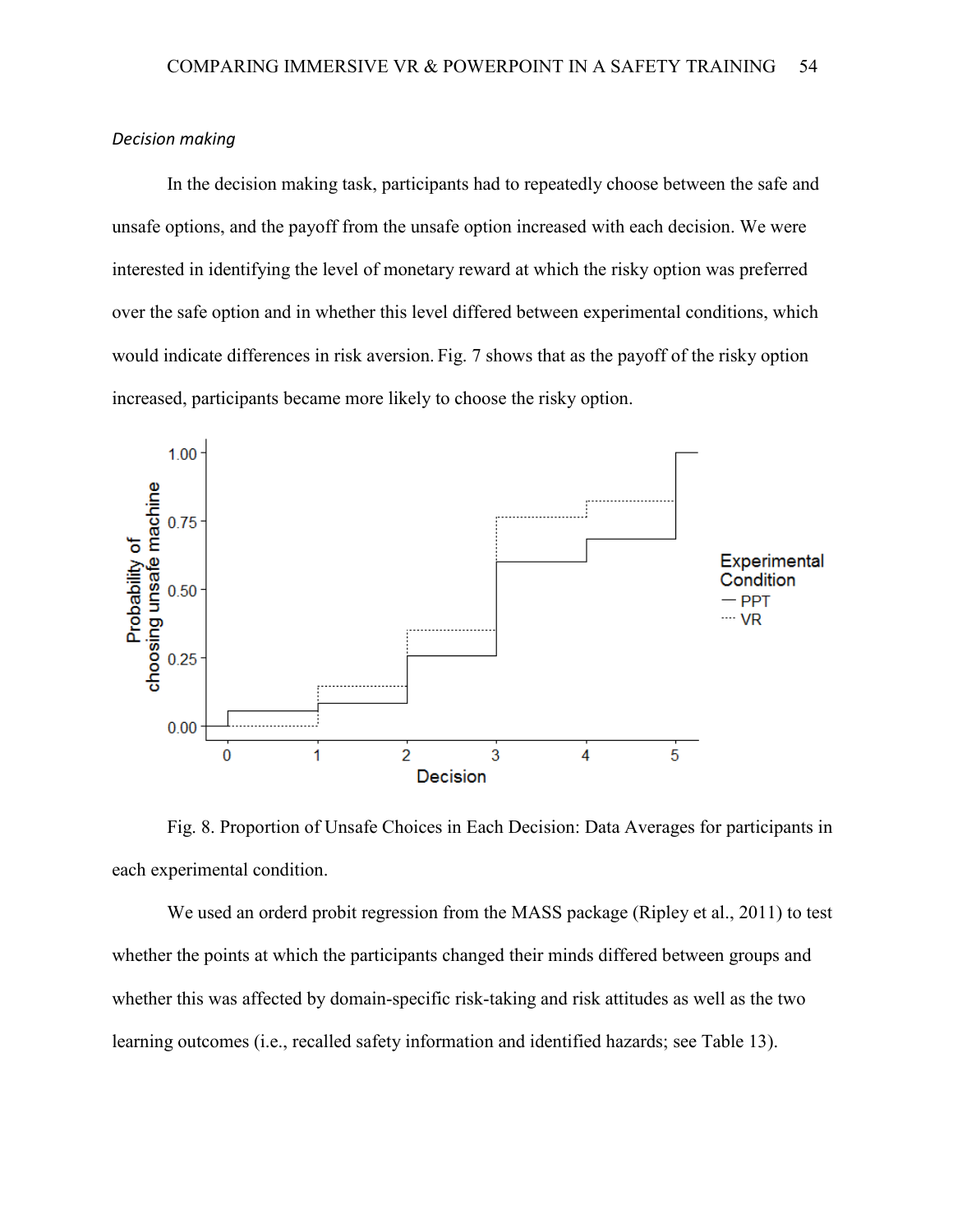| Predictors   | Safe choices    |                                                                   |                                                     |                                                                                              |                         |  |  |
|--------------|-----------------|-------------------------------------------------------------------|-----------------------------------------------------|----------------------------------------------------------------------------------------------|-------------------------|--|--|
|              | Model 1         | Model 2                                                           | Model 3                                             | Model 4                                                                                      | Model 5                 |  |  |
|              | $Est (95\% CI)$ | $Est (95\% CI)$                                                   | $Est (95\% CI)$                                     | $Est (95\% CI)$                                                                              | $Est (95\% CI)$         |  |  |
| <b>VR</b>    |                 | $-.301 (-.803, .201)$ $-.285 (-.792, .222)$ $-.254 (-.766, .258)$ |                                                     | $-.304 (-.823, .215)$                                                                        | $-.288(-.812, .235)$    |  |  |
| <b>RA</b>    |                 |                                                                   | $-.053$ ( $-.292, .185$ ) $-.015$ ( $-.258, .229$ ) | $-0.066(-0.322, 0.191)$                                                                      | $-0.066(-0.323, 0.191)$ |  |  |
| <b>RT</b>    |                 |                                                                   |                                                     | $-0.438***$ $(-0.689, -0.186)$ $-0.461***$ $(-0.716, -0.206)$ $-0.464***$ $(-0.719, -0.209)$ |                         |  |  |
| RI           |                 |                                                                   |                                                     | $-137$ ( $-350, .075$ )                                                                      | $-137$ ( $-350, .075$ ) |  |  |
| <b>IH</b>    |                 |                                                                   |                                                     |                                                                                              | $-.309(-1.673, 1.055)$  |  |  |
| Observations | 69              | 69                                                                | 69                                                  | 69                                                                                           | 69                      |  |  |

Table 13. Ordered probit model for the switching point in the risky choice task.

<span id="page-54-0"></span>*Note:* VR = Experimental condition, RA = Risk attitude health/safety domain, RT= Risk-taking health/safety domain, RI = Recall of safety information, IH = Identified hazards.  $\bar{p}$  < 0.05;  $\bar{p}$  < 0.01;  $\bar{p}$  < 0.001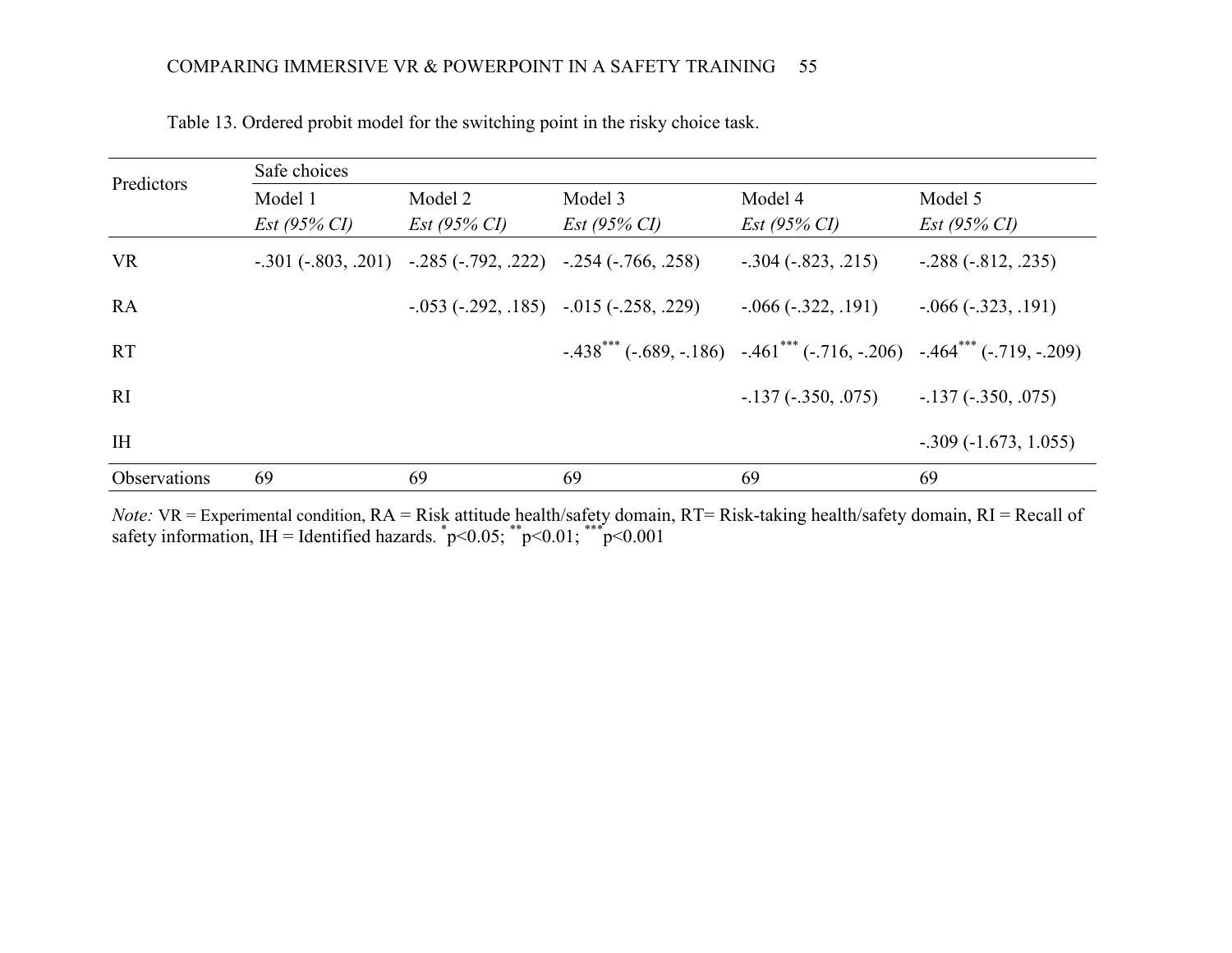The experimental condition did not significantly affect decision making,  $B = -0.3$ ,  $t = -1$ 1.18,  $p > 0.21$ . Health/safety-domain-specific risk-taking was the only significant predictor of the risky decision,  $B = -0.25$ ,  $t = -3.41$ ,  $p < .01$ . No interaction of any predictor with experimental condition was observed.

#### **3.3. Discussion**

The second study found a positive effect of the safety training on risk perception even after 6 months. However, although the degree of immersion was higher in the VR condition, the presentation medium (VR vs. PPT) did not result in differences in risk perception. The VR condition did not increase the retention of safety information, but it led to a slightly higher ability to identify hazards in a pillar power drill. It is interesting that we found evidence that health-andsafety-domain-specific risk attitude and risk-taking were negatively associated with the recall of safety information. This indicates that participants who are more risk-seeking probably paid less attention to the safety information and thus remembered less. Furthermore, participants whose behavior was more risk-seeking in the health and safety domain were also more likely to work on the unsafe machine, and their decision making was less risk-averse than the decision making of others. It is important to mention that these effects did not depend on the experimental condition. Taken together, the findings suggest that while a safety training has the potential to affect risk perception, domain-specific risk attitudes and risk-taking influence risky choices and even the processing of safety information indicated by their effects on the recall of safety-relevant information.

## **4. GENERAL DISCUSSION**

On the basis of previous research, we expected that participants in the immersive VR condition would experience a higher sense of presence, a prediction that was corroborated in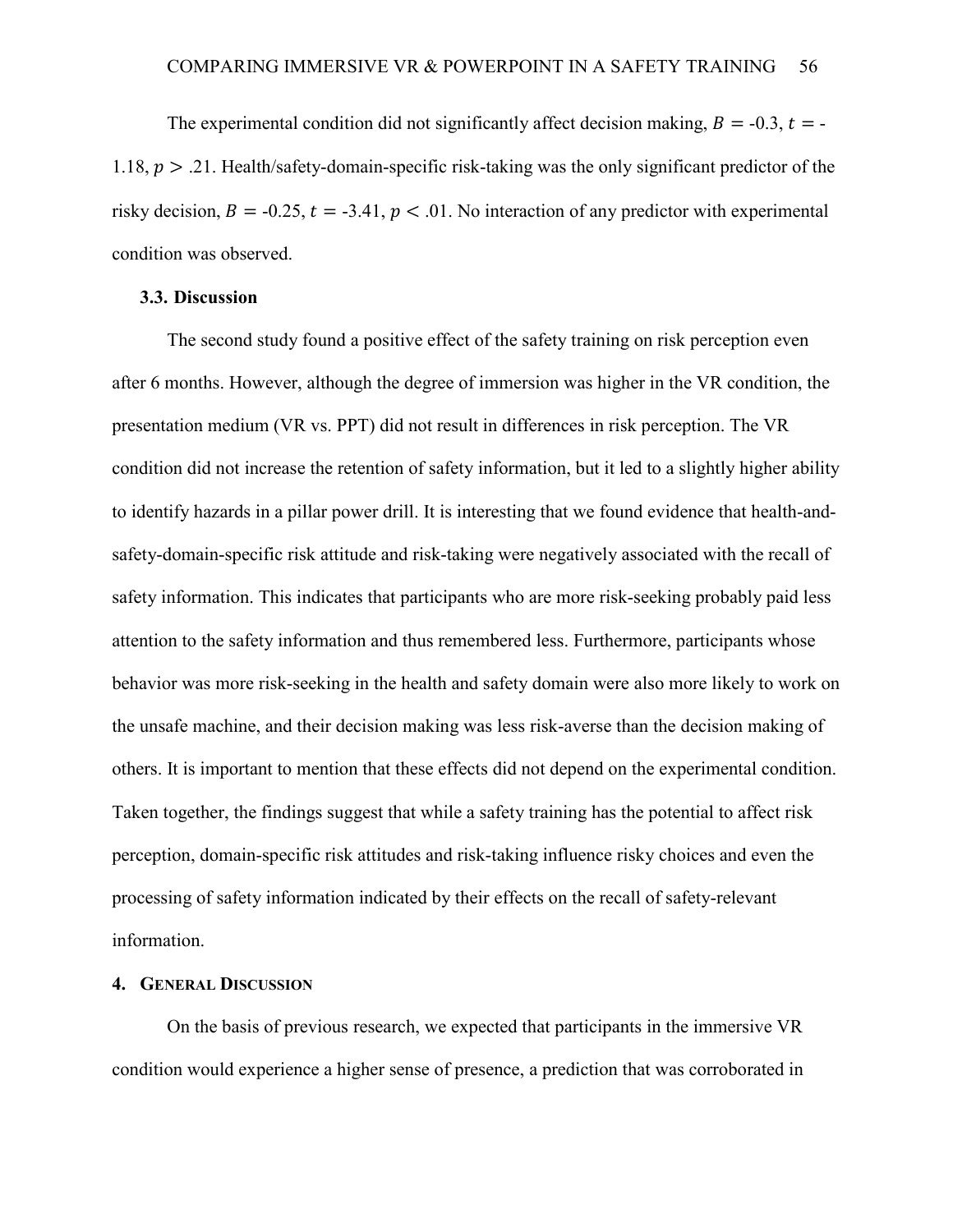both studies. Because immersive VR provides a relatively realistic experience of the possible negative events, we predicted that the VR condition would have a stronger impact on risk perception and decision making than the PPT condition and that participants in the VR condition would recall more safety-relevant information and would detect more hazards when they faced a real machine later.

Contrary to these predictions, we found only weak evidence for the stronger impact of immersive VR than PPT. Only in Study 1 were the changes of risk perception more pronounced for the immersive VR condition than the PPT condition. Differences in learning, measured with recalled safety information and identified hazards, did not differ significantly between the experimental conditions. Surprisingly, we found that participants in the immersive VR condition made more risk-seeking choices than those in the PPT condition, a difference that was significant in Study 1 and still prevalent in Study 2, although not significant. Finally, because experiential learning results in more complex knowledge networks and knowledge integration (Glaser, 1984), we expected that risk-related decisions would be affected more strongly by participants' safety knowledge and identified hazards in the immersive VR condition than in the PPT condition, reflecting a higher degree of knowledge integration in the immersive VR condition. We found evidence in support of this hypothesis in Study 1, where higher recall of safety information was associated with more risk-averse decision making, but not in Study 2.

These two studies present an important step toward the understanding of immersive VR as a means for safety training. Whereas in Study 1, we found evidence for the prediction that immersive VR would result in a greater change in risk perception, we were not able to replicate this finding in Study 2. Similar to other studies (Sacks et al., 2013; Zaalberg and Midden, 2013), the differences between PPT and VR were small when looking at the outcome variables related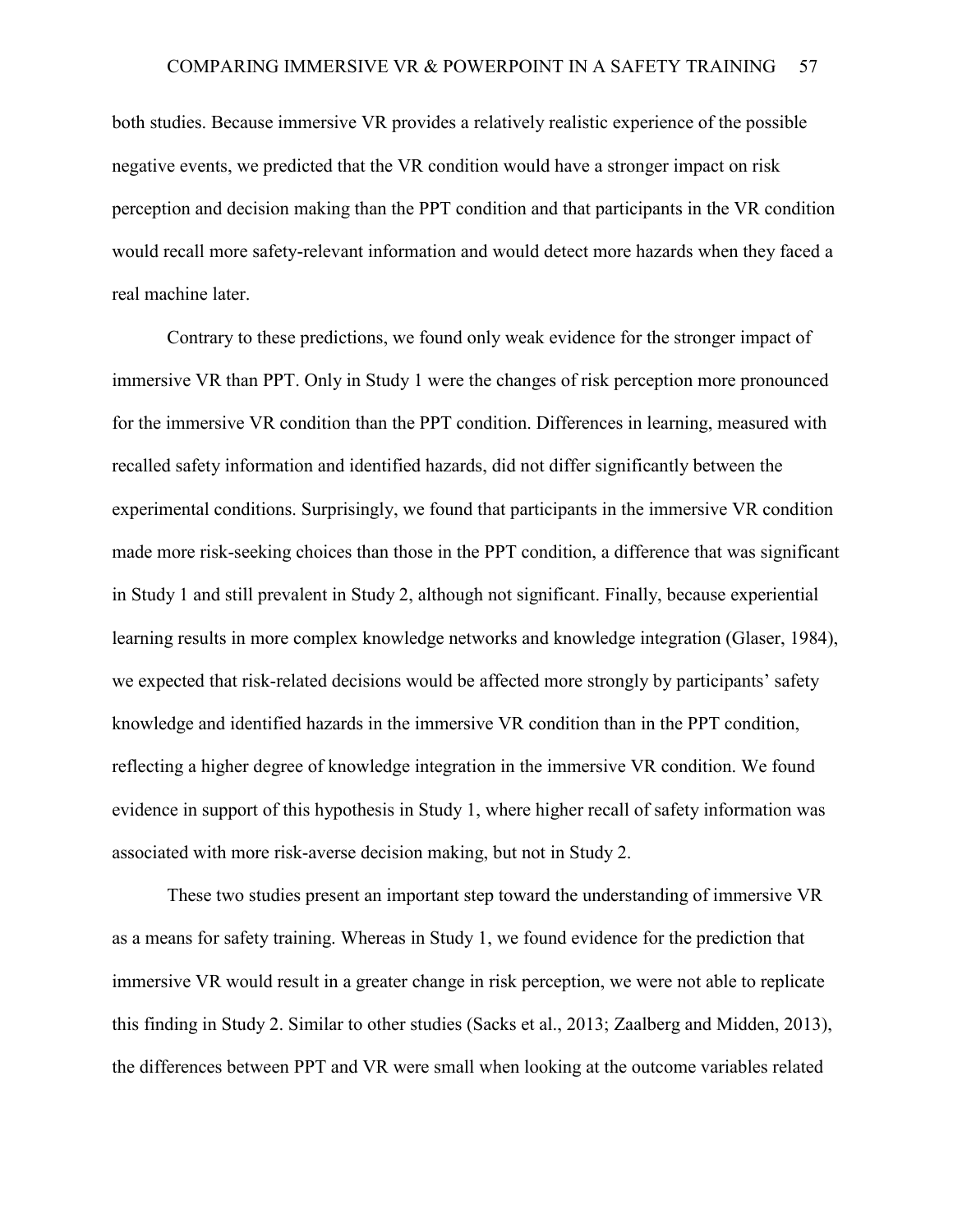to risk perception. It is important to mention that, in both studies, the sense of presence was higher in VR than in PPT, but this did not lead to differences in learning, a finding that is in line with previous studies (Gavish et al., 2015; Moreno and Mayer, 2002; Persky et al., 2009). Because we conducted the two studies using the same material, a strategy that has not been used before, we were able to show that the positive effects of immersive VR were not robust. It is important to mention that, whereas the experimental conditions differed in the two studies regarding their sense of presence, in Study 1, the variance in sense of presence explained by the manipulation was 20%, whereas in Study 2, it was only 5%. In Study 2, no knowledge differences were found at the later assessment. This finding is in contrast to a previous study (Sacks et al., 2013), but there, the dropout rate was very high (i.e., 70%), so it is possible that only motivated participants showed up for the final measure.

The two present studies were the first to assess decision making as a behavioral outcome after a safety training and found that participants in the immersive VR conditions did not differ from participants in the PPT conditions. It is important to mention that the results of Study 2 point to the relevance of personality because participants' domain-specific risk-taking was the most important predictor of their decisions and may therefore have overruled potential effects of the training. Domain-specific risk-taking and attitude did not influence perceptions but influenced participants' decisions and their recall of safety-relevant information. The two present studies extend knowledge in safety science by showing that it is not a technological effect of immersive VR that increases learning and changes in risk perception and decision making. When everything else was parallel, the differences between VR and PPT were small, a finding that is in line with previous studies that examined the effects of presentation mode on the effectiveness of training (Zaalberg and Midden, 2013). Thus, it may be interactive components that are the most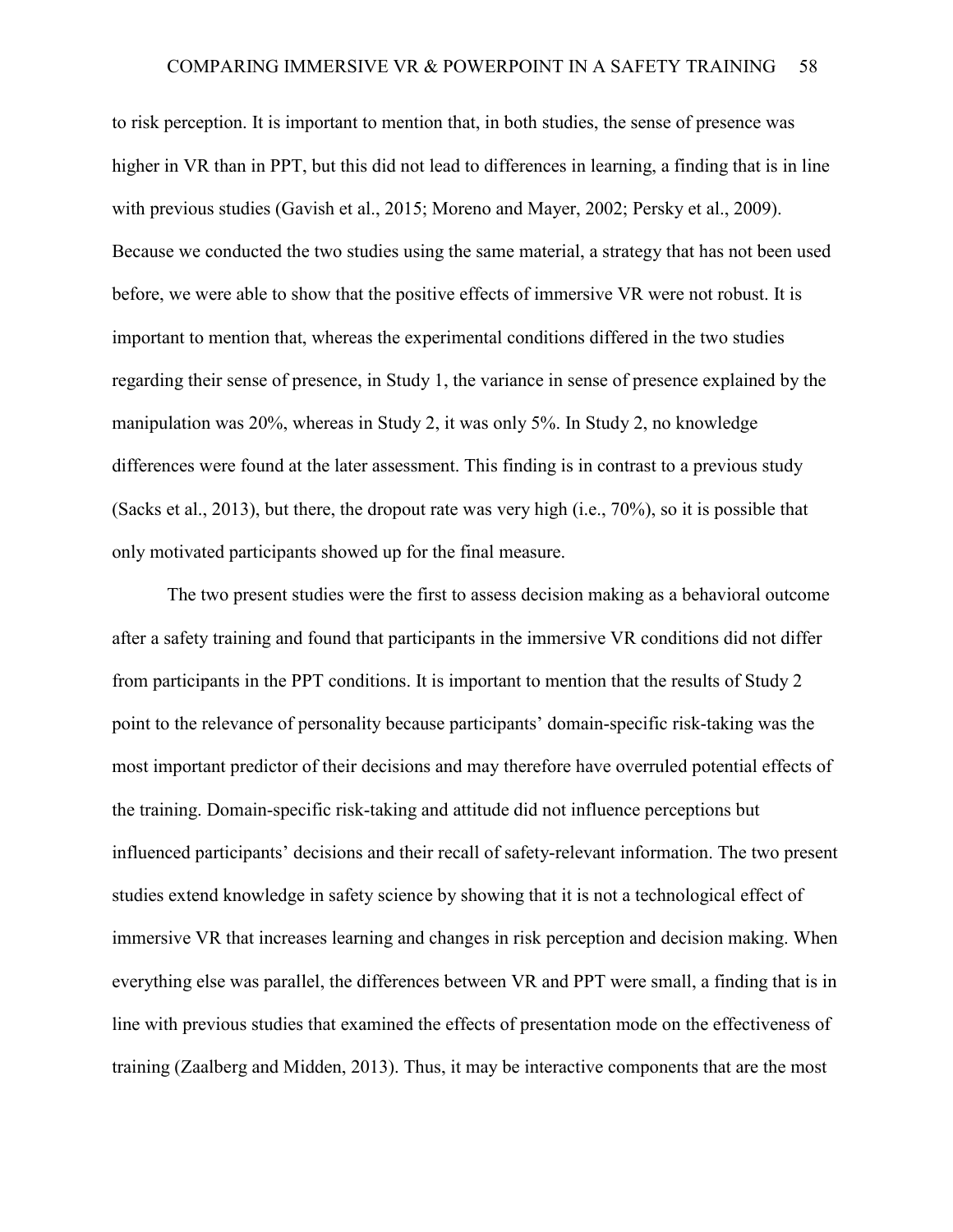important factors for explaining the differences found in previous studies between VR and the passive consumption of information in written form or with PPT (Buttussi and Chittaro, 2017; Chittaro and Buttussi, 2015).

Finally, the findings suggest that individual differences in risk-taking are highly relevant in affecting the processing of safety information and the recall of safety knowledge. As a consequence, we suggest that safety training programs should be tailored toward individuals with a tendency to take risks because safety knowledge is one predictor of safety performance (Christian et al., 2009).

### **4.1. Limitations and future research**

The present studies were designed to provide a hard test of the effectiveness of immersive VR compared with a traditional method, in our case PPT. For this reason, videos were extracted from the immersive VR condition and presented in the PPT condition, and thus, the presentation format and the resulting immersion were the only differences between conditions. The extraction of the material from the immersive VR condition and its use in the PPT condition resulted in vivid and lively material, which may explain why even the control group increased their risk perception and had positive learning outcomes. Furthermore, the extent to which the egoperspective alone is already beneficial for learning remains an open question because the depicted information is relevant for the self through its perspective. Future studies could use a third experimental group, which would receive the safety training with still pictures and text to determine the effects of vividness and perspective on attention and memory.

Another limitation of the present study was its reliance on a student sample. We chose a high school and apprentice student sample because they are representative of novice workers who are being taught to handle fast-moving machines in industry. However, particularly the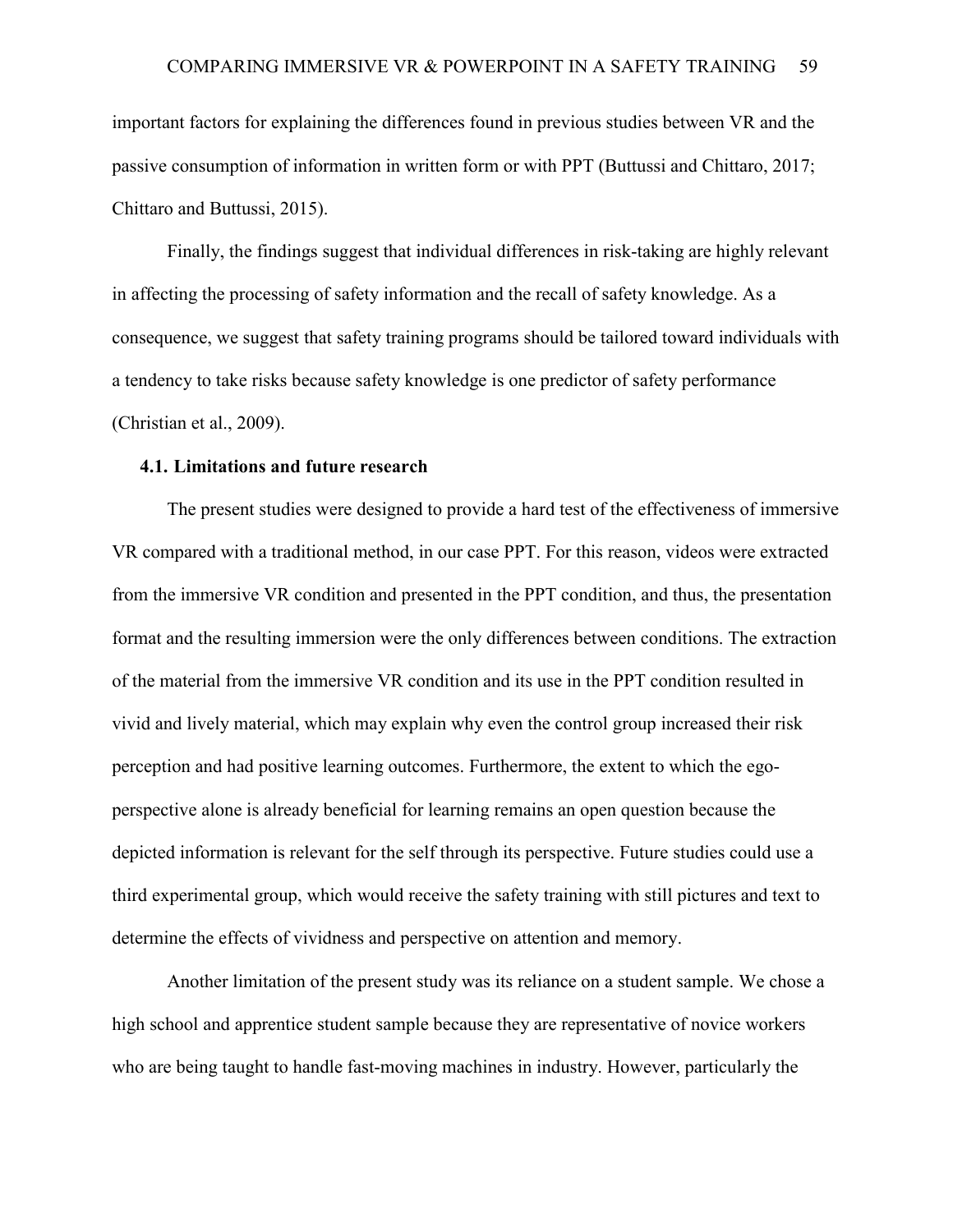statistical questions measuring risk perception could have been difficult for them because level of, education has been found to be positively correlated with risk numeracy (Cokely et al., 2012; Cokely and Kelley, 2009). This might explain why risk perception and decisions in our risky choice task were not correlated. It is important to mention that the relation between domainspecific risk attitude and risk-taking in the decision task points to the external validity of the design, whereas it calls into question the validity of our risk-perception measures. For this reason, future research should investigate whether, for samples where a lack of sufficient statistical understanding can be assumed, decisions might offer a better way to assess underlying beliefs.

Finally, in the present studies, participants were limited to the role of observers, even in the immersive VR condition. Whereas this was a necessary condition for investigating the effect of the presentation format on the effectiveness of a safety training, in future research, the degree of interaction should be varied along with the presentation format in order to identify a possible interaction between immersion and level of interaction.

#### **4.2. Conclusion**

In both studies presented here, the material and images displayed in the safety training were held constant across the experimental conditions. Thus, the two current studies provide evidence that the difference in safety training effectiveness observed in studies comparing immersive VR and traditional methods is most likely due to the displayed material (e.g., whether materials are more engaging or vivid) rather than the medium used for presentation per se.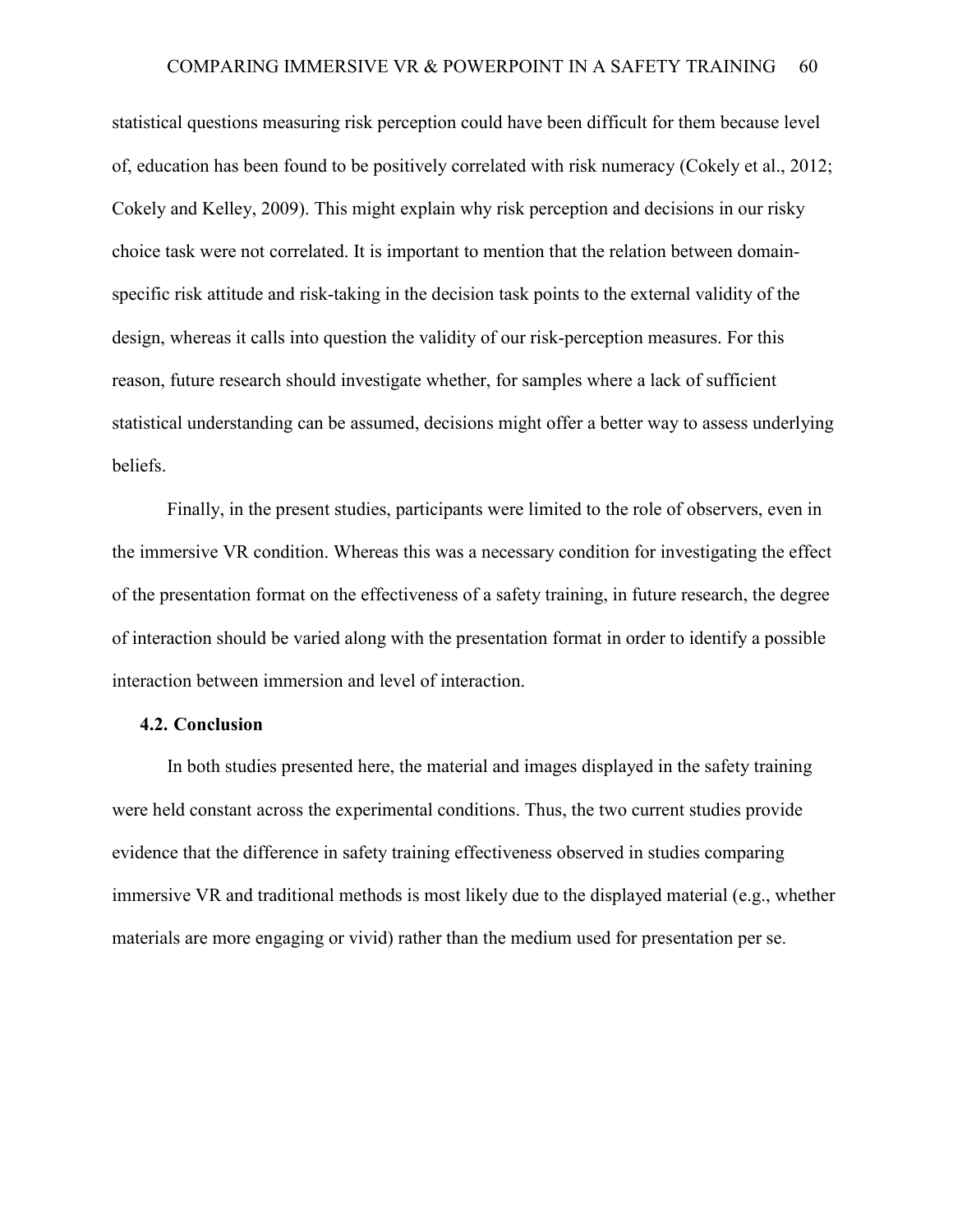Acknowledgments

This research project was funded by the Deutsche Forschungsgemeinschaft (ref. Wi 4053/5-1; Schu 1459/9-1). The authors are very grateful for the financial support.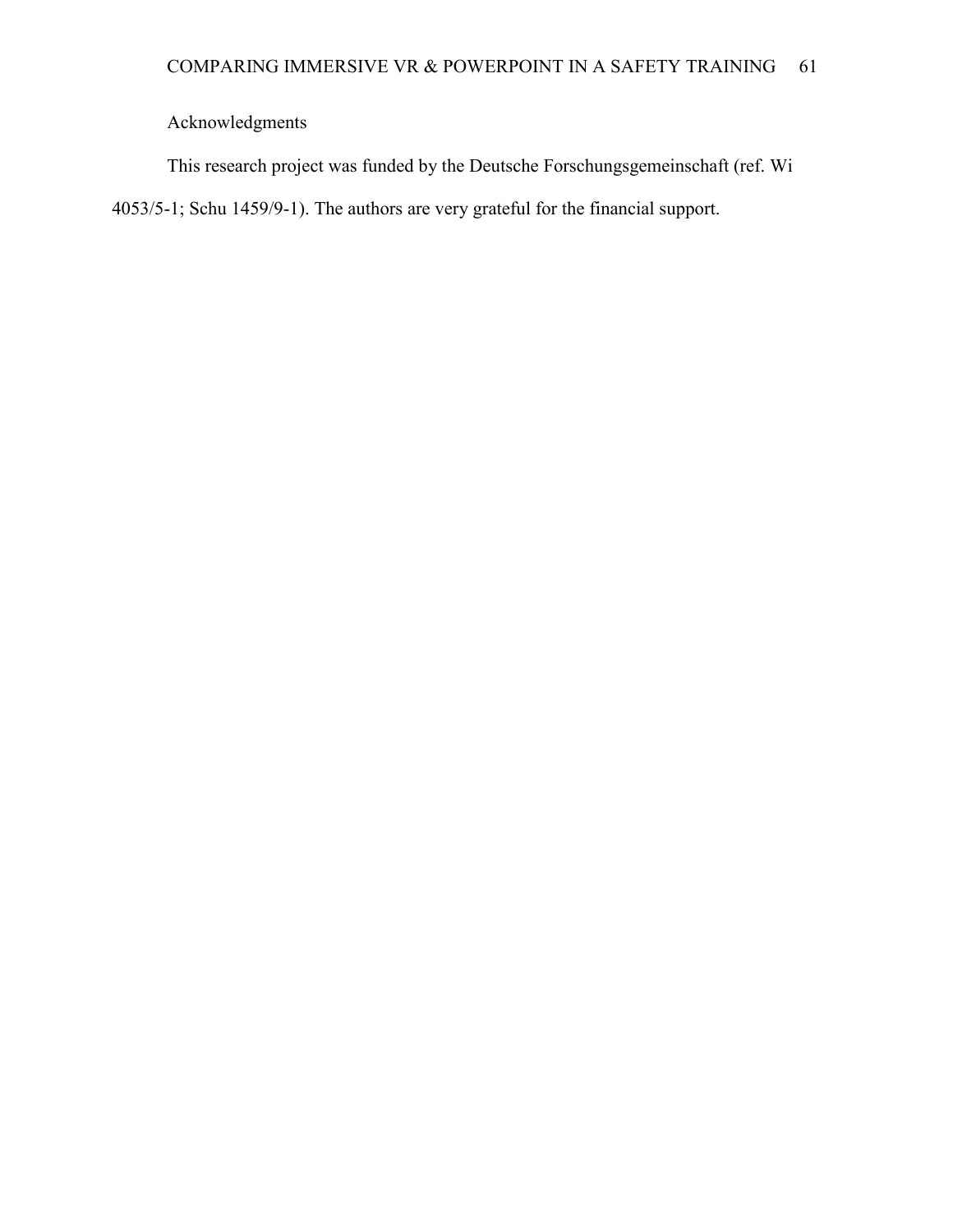### **References**

- Bates, D., Maechler, M., Bolker, B., Walker, S., 2014. lme4: Linear mixed-effects models using Eigen and S4 (Version 1.0-6)[R package] Available from http://CRAN. Rproject. org/package= lme4.
- Blais, A.-R., Weber, E.U., 2006. A Domain-Specific Risk-Taking (DOSPERT) scale for adult populations. Judgm. Decis. Mak. 1, 33–47.
- Borkenau, P., Ostendorf, F., 2008. NEO-FFI NEO-Fünf-Faktoren-Inventar nach Costa und McCrae (NEO-FFI) (2., neu normierte und vollständig überarbeitete Auflage), Hogrefe, Göttingen.
- Burke, M.J., Sarpy, S.A., Smith-Crowe, K., Chan-Serafin, S., Salvador, R.O., Islam, G., 2006. Relative effectiveness of worker safety and health training methods. Am. J. Public Health 96, 315–324. https://doi.org/10.2105/AJPH.2004.059840
- Button, K.S., Ioannidis, J.P.A., Mokrysz, C., Nosek, B.A., Flint, J., Robinson, E.S.J., Munafò, M.R., 2013. Power failure: why small sample size undermines the reliability of neuroscience. Nat. Rev. Neurosci. 14, 365–376. https://doi.org/10.1038/nrn3475
- Buttussi, F., Chittaro, L., 2017. Effects of different types of virtual reality display on presence and learning in a safety training scenario. IEEE Trans. Vis. Comput. Graph. 2626, 1–1. https://doi.org/10.1109/TVCG.2017.2653117
- Bystrom, K.-E., Barfield, W., Hendrix, C., 1999. A Conceptual Model of the Sense of Presence in Virtual Environments. Presence Teleoperators Virtual Environ. 8, 241–244. https://doi.org/10.1162/105474699566107

Chittaro, L., Buttussi, F., 2015. Assessing knowledge retention of an immersive serious game vs.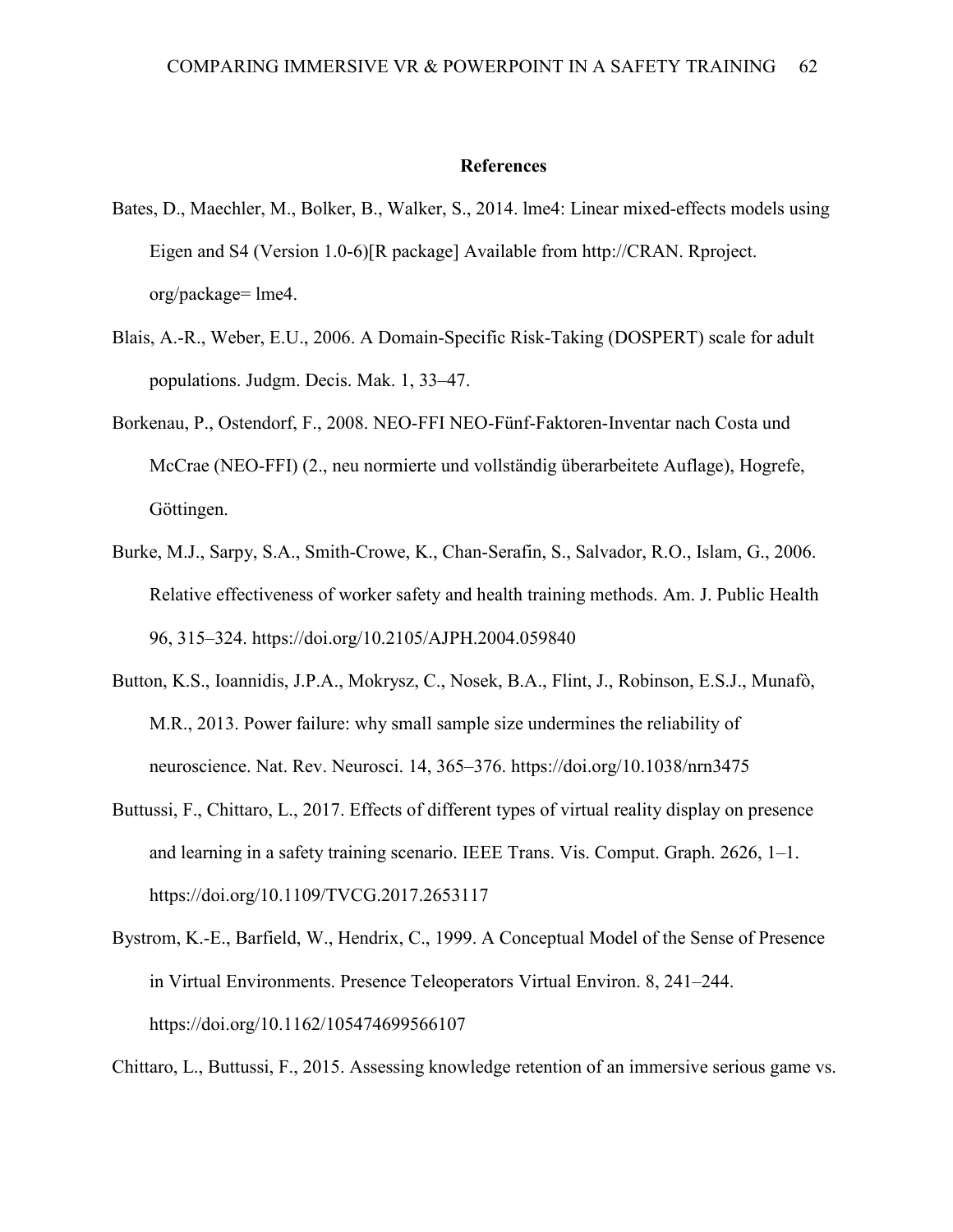A traditional education method in aviation safety. IEEE Trans. Vis. Comput. Graph. 21, 529–538. https://doi.org/10.1109/TVCG.2015.2391853

- Chittaro, L., Sioni, R., 2015. Serious games for emergency preparedness: Evaluation of an interactive vs. a non-interactive simulation of a terror attack. Comput. Human Behav. 50, 508–519. https://doi.org/10.1016/j.chb.2015.03.074
- Christian, M.S., Bradley, J.C., Wallace, J.C., Burke, M.J., 2009. Workplace safety: A metaanalysis of the roles of person and situation factors. J. Appl. Psychol. 94, 1103–1127. https://doi.org/10.1037/a0016172
- Cokely, E.T., Galesic, M., Schulz, E., Ghazal, S., Garcia-Retamero, R., 2012. Measuring risk literacy: The Berlin Numeracy Test. Judgm. Decis. Mak. 7, 25–47.
- Cokely, E.T., Kelley, C.M., 2009. Cognitive abilities and superior decision making under risk: A protocol analysis and process model evaluation. Judgm. Decis. Mak. 4, 20–33.
- Figner, B., Weber, E.U., 2011. Who Takes Risks When and Why? Curr. Dir. Psychol. Sci. 20, 211–216. https://doi.org/10.1177/0963721411415790
- Floyd, D.L., Prentice-Dunn, S., Rogers, R.W., 2000. A Meta-Analysis. J. Appl. Soc. Psychol. 2000, 30, 2, pp. 407-429. 30, 407–429. https://doi.org/10.1111/j.1559-1816.2000.tb02323.x
- Gamberini, L., Cottone, P., Spagnolli, A., Varotto, D., Mantovani, G., 2003. Responding to a fire emergency in a virtual environment: Different patterns of action for different situations. Ergonomics 46, 842–858.
- Gavish, N., Gutiérrez, T., Webel, S., Rodríguez, J., Peveri, M., Bockholt, U., Tecchia, F., 2015. Evaluating virtual reality and augmented reality training for industrial maintenance and assembly tasks. Interact. Learn. Environ. 23, 778–798. https://doi.org/10.1080/10494820.2013.815221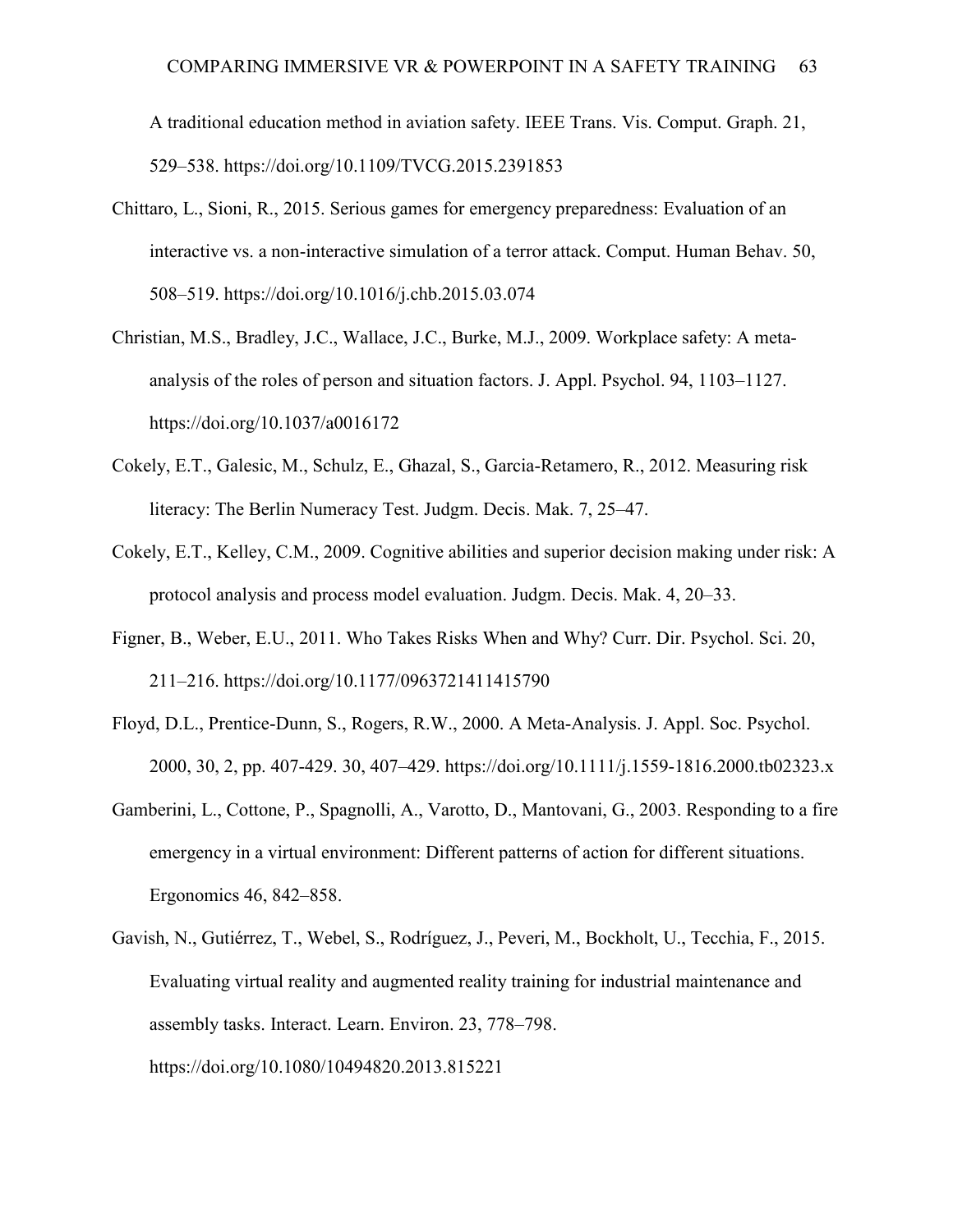- Glaser, R., 1984. Education and thinking: The role of knowledge. Am. Psychol. 39, 93–104. https://doi.org/10.1037/0003-066X.39.2.93
- Hanoch, Y., Johnson, J.G., Wilke, A., 2006. Domain specificity in experimental measures and participant recruitment: An application to Risk-Taking-Behavior. Psychol. Sci. 17, 300– 304.
- Harrison, G.W., Rutström, E.E., 2008. Risk aversion in the laboratory, in: Cox, J.C., Harrison, G.W. (Eds.), Risk Aversion in Experiments. Emerald, Bingley, UK, pp. 41–196.
- Janz, N.K., Becker, M.H., 1984. The Health Belief Model: A Decade Later. Health Educ. Q. 11, 1–47. https://doi.org/10.1177/109019818401100101
- Kinateder, M., Gromer, D., Gast, P., Buld, S., Müller, M., Jost, M., Nehfischer, M., Mühlberger, A., Pauli, P., 2015. The effect of dangerous goods transporters on hazard perception and evacuation behavior - A virtual reality experiment on tunnel emergencies. Fire Saf. J. 78, 24–30. https://doi.org/10.1016/j.firesaf.2015.07.002
- Kinateder, M., Pauli, P., Müller, M., Krieger, J., Heimbecher, F., Rönnau, I., Bergerhausen, U., Vollmann, G., Vogt, P., Mühlberger, A., 2013. Human behaviour in severe tunnel accidents: Effects of information and behavioural training. Transp. Res. Part F Traffic Psychol. Behav. 17, 20–32. https://doi.org/10.1016/j.trf.2012.09.001
- Krampen, G., 1991. Struktur und statistische Kennwerte der Instrumente Fragebogen zu Kompetenz - und Kontrollüberzeugungen ( FKK ). Unveröffentliches Working Paper: Universität Trier 137–194.
- Kuznetsova, A., Brockhoff, P.B., Christensen, R.H.B., 2014. lmerTest: Tests for random and fixed effects for linear mixed effect models (lmer objects of lme4 package). R Packag. version. https://doi.org/http://CRAN.R-project.org/package=lmerTest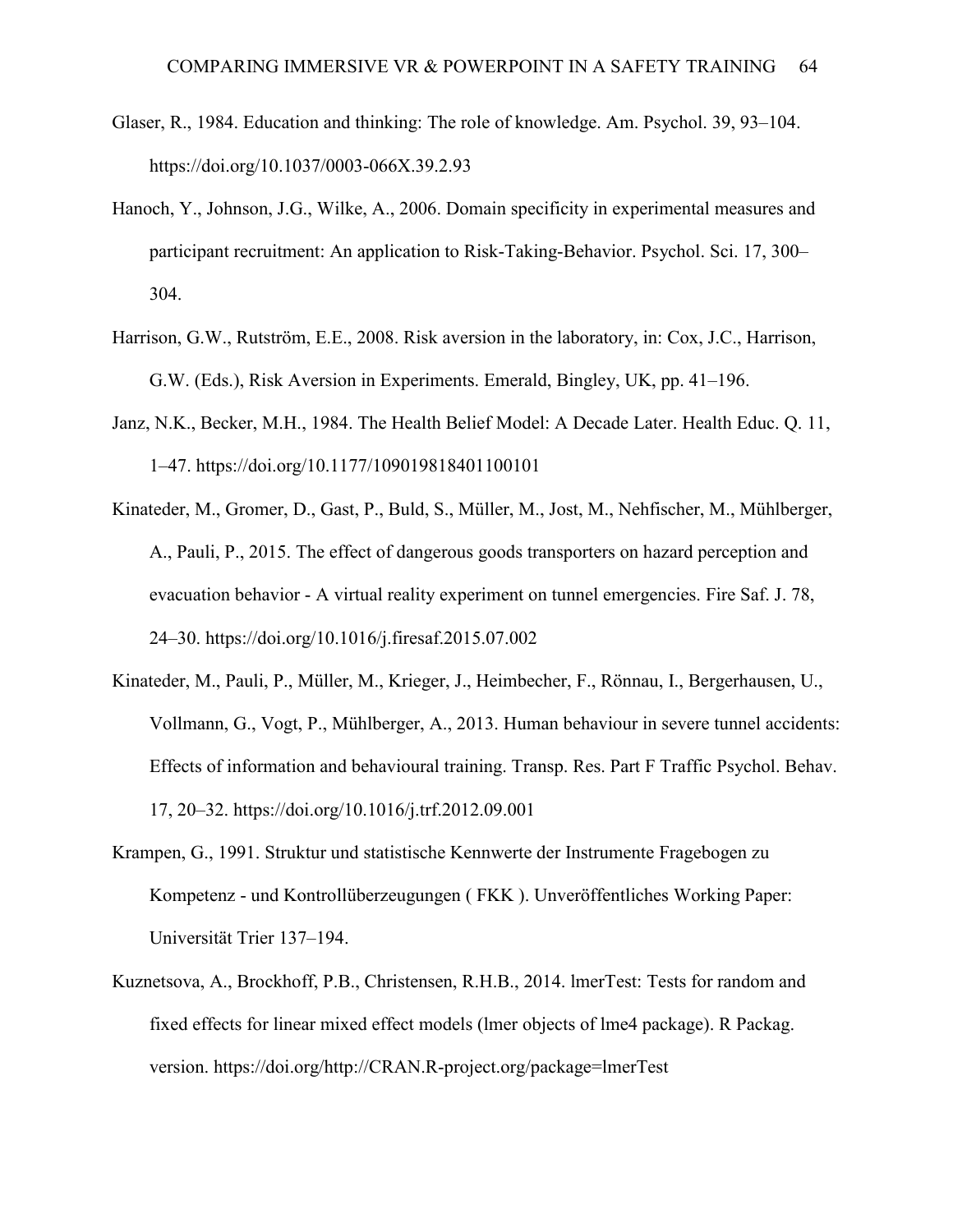- Laughery, K.R., Wogalter, M.S., 2006. Designing Effective Warnings. Rev. Hum. Factors Ergon. 241–271. https://doi.org/10.1177/1557234X0600200109
- Maddux, J.E., Rogers, R.W., 1983. Protection motivation and self-efficacy: A revised theory of fear appeals and attitude change. J. Exp. Soc. Psychol. 19, 469–479. https://doi.org/10.1016/0022-1031(83)90023-9
- Morassaei, S., Breslin, F.C., Shen, M., Smith, P.M., 2013. Examining job tenure and lost-time claim rates in Ontario, Canada, over a 10-year period. Occup Env. Med 70, 171–178. https://doi.org/10.1136/oemed-2012-100743
- Moreno, R., Mayer, R.E., 2002. Learning science in virtual reality multimedia environments: Role of methods and media. J. Educ. Psychol. 94, 598–610. https://doi.org/10.1037//0022- 0663.94.3.598
- Mühlberger, A., Kinateder, M., Brutting, J., E, S., Muller, M., Gromer, D., Pauli, P., 2015. Influence of Information and Instructions on Human Behavior in Tunnel Accidents : A Virtual Reality Study. J. Virtual Real. Broadcast. 12.
- Mühlberger, A., Weik, A., Pauli, P., Wiedemann, G., 2006. One-session virtual reality exposure treatment for fear of flying: 1-Year follow-up and graduation flight accompaniment effects. Psychother. Res. 16, 26–40. https://doi.org/10.1080/10503300500090944
- Nieuwenstein, M.R., Blom, T.N., Morey, R.D., Wicherts, J.M., 2015. On making the right choice: A meta-analysis and large-scale replication attempt of the unconscious thought advantage. Judgement Decis. Mak. 10, 1–17.
- Peperkorn, H.M., Diemer, J., Mühlberger, A., 2015. Temporal dynamics in the relation between presence and fear in virtual reality. Comput. Human Behav. 48, 542–547. https://doi.org/10.1016/j.chb.2015.02.028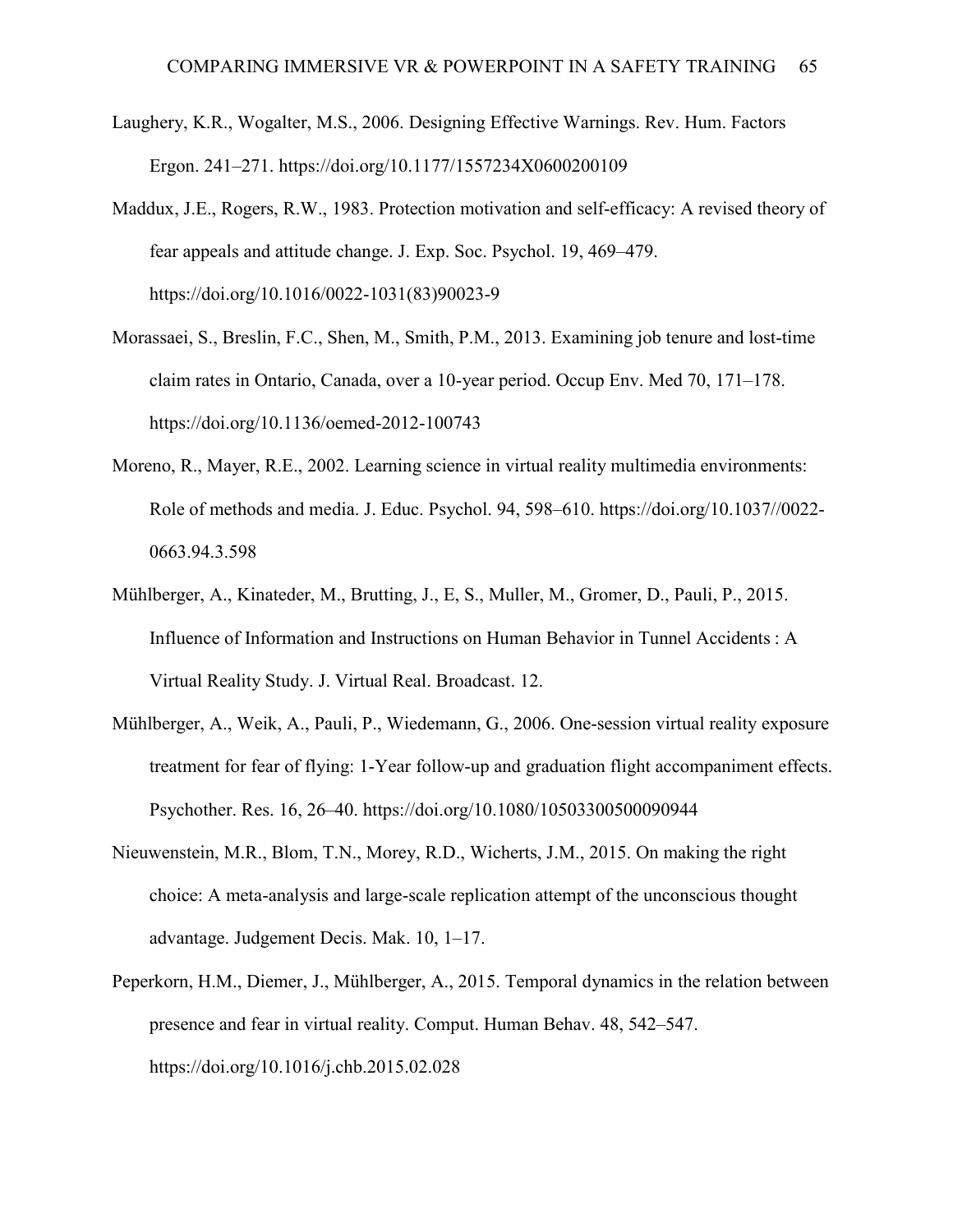- Persky, S., Kaphingst, K.A., McCall, C., Lachance, C., Beall, A.C., Blascovich, J., 2009. Presence relates to distinct outcomes in two virtual environments employing different learning modalities. CyberPsychology Behav. 12, 263–268. https://doi.org/10.1055/s-0029- 1237430
- Ripley, R., Hornik, K., Gebhardt, a, Firth, D., 2011. MASS: support functions and datasets for Venables and Ripley's MASS. R Packag. version. https://doi.org/ISBN 0-387-95457-0
- Sacks, R., Perlman, A., Barak, R., 2013. Construction safety training using immersive virtual reality. Constr. Manag. Econ. 31, 1005–1017. https://doi.org/10.1080/01446193.2013.828844
- Schubert, T.W., 2003. The sense of presence in virtual environments: Zeitschrift für Medien. 15, 69–71. https://doi.org/10.1026//1617-6383.15.2.69
- Simonsohn, U., Nelson, L.D., Simmons, J.P., 2014. P-curve: A key to the file-drawer. J. Exp. Psychol. Gen. 143, 534–547. https://doi.org/10.1037/a0033242
- Sitkin, S.B., Weingart, L.R., 1995. Determinants of risky decision-making behavior: A test of the mediating role of risk perceptions and propensity. Acad. Manag. J. 38, 1573–1592.
- Steuer, J., 1992. Defining Virtual Reality: Dimensions Determining Telepresence. J. Commun. 42, 73–93. https://doi.org/10.1111/j.1460-2466.1992.tb00812.x
- TeamR, 2013. R Development Core Team. R A Lang. Environ. Stat. Comput.
- Weber, E.U., Blais, A.-R., Betz, N.E., 2002. A domain-specific risk-attitude scale: Measuring risk perceptions and risk behaviors. J. Behav. Decis. Mak. 15, 263–290.
- Weinstein, N.D., 1993. Testing four competing theories of health-protective behavior. Heal. Psychol. 12, 324–333. https://doi.org/10.1037/0278-6133.12.4.324
- Weinstein, N.D., 1989. Effects of personal experience on self-protective behavior. Psychol. Bull.